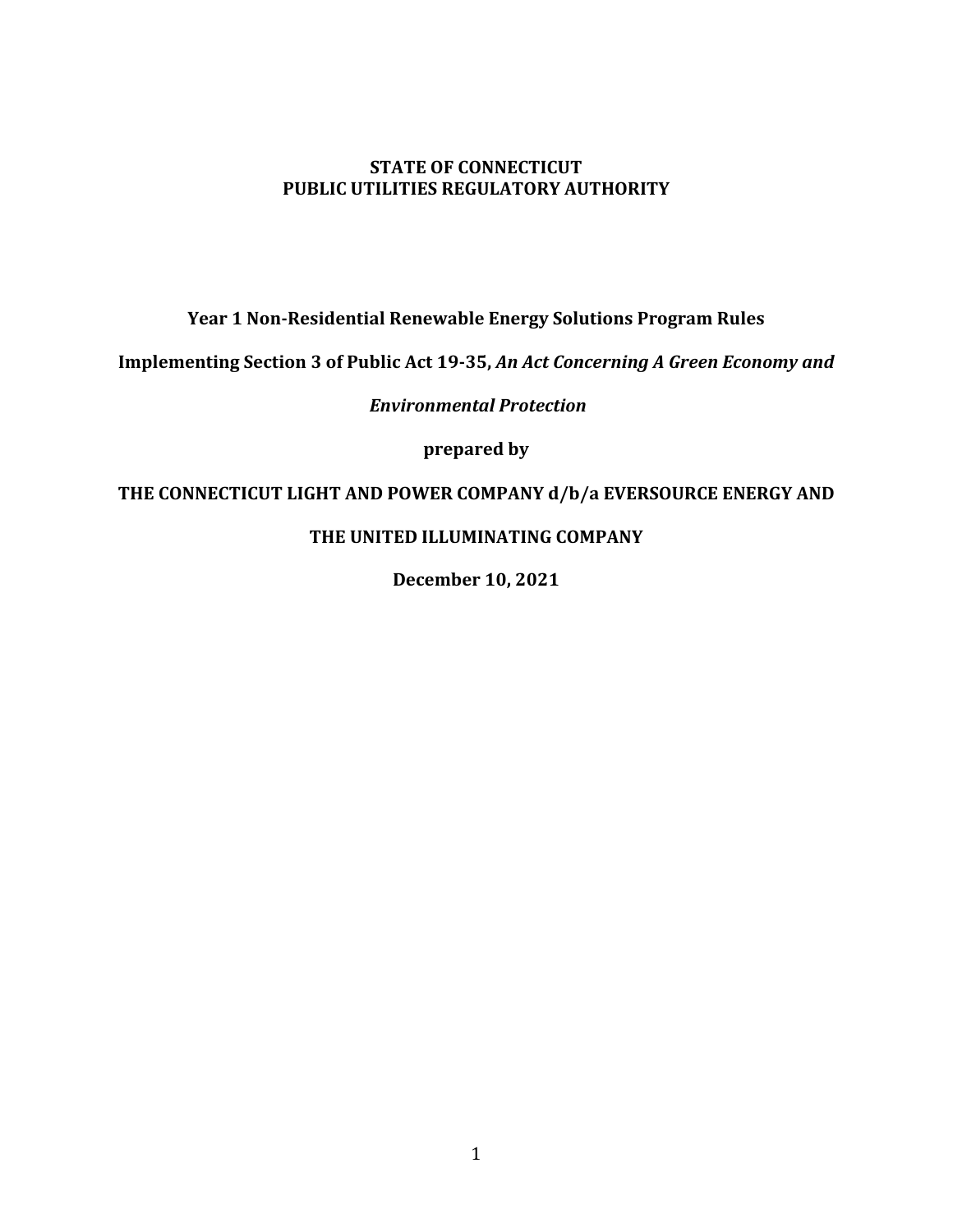| 2. |                                                                              |  |
|----|------------------------------------------------------------------------------|--|
| 3. |                                                                              |  |
| 4. |                                                                              |  |
| 5. |                                                                              |  |
| 6. |                                                                              |  |
| 7. |                                                                              |  |
| 8. |                                                                              |  |
| 9. |                                                                              |  |
|    | Appendix A - Non-Residential Renewable Energy Solutions Program Bid          |  |
|    | <b>Appendix B - Non-Residential Renewable Energy Solutions Beneficial</b>    |  |
|    | Appendix C - Non-Residential Renewable Energy Solutions Program Year 1 Small |  |
|    |                                                                              |  |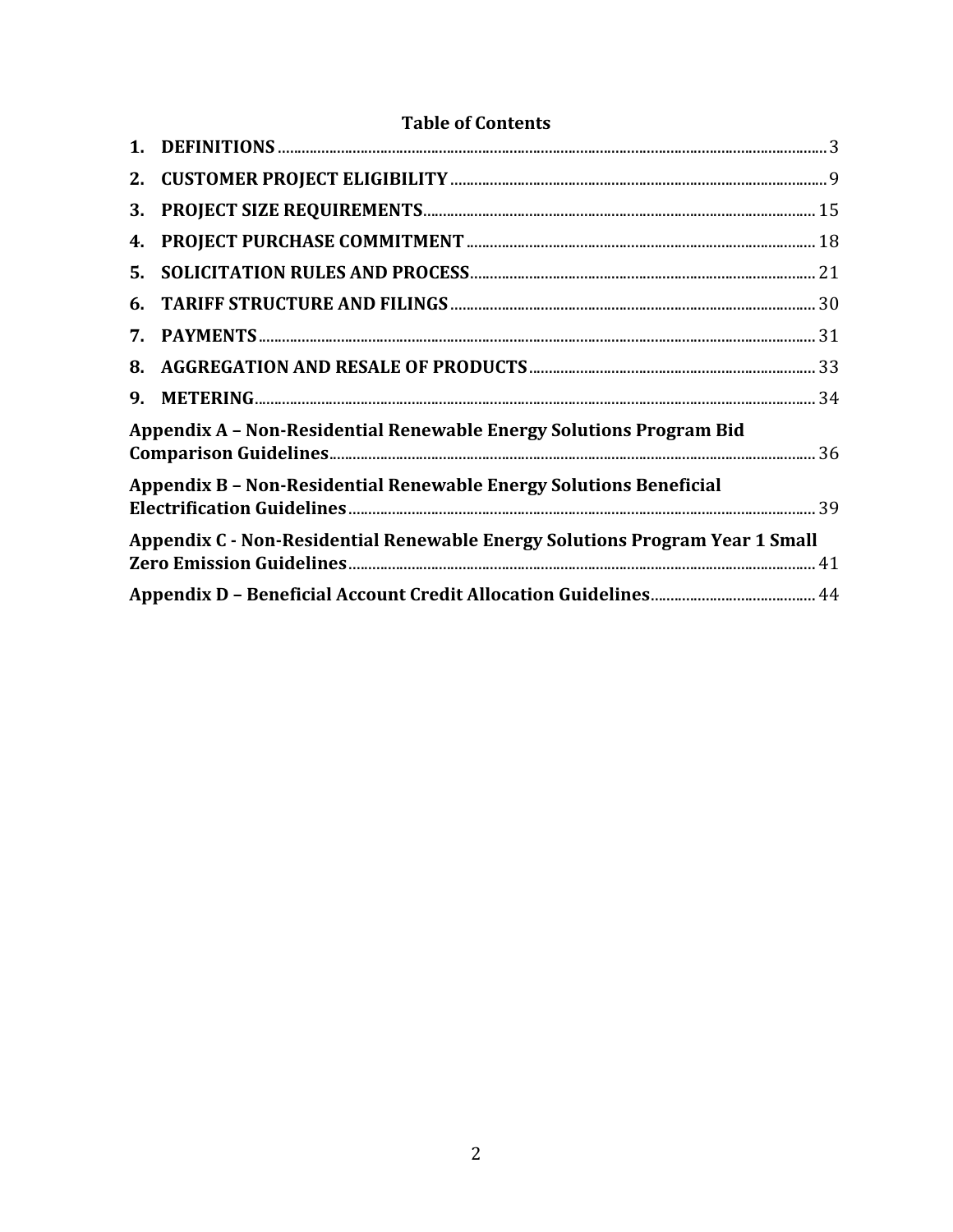#### <span id="page-2-0"></span>**1. DEFINITIONS**

*Capitalized terms used but not defined in the body of these Program Rules shall have the meanings given to such terms in each of the Electric Distribution Company's Tariff or the Request for Proposals*.

**"Act"** shall mean Connecticut Public Act 19-35, *An Act Concerning A Green Economy and Environmental Protection* (approved July 1, 2019).

**"Agricultural Customer"** shall mean an in-state retail end user of an EDC that uses electricity for the purpose of agriculture, as defined in Conn. Gen. Stat, Section 1-1(q).

**"Anaerobic Digestion"** as defined in 16-1(a)(20) of General Statutes of Connecticut.

**"Approval to Energize"** means the date on which an EDC has determined that a Project has provided sufficient proof that the Project has satisfied all of the necessary conditions precedent to energize the Project.

**"Beneficial Account"** shall mean all individually numbered accounts (i.e., meters) of one instate retail end user eligible to receive monetary bill credits associated with the energy produced at a Customer Host account. 1

**"Bid Certification Form"** shall mean the signed and notarized form to certify that a Project is in compliance with all Program requirements, as prepared and issued by the EDCs.

**"Bidder"** shall mean the individual or business submitting a proposal (or "Bid") to be considered to be selected for the EDC to purchase energy and RECs produced by the Project over the duration of the applicable Tariff.

**"Bid Preference"** shall mean a percentage by which a Project's Bid will be reduced solely for Bid evaluation purposes. For example, using a 10% Bid preference, a Bid for 5 cents/kWh would be evaluated as if it were 4.5 cents/kWh (5 cents x 90%).

**"Brownfield"** shall mean a Brownfield as defined in Conn. Gen. Stat. Section 32-760: : "any abandoned or underutilized site where redevelopment, reuse or expansion has not occurred due to the presence or potential presence of pollution in the buildings, soil or groundwater that requires investigation or remediation before or in conjunction with the restoration, redevelopment, reuse and expansion of the property." DEEP maintains a non-exhaustive list of Brownfields that meet this definition, which is available at: https://portal.ct.gov/- /media/DEEP/site\_clean\_up/Brownfields/ConnecticutBrownfieldsInventory xlsx.xlsx.

<sup>1</sup> For example, one Beneficial Account could be a municipality or political subdivision of the State, such as the City of New Britain.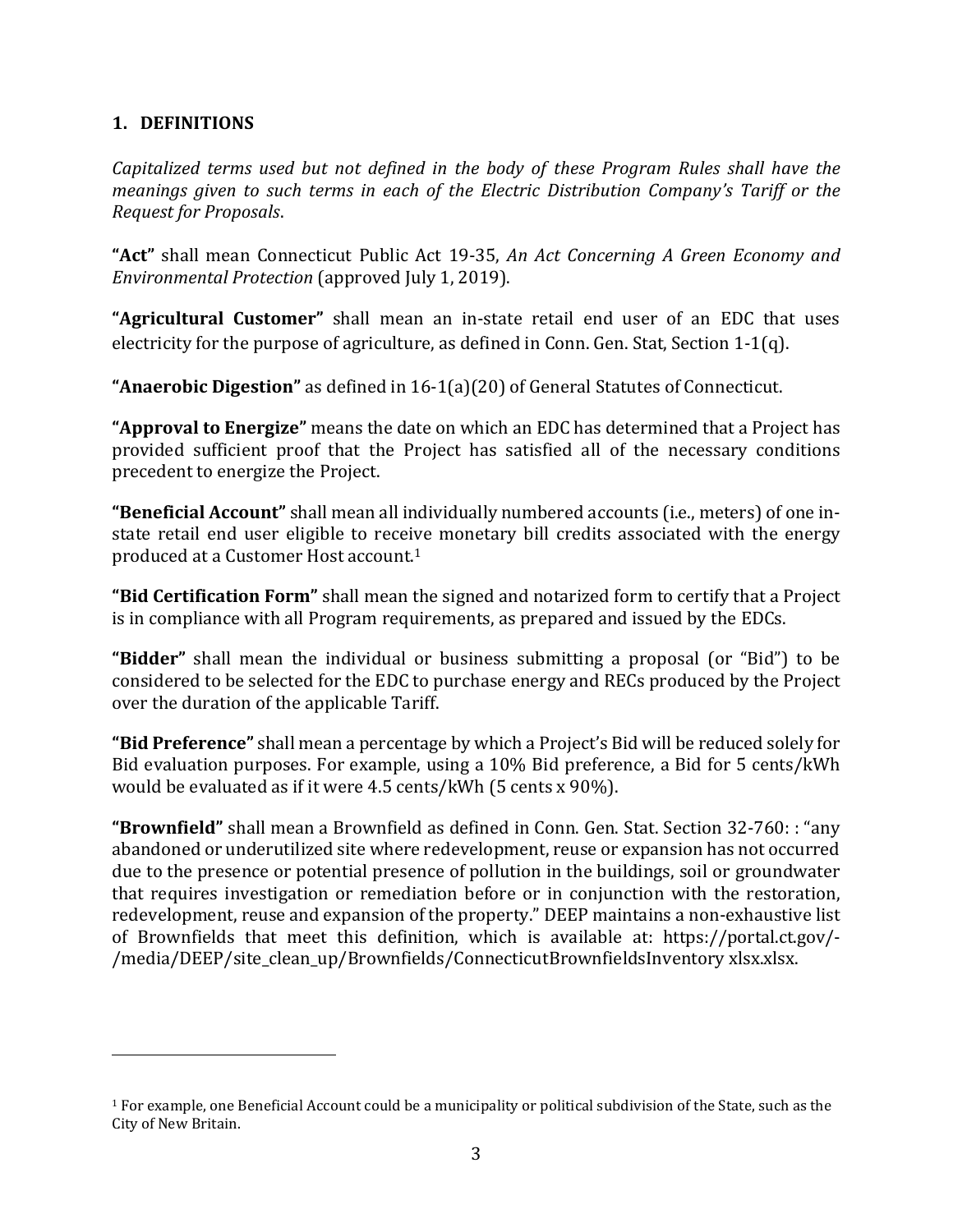**"Buy-All"** shall have the meaning set forth in Section 4.3.2. hereof.

**"Compensation Structure"** shall have the meaning set in Section 4.3. hereof.

**"Connecticut Green Bank" or "CT Green Bank"** shall mean the Connecticut Green Bank and any predecessor or successor agency.

**"Connecticut Licensed Professional Engineer Certification"** shall mean an expression of professional opinion by a Connecticut licensed Professional Engineer regarding facts or findings that are the subject of the certification.

**"Customer" or "Customer of Record"** under these Program Rules shall mean any person, partnership, corporation, or any other entity, whether public or private, who obtains delivery service at a Customer Delivery Point and who is or will be the Customer of Record of the EDC for the Project Site. The Customer may or may not be the owner of the Project, and the Customer or Customer of Record may or may not be the Owner of the Project Site. However, the Project will always remain linked to the Customer, and the Customer will receive all compensation from the EDC under the applicable Tariff.

**"Customer Host"** shall mean the Agricultural Customer, Municipal Customer, or State Customer of Record at a Project Site eligible to produce monetary credits for Beneficial Accounts pursuant to Section 3(a)(4) of the Act.

**"Delivery Point"** shall mean the EDC's meter or a point designated by the EDC located on the Customer's premises. All Projects, whether Buy-All or Netting have an associated Delivery Point. The Delivery Point may alternatively be referred to as the point of common coupling or the point of interconnection.

**"DEEP"** shall mean the Connecticut Department of Energy and Environmental Protection - Bureau of Energy Technology Policy and any successor agency.

**"Distressed Municipality"** shall mean any municipality listed on the Connecticut Department of Economic and Community Development's website (https://portal.ct.gov/DECD/Content/About\_DECD/Research-and-Publications/02\_Review\_Publications/Distressed-Municipalities).

**"Distribution Company Guidelines for Interconnection ("Guidelines")"** shall mean the agreement for interconnection service entered into between the interconnecting Customer and an EDC, as defined and provided in each EDC's PURA approved standards for interconnection of distributed generation.

**"EDC"** is the acronym for Electric Distribution Company.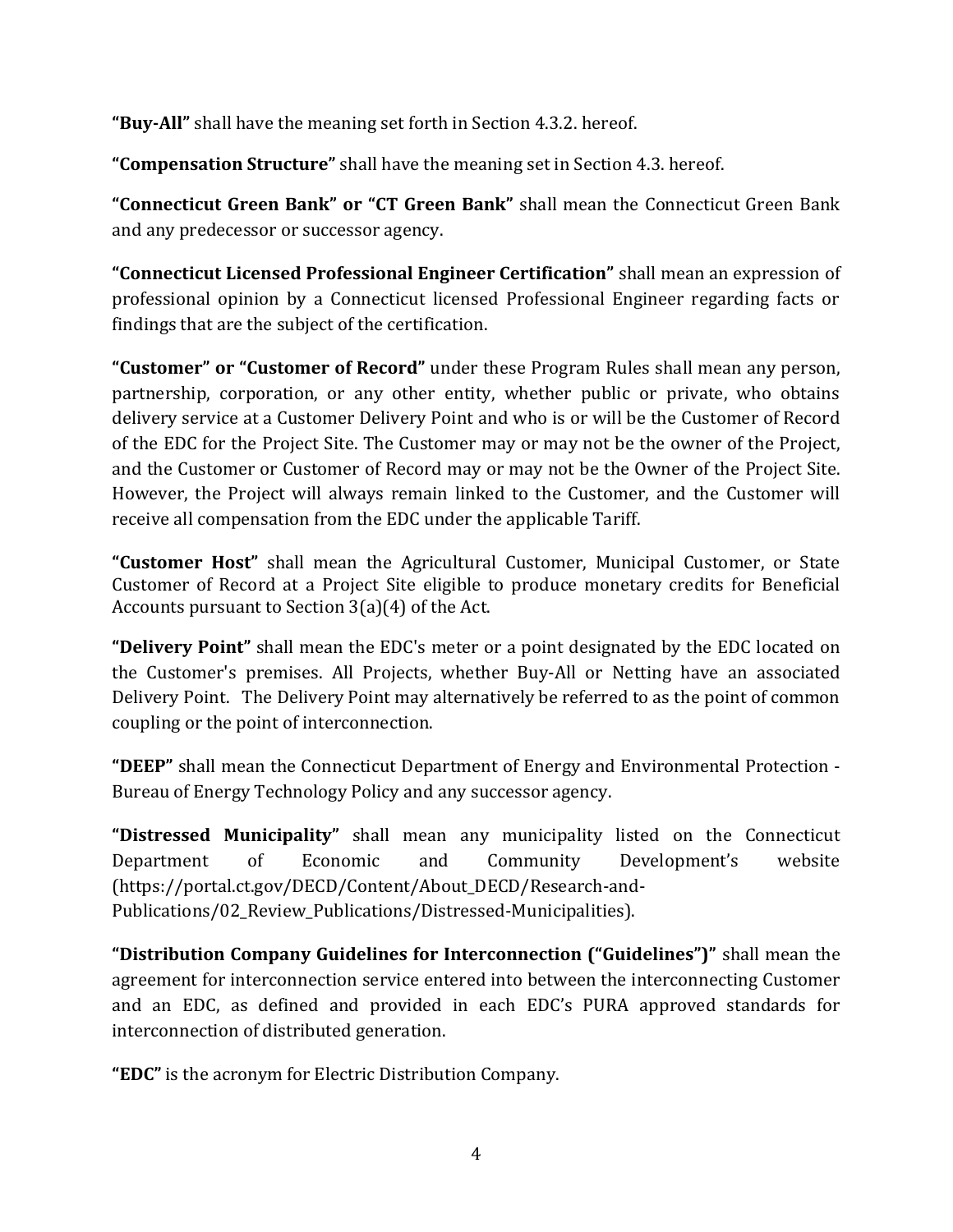**"Environmental Attributes"** shall mean each of the following that exists under the laws and regulations of the state of Connecticut, or under any other international, federal, regional, state or other law, rule or regulation as of the Effective Date or may come into existence during the twenty-year term of the purchase commitment applicable to the selected Project: (i) GIS Certificates, (ii) credits, benefits, reductions, offsets and other beneficial allowances, including, to the extent applicable and without limitation, performance based incentives or renewable portfolio standard in the state in which the Project is located or in other jurisdictions (collectively, "Allowances") attributable to the ownership or operation of the Project or the production or sale of energy that avoids the emission of carbon into the air, soil or water, (iii) other Allowances howsoever named or referred to, with respect to any and all fuel, emissions, air quality, or other environmental characteristics, resulting from the production of electric generation or the production or sale of energy that avoids the emission of carbon into the air, soil or water and in which Seller has good and valid title, including any credits to be evidenced by Renewable Energy Certificates or similar laws or regulations applicable in any jurisdiction as such may be amended during the term of the Tariff applicable to the selected Project, (iv) any such Allowances related to (A) oxides of carbon or (B) the United Nations Framework Convention on Climate Change (the "UNFCCC") or the Kyoto Protocol to the UNFCCC or crediting "early action" with a view thereto, or involving or administered by the Clear Air Markets Division of the United States Environmental Protection Agency or any successor or other agency that is given jurisdiction over a Program involving transferability of specific Environmental Attributes, and (v) all reporting rights with respect to such allowances under Section 1605(b) of the Energy Policy Act of 1992, as amended from time to time or any successor statute, or any other current or future international, federal, state or local law, regulation or bill, or otherwise.

"**Export Rate**" shall mean the monetary value given to monthly Net Excess Generation for Netting Tariff systems. This is the currently applicable Retail Rate inclusive of Standard Service energy supply charges.

**"In-Service Date"** shall mean the Approval to Energize date listed on the EDC issued Approval to Energize letter to the System Owner.

**"Landfill"** shall mean any property that is listed on the DEEP Closed Landfills list, available at: https://portal.ct.gov/-

/media/DEEP/site\_clean\_up/Brownfields/closedlandfillslistpdf.pdf, though this list is not intended to be exhaustive or an acknowledgement of ideal properties for renewable energy development.

**"LREC/ZREC Program"** shall have the meaning as outlined in Conn. Gen. Stat. Sections 16- 244r, 16-244s, and 16-244t.

**"LREC/ZREC Project**" shall mean a renewable energy Project capable of producing renewable energy credits from low emission or zero emission Projects ("LRECs or ZRECs") which were selected under any of the procurements as defined under Conn. Gen. Stat. Sections 16-244r, 16-244s, and 16-244t.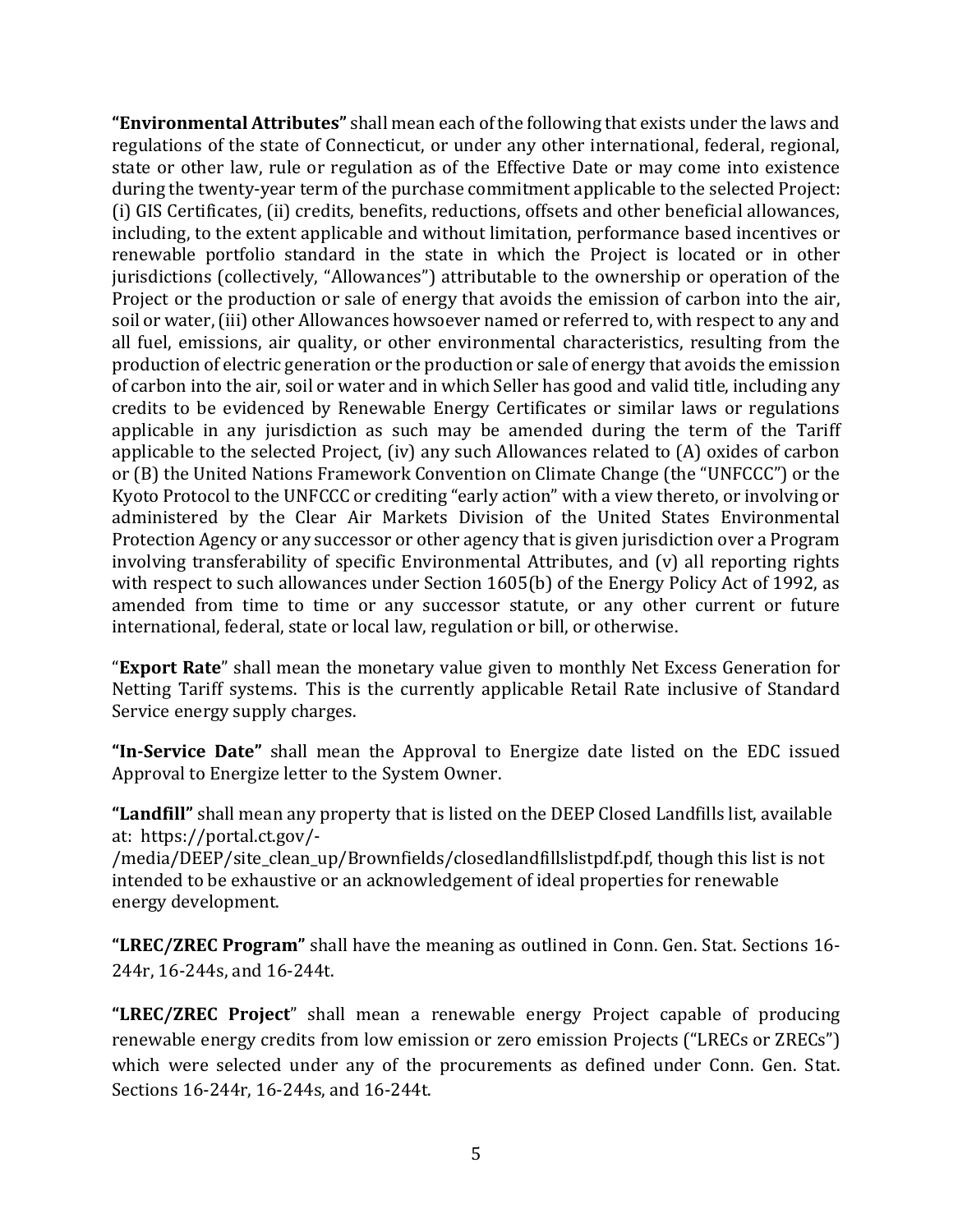**"Microgrid"** shall mean a Microgrid as defined in Conn. Gen. Stat. Section 16-243y.

**"Municipal Customer"** shall mean a retail end user of electric service located in the service territory of the EDC that is a Municipality.

**"MW"** shall mean megawatt.

**"Nameplate Capacity"** is defined as the aggregate nameplate rating (stated in kW AC) of all renewable generation at the Project Site.

**"Netting Tariff"** shall have the meaning set forth in Section 4.3.3. hereof.

**"New" or "New Project"** shall mean that the Project for which the Bid is being submitted is constructed after the solicitation to which it is applying.

"**New Construction Project**" shall mean a Project where there is currently no Customer Revenue Meter at the site, but there will be electric service in the future (i.e. will be located behind a Revenue Meter).

**"Owner of Project Site"** shall mean the legal owner of the Project Site.

**"Performance Assurance"** shall mean collateral in the form of cash, or other security as may be acceptable to the EDC in its sole discretion. Cash collateral held by the EDC shall not earn interest. In addition, Performance Assurance shall be deemed, for all legal purposes, to mean adequate assurance as such term is used in the Uniform Commercial Code ("UCC") and the Bankruptcy Code and amendments thereto. The parties specifically recognize that the use of Performance Assurance throughout the term of the Tariff applicable to the selected Project shall not limit any legal right, action or remedy that would have otherwise been available to the aggrieved party under either the UCC or Bankruptcy Code.

**"Production Meter"** shall mean a meter installed and owned by the EDC that measures the output from a Project prior to any netting of Customer load.

**"Program"** shall mean the required rules and processes for the solicitation and selection of Projects eligible pursuant to subparagraphs (A) and (B) of Section 3(a)(2) of the Act.

**"Project"** shall mean a distributed renewable generation system that qualifies for and is eligible under Section 3 of Public Act 19-35 that has been offered into an EDC solicitation, selected by the EDC, and approved by PURA to receive compensation from the EDC for energy and renewable energy credits produced and delivered to the EDC.

**"Project Site"** shall mean the location of a distributed renewable generation system that qualifies for and is eligible under these Rules, is located on either the same premises as the Customer or, for eligible Customers, premises owned by the Customer Host, and is a single parcel of land consistent with parcel boundaries that existed as of January 1 of the solicitation year.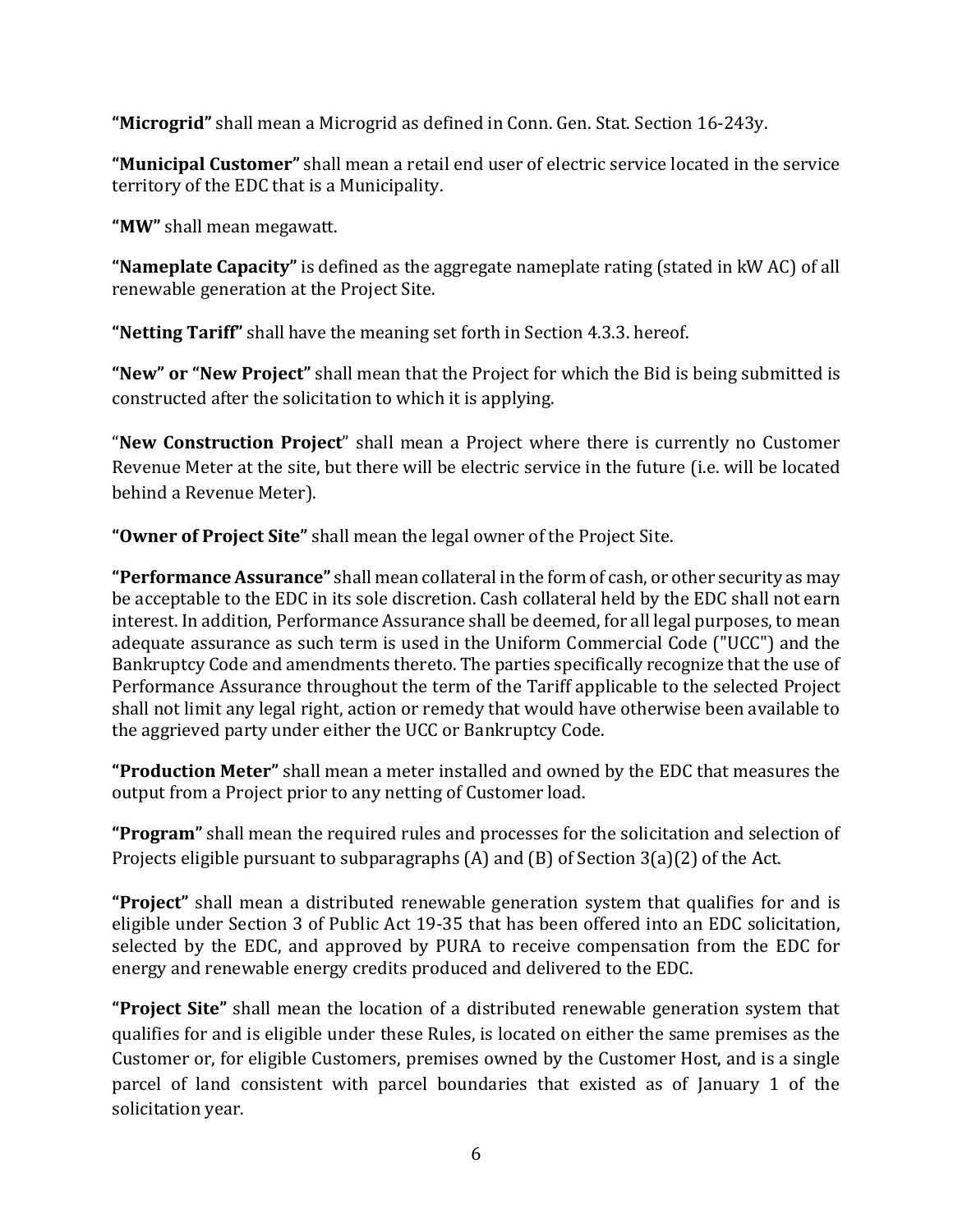**"PURA" or "Authority"** shall mean the Connecticut Public Utilities Regulatory Authority and any predecessor or successor agency.

**"Purchased Products"** shall have the meaning set forth in Section 4.4.

**"Renewable Energy Certificate" or "Renewable Energy Credit" or "REC"** shall mean the certificates created to represent one Megawatt hour of production from a Connecticut Class I renewable generation facility.

**"Residential Customer"** shall mean a Customer of a single-family dwelling, [or] a multifamily dwelling consisting of two to four units, or a multifamily dwelling consisting of five or more units, provided in the case of a multifamily dwelling consisting of five or more units, (i) not less than sixty per cent of the units of the multifamily dwelling are occupied by persons and families with income that is not more than sixty per cent of the area median income for the municipality in which it is located, as determined by the United States Department of Housing and Urban Development, or (ii) such multifamily dwelling is determined to be affordable housing by the Public Utilities Regulatory Authority in consultation with the Department of Energy and Environmental Protection, Department of Housing, Connecticut Green Bank, Connecticut Housing Finance Authority and United States Department of Housing and Urban Development. Customer

**"Revenue Meter"** shall mean the meter required under the Customer's applicable general service rate schedule.

"**SAM Customer**" shall mean State Customers, Municipal Customers, and Agricultural Customers. The Customer Host must maintain the original SAM Designation (i.e., State, Agricultural, or Municipal) as designated at the time of Bid submission throughout the Tariff Term.

**"Shared Clean Energy Facility"** or "**SCEF"** shall mean a Shared Clean Energy Facility as defined in Conn. Gen. Stat. Section 16-244x.

"**Standard Service**" shall mean the electric generation services provided by the Company, on or after January 1, 2007, to any Customer who (a) does not arrange for or is not receiving electric generation services from an electric supplier, and (b) does not use a demand meter or has a maximum demand of less than five hundred kilowatts. The availability for this service shall be in accordance with the provisions set forth in the Company's Generation Services tariff, on file with PURA.

**"State Customer"** shall mean a retail end user of electric service located in the service territory of the EDC that belongs to any office, department, board, council, commission, institution, constituent unit of the state system of higher education, technical high school or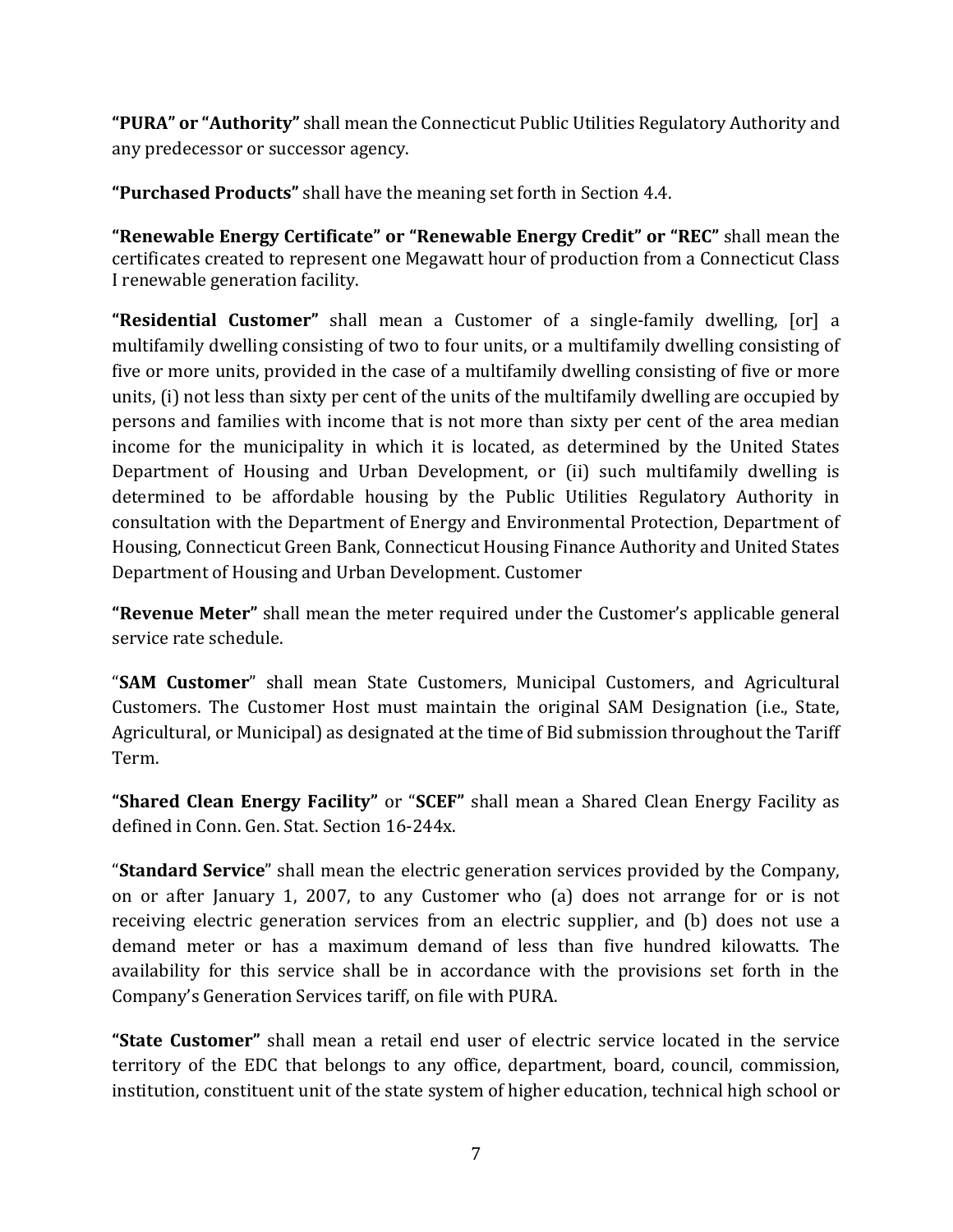other agency in the executive, legislative or judicial branches of state government of Connecticut.

"**System Owner**" shall mean any person or entity that, alone or in conjunction with others, has legal ownership of a Project. The System Owner may, but is not required to be, the Customer of Record.

**"Tariff Agreement"** shall mean the Non-Residential Renewable Energy Solutions Program Tariff Agreement for the Customer inclusive of the Non-Residential Renewable Energy Solutions Program Tariff, Terms and Conditions and all referenced attachments and appendices.

"**Tariff Payment Beneficiary**" shall mean an individual or entity designated by a System Owner to receive tariff-related payments. For the Netting Tariff, the Tariff Payment Beneficiary may, but is not required to be, the System Owner or the Customer of Record. For the Buy-All Tariff, the Tariff Payment Beneficiary must be a third party.

**"Tariff Rate"** shall mean the Project-specific rate(s) approved by PURA. The Tariff Rate may include separate pricing for energy and Environmental Attributes under the Netting Tariff structure.

**"Tranche Year"** means the year of the solicitation in which a Project is selected by the EDC and approved by PURA.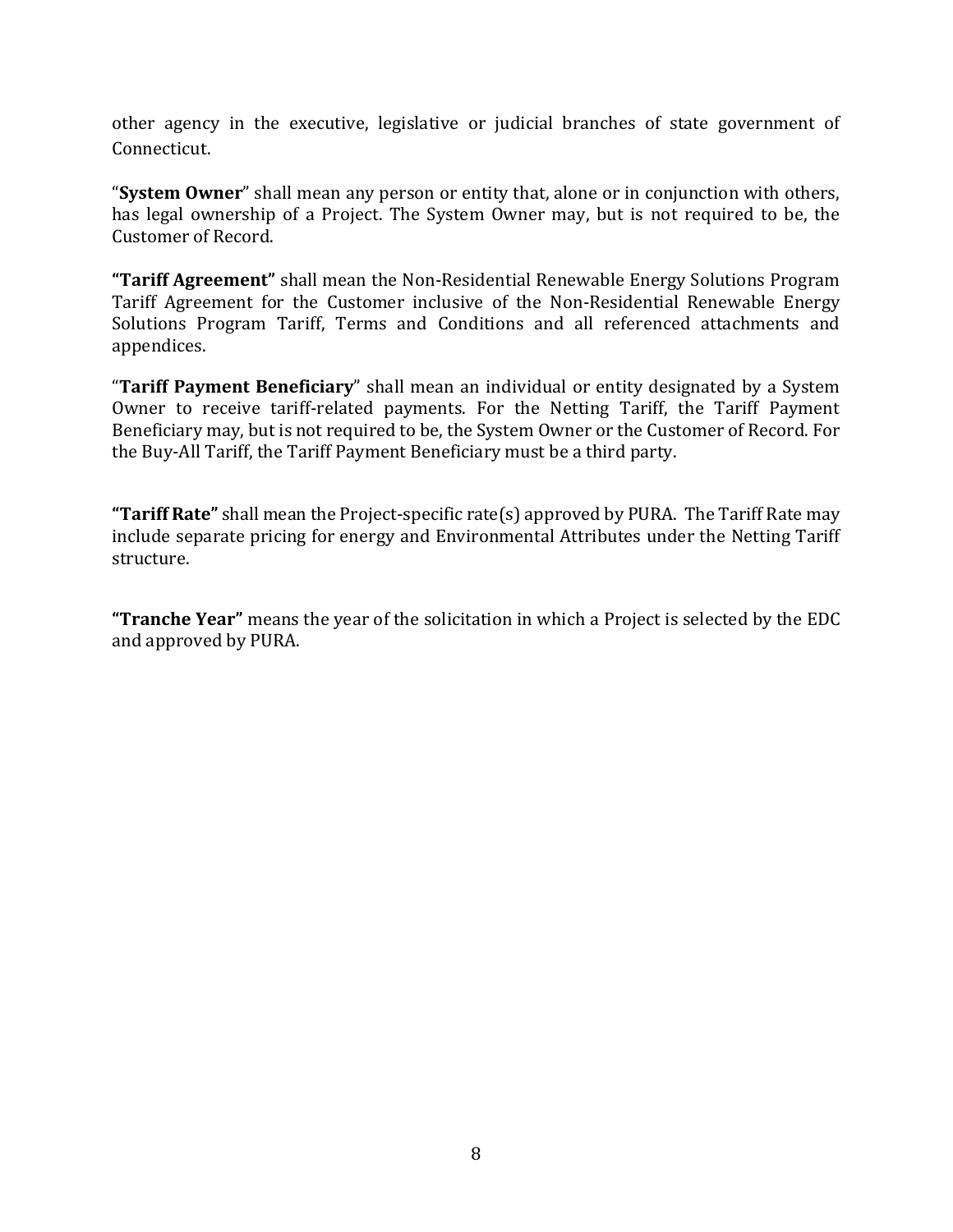#### <span id="page-8-0"></span>**2. CUSTOMER PROJECT ELIGIBILITY**

#### 2.1. **Project Eligibility Criteria**

- 2.1.1. Projects must not exceed 2,000 kW Nameplate Capacity for zero emission resources eligible under Section 3(a)(2)(B) of the Act and 2,000 kW Nameplate Capacity for low emission resources eligible under Section 3(a)(2)(A) of the Act at a Project Site.
- 2.1.2. Projects must meet the emission requirements for low emission and zero emission technologies as required under subparagraphs (A) and (B) of Section 3(a)(2) of the Act, respectively, and must qualify as a Class I renewable energy source under Conn. Gen. Stat. Section 16-1(a)(20), as amended by the Act.
- 2.1.3. Each Project must be located at a Project Site and be interconnected at or behind the EDC's Delivery Point. All Buy-All Projects interconnect directly to the grid, otherwise referred to as "front-of-the-meter" or "standalone." All Buy-All Projects will have an associated EDC Revenue/Production Meter. Projects intending to allocate to Beneficial Accounts may be sited on properties that do not have existing or future anticipated load.
- 2.1.4. Projects proposed must seek and gain approval to interconnect to the EDC's distribution system to which such system is interconnecting through the standard EDC interconnection process and be metered by that EDC. Projects must meet Distribution Company Guidelines for Interconnection ("Guidelines") as approved by PURA. The interconnection process is separate and distinct from the Program.
- 2.1.5. If there is an existing Project using the same class of technology at the same Project Site which was selected under this Program, the SCEF Program, or the LREC/ZREC Program with an agreement that was in effect prior to the submission of a Bid under a particular procurement year for this Program, a Bid for a New Project of the same class of technology will only be allowed if the existing Project is in-service or if a one-year calendar period has expired following termination of the existing Tariff Agreement.
	- 2.1.5.1. The lone exception to this rule shall be for bids for Projects of the same class of technology by the same Project developer on the same parcel or contiguous parcel(s) of land, which may be submitted in the same solicitation or future solicitations, regardless of an existing Tariff Agreement (i.e., Virtual Net Metering, LREC/ZREC, SCEF, or Non-Residential Renewable Energy Solutions Program), so long as the bid or application is for a Project proposing to interconnect behind a different Revenue Meter than that associated with the existing Tariff Agreement.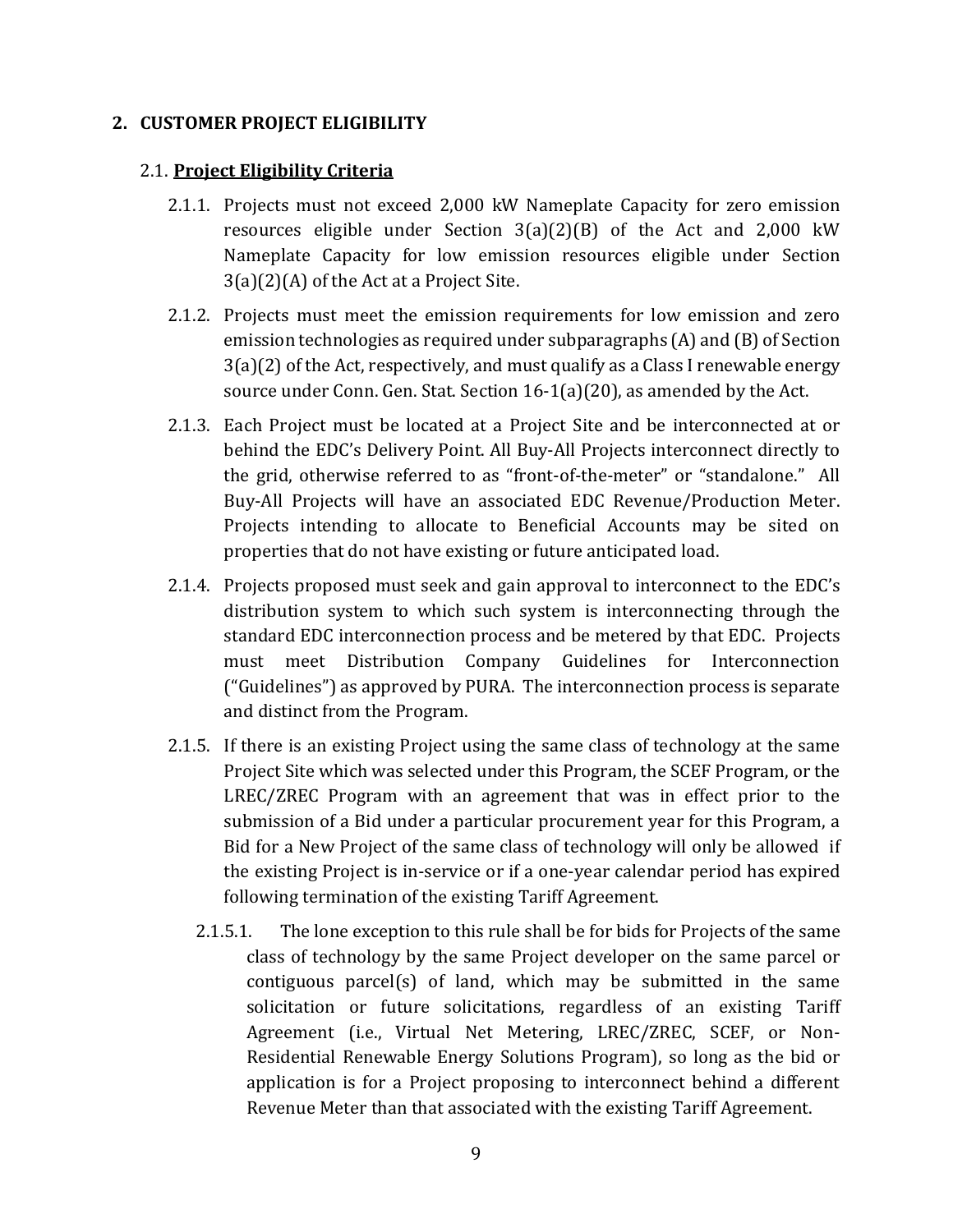- 2.1.5.1.1. For purposes of clarification, this exception is intended to allow for bids from Projects that would serve load separate and distinct from the load served by any existing Projects, such as load behind a separate existing Revenue Meter or New Construction Projects. Bids found to be serving the same load as an existing Project may be subject to removal from the Program and forfeit any Performance Assurance or other payments.
- 2.1.5.1.2. For avoidance of doubt, this rule would explicitly allow New Construction Projects, proposed to be built behind new load, to which the Project is approximately sized according to Sections III.D.1. and Section III.D.2. of PURA's June 30, 2021 Decision in Docket No. 20-07- 01 and meet all other Program requirements, to bid into the same or future auction of other Projects selected on the same parcel of land.
- 2.1.6. The Customer must be currently, or in the case of New Construction, in the future, the Customer of Record with the EDC to which they are applying.
	- 2.1.6.1. The Project shall always be linked to the Customer of Record at the Project Site, and eligibility for payments under this Tariff shall transfer from one Customer of Record to the new Customer of Record in situations where the original Customer of Record changes at the Project Site.
- 2.1.7. The Bidder must certify site control to the EDC prior to submitting such Bid.
	- 2.1.7.1. Submission of the Bid Certification Form along with documentation proving site control such as deeds,<sup>2</sup> written leases, options to lease, memorandums of lease, memorandums of option to lease, and contracts to purchase, represents site control.
- 2.1.8. Projects may not receive both funding from this Program and/or also receive(d) any funding, grants or rebates of any kind in any amount from any one or more of the following Programs or sources: (a) the Connecticut Green Bank ("CT Green Bank") or any of its predecessors, (b) the LREC/ZREC Program, (c) any Shared Clean Energy Facility ("SCEF") Program, (d) any net metering or virtual net metering Program<sup>3</sup>, (e) any other PA 19-35 tariffs, (f) any other PA 18-50 tariffs, (g) any PA 21-162 tariffs or (h) any other contract

<sup>2</sup> Including, but not limited to, Warranty Deed, Quit Claim Deed, Executor's Deed, Trustee's Deed, or any other valid proof of ownership.

<sup>3</sup> Projects in the VNM queue or waiting list that have yet to reach commercial operation may submit the same Project into the Non-Residential Renewable Energy Solutions Program so long as the Project is withdrawn from the appropriate VNM list prior to the applicable RFP Issue date. Importantly, however, if the VNM Project in question has also sought compensation under the LREC/ZREC Program, such Project would be subject to the rules detailed in the above Section 2.1.5.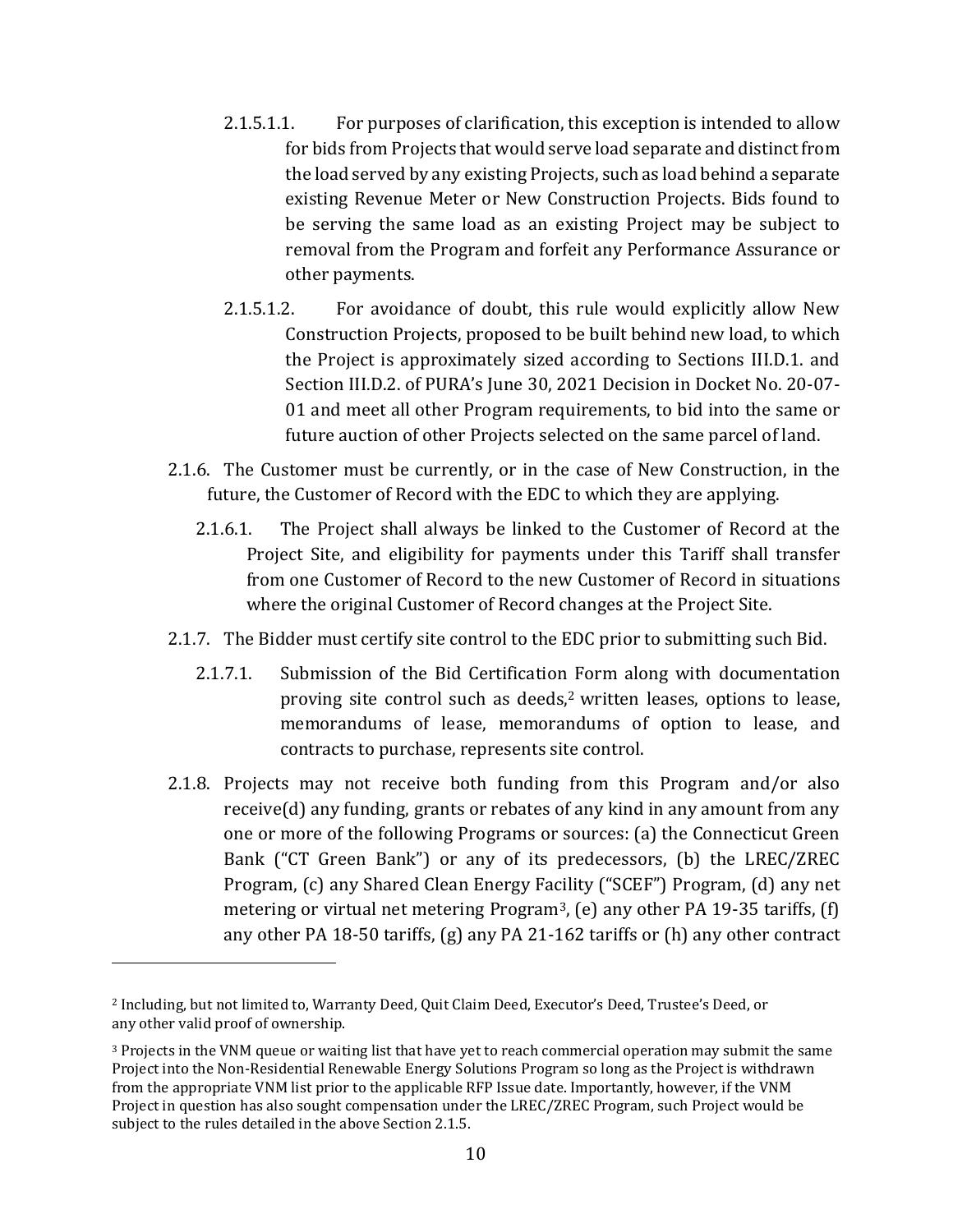or Program of any kind in which an EDC purchases the Project's energy, capacity or renewable attributes (collectively, "Other Programs"). Specifically, a Project which receives, or entered into a contract to receive, funding, grants or rebates under any one or more of the Other Programs may not also participate in this Program for the same Project. This prohibition does not include (y) Projects that receive(d) only predevelopment and/or feasibility funding from the CT Green Bank or any of its predecessors, or (z) Projects that receive(d) only financing in accordance with Section 99 of Conn. Gen. Stat. 244(r) through CEFIA. For purposes of this Section 2.1.8, any EDC may consult with the CT Green Bank, PURA and/or DEEP regarding the eligibility of each selected Project, or any Project that receives incentives for storage that may be co-located with a qualified Project, as long as such incentive is not associated with the purchase of the Project's energy, capacity or renewable attributes associated with a storage Project.

- 2.1.9. During any single solicitation for zero emission technologies, the EDCs will evaluate only one proposal per technology or one proposal for a Project that uses a combination of technologies (i.e., a wind turbine that has associated solar panels) at any Project Site.
- 2.1.10. During any single solicitation for low emission technologies, the EDCs will evaluate only one proposal per technology or one proposal for a Project that uses a combination of technologies (e.g., Anaerobic Digestion with an associated fuel cell) at any Project Site.
- 2.1.11. Except for State, Agricultural, and Municipal Customers, the total generation Bid for all awards cannot exceed the highest load over the five years prior to the date of Bid submission at the Project Site as provided by the applicant and subject to verification by the EDCs, plus a reasonable approximation of the annual load attributable to transportation electrification (i.e., electric vehicles) and fuel switching (i.e., air source heat pumps), net of any preexisting generation.
- 2.1.12. Projects may not be determined by the EDC to have been "split," or otherwise divided or arranged, into smaller Bids or separate Projects, to qualify at a smaller size tier, or to allow a Project over 2,000 kW, to qualify.<sup>4</sup> However, new generation added to a Project Site with existing generation facilities may qualify as set forth herein including under Sections 2.1.13. and 3.2. below. In

<sup>4</sup> For example, the Bidder for a 1500 kW zero emission Project may not split that Project into two Projects, one for 1000 kW and one for 500 kW.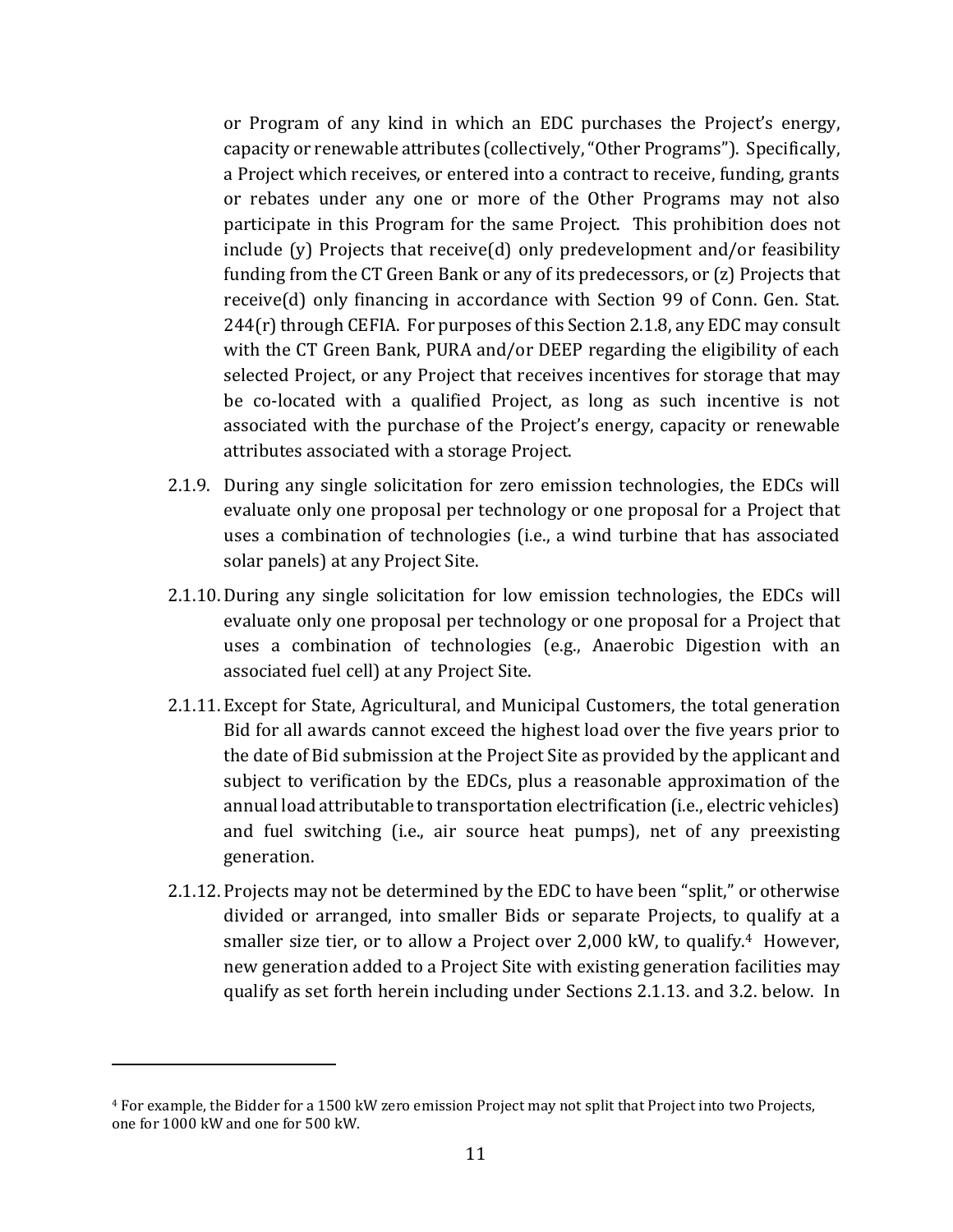such case, the total onsite generation may exceed these size limits as long as the total Project installed capacity under this Program does not.

- 2.1.12.1. Projects which are clearly split or staggered in any fashion in order to receive the Small Zero Emission Tariff Rate instead of competing in the Medium or Large Zero Emission categories shall be deemed ineligible at the sole discretion of the EDC, and shall be subject to the three-strike system outlined in Section 2.2.7.
- 2.1.13. Notwithstanding Section 2.1.9, 2.1.10, and 2.1.12, for New Construction Projects, up two Bids for Projects may be submitted per single parcel of land, or contiguous parcels under common ownership or with a common Bidder, in a single solicitation, provided the aggregate bid capacity is in excess of 2,000 kW. For purposes of clarification, up to two Bids that, in total, exceed 2,000 kW may be submitted. One bid must be submitted as a large zero emission Project of between 1,950-2,000 kW (AC) and the remaining capacity bid into the largest applicable zero emission category, subject to Sections 2.1.9 and 2.1.10 (i.e., separate metering) and 2.1.12 (i.e., the prohibition on splitting Projects under 2,000 kW) herein. This limitation shall not apply to Project bids proposing to interconnect behind a Revenue Meter with load existing at the time of bid submission that would reasonably be expected to exist should the relevant Bid/Application be unsuccessful.<sup>5</sup>
- 2.1.14. Any subdivision of parcels must be recorded on the land records of the municipality in which such parcel is located prior to January 1 of the year of the solicitation. If multiple Bids are received for a parcel of land that was not subdivided before January 1 of the year of the solicitation to which the Bidder is responding, or for which a subdivision was not recorded with the municipality in which such parcel is located prior to January 1 of the year of the solicitation, only the lowest priced Bids, meeting the above requirements, will be eligible and all other Bids will be disqualified.
- 2.1.15. Only one Bid may be submitted per Revenue Meter, in a single solicitation. In other words, an applicant may only submit a bid under either the Buy-All or Netting Tariff. For purposes of clarification, only one Bid may be submitted as

<sup>5</sup> For clarity, the limitation of two 2,000 kW "New Construction" Projects on a single parcel of land or contiguous parcels under common ownership or with a common Bidder/Applicant in a single solicitation shall not inhibit a developer from bidding New Projects interconnected behind a different and unique Revenue Meter with existing load on the same parcel or contiguous parcels of land in that same solicitation, so long as the Projects satisfy Section 2.1.7 herein. In other words, so long as a Project satisfies Section 2.1.7, a developer can propose in the same solicitation up to a 2,000 kW Project per unique Revenue Meter with existing load, as well as up to two 2,000 kW "New Construction" Projects on the same parcel or contiguous parcels of land.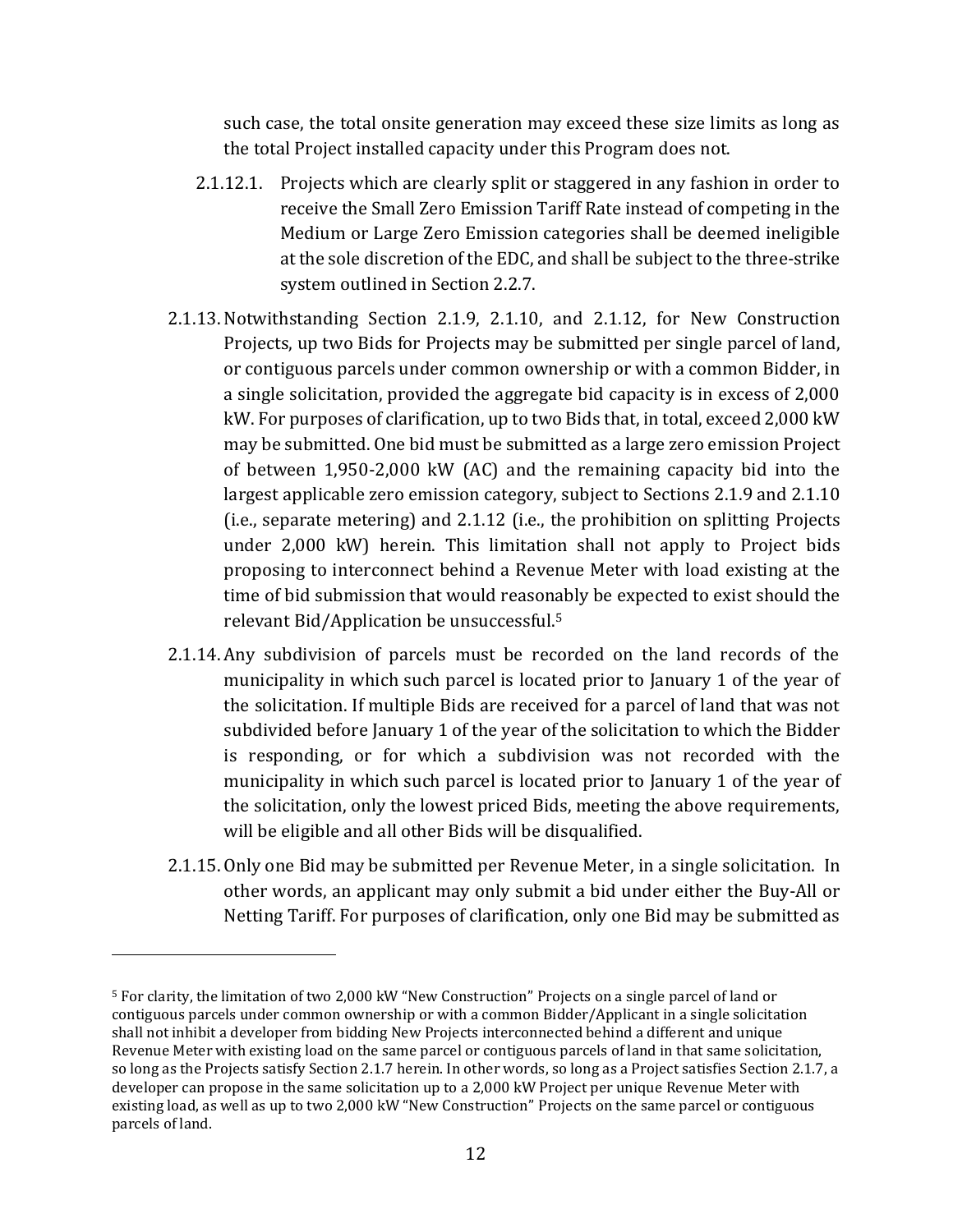either a "Low", "Large", "Medium", or "Small" Project. If multiple Bids are received for a Project Site only the lowest priced Bid will be eligible, and all other Bids will be disqualified. For Small Zero Emission Projects, if multiple Bids are received for a Project Site, the first Bid submitted will be eligible and all others will be disqualified.

2.1.16. Projects must be constructed after the solicitation to which the Customer is responding. For facilities constructed prior to the solicitation to which the Customer is responding, which have been uprated with new production equipment (e.g., new solar panels, turbines) installed after the solicitation to which the Customer is responding, the new incremental production equipment may be eligible to the extent that it meets all of the eligibility criteria and is separately metered and compensated pursuant to the rules set forth in these Program Rules.

### 2.2. **Bid Eligibility Criteria**

- 2.2.1. Bidder must submit a complete Bid to the EDC in whose territory the Project is located (either Eversource or UI).
	- 2.2.1.1. For Projects located on parcels in contiguous towns that are in different EDC service territories, Projects shall submit bids to the EDC in which the Project proposes to interconnect.
- 2.2.2. Bids for Large and Medium Zero Emission and Low Emission categories must include binding offer prices in the format specified in the applicable RFP that are applicable to each of the twenty (20) years of the Tariff, subject to the Program pricing caps.
- 2.2.3. Bidder must either be a Customer of Record at the Project Site, the Owner of the Project Site with consent of the Customer of Record at the Project Site, or a developer authorized by the Customer of Record and the Owner of the Project Site.
- 2.2.4. Site control must be evidenced to the EDC by submission of the Bid Certification Form inclusive of documentation proving site control such as deeds,<sup>6</sup> written leases, options to lease, memorandums of lease, memorandums of option to lease, and contracts to purchase.

<sup>6</sup> Including, but not limited to, Warranty Deed, Quit Claim Deed, Executor's Deed, Trustee's Deed, or any other valid proof of ownership.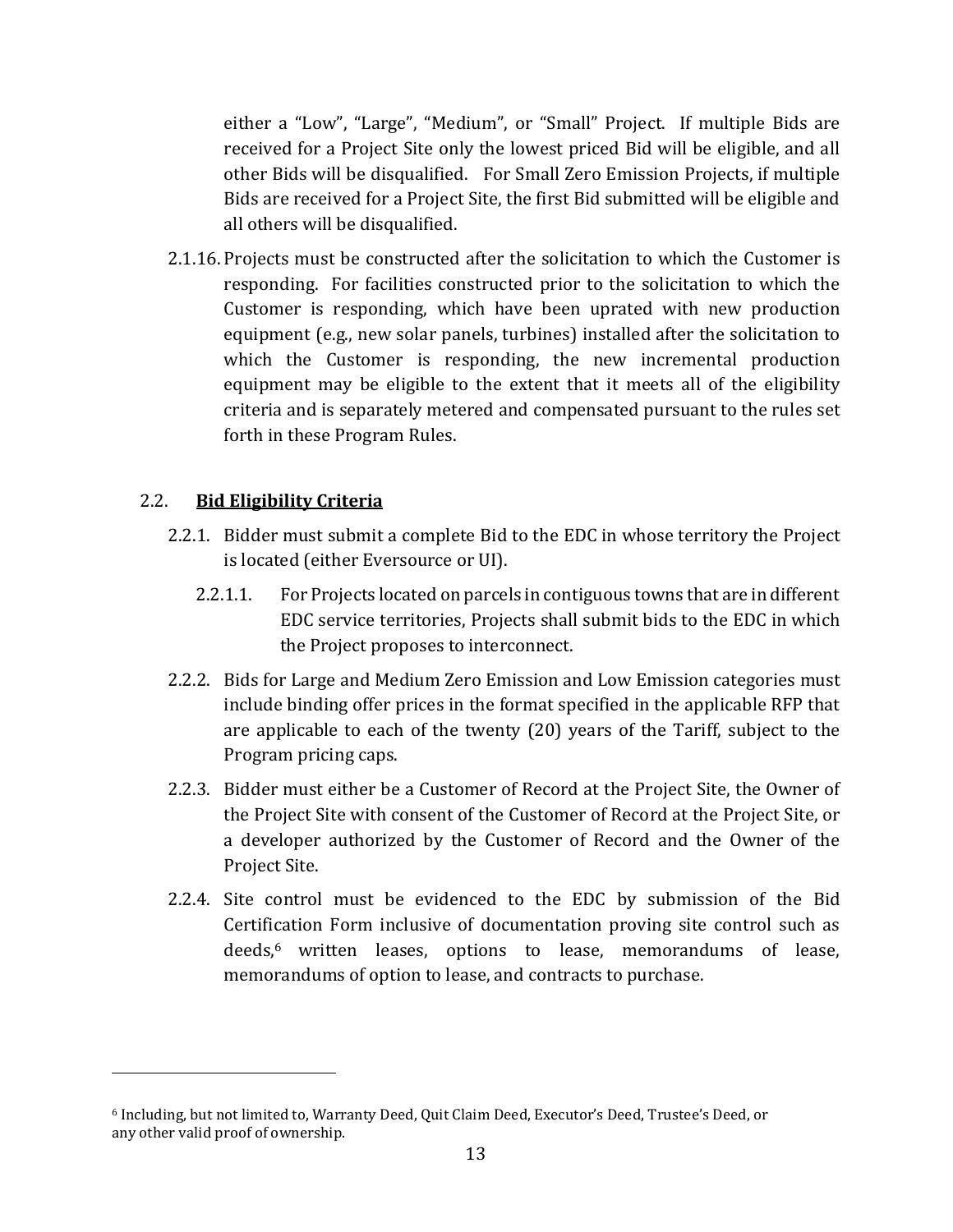- 2.2.5. Bidder must certify that it understands and affirms the requirements, and terms and conditions of the applicable Tariff/this Program and accepts such Tariff without modification.
- 2.2.6. Projects that are or will be located at Residential Renewable Energy Solutions Program eligible Project Sites shall not be eligible to participate in the solicitations outlined herein.
	- 2.2.6.1. Any Project that does not qualify for the Residential Renewable Energy Solutions Program for any reason, including Projects with capacity larger than 25 kW but smaller than 200 kW, shall be eligible for the Small Zero Emission category.
- 2.2.7. Developers/Bidders/System Owners shall be subject to the following threestrike system:
	- 2.2.7.1. First Strike: Any Bidder/developer/System Owner who, for the first time, submits a Bid or multiple Bids which violate(s) the splitting rules outlined in Sections 2.1.12 through 2.1.14 herein shall be disqualified, and the Authority will be notified via a compliance letter regarding a developer's first violation or attempt to subvert these rules.
	- 2.2.7.2. Second Strike: Any Bidder/developer/System Owner who, for the second time, submits a Bid or multiple Bids which violate(s) the splitting rules outlined in Sections 2.1.12 through 2.1.14 herein shall be disqualified, and the Authority will be notified via a compliance letter regarding a developer's second violation or attempt to subvert these rules. Further, such Bidder/developer/System Owner shall be prohibited from submitting any Bids into the Program for one calendar year after such second offense.
	- 2.2.7.3. Third Strike: Any Bidder/developer/System Owner who, for the third time, submits a Bid or multiple Bids which violate(s) the splitting rules outlined in Sections 2.1.12 through 2.1.14 herein shall be disqualified, and the EDC will file a motion with the Authority to permanently bar such developer from further participation in the Program. The Authority will review, consider, and rule on such motion in due course.
- 2.2.8. For zero emission resources, the following criteria pursuant to Section  $3(a)(2)(B)$  of the Act apply:
	- The Customer shall own or develop such New Project on a Customer's own premises.
	- The Project shall be less than two (2) MW (AC) in size.
	- The Project shall be located in the soliciting EDC's service territory.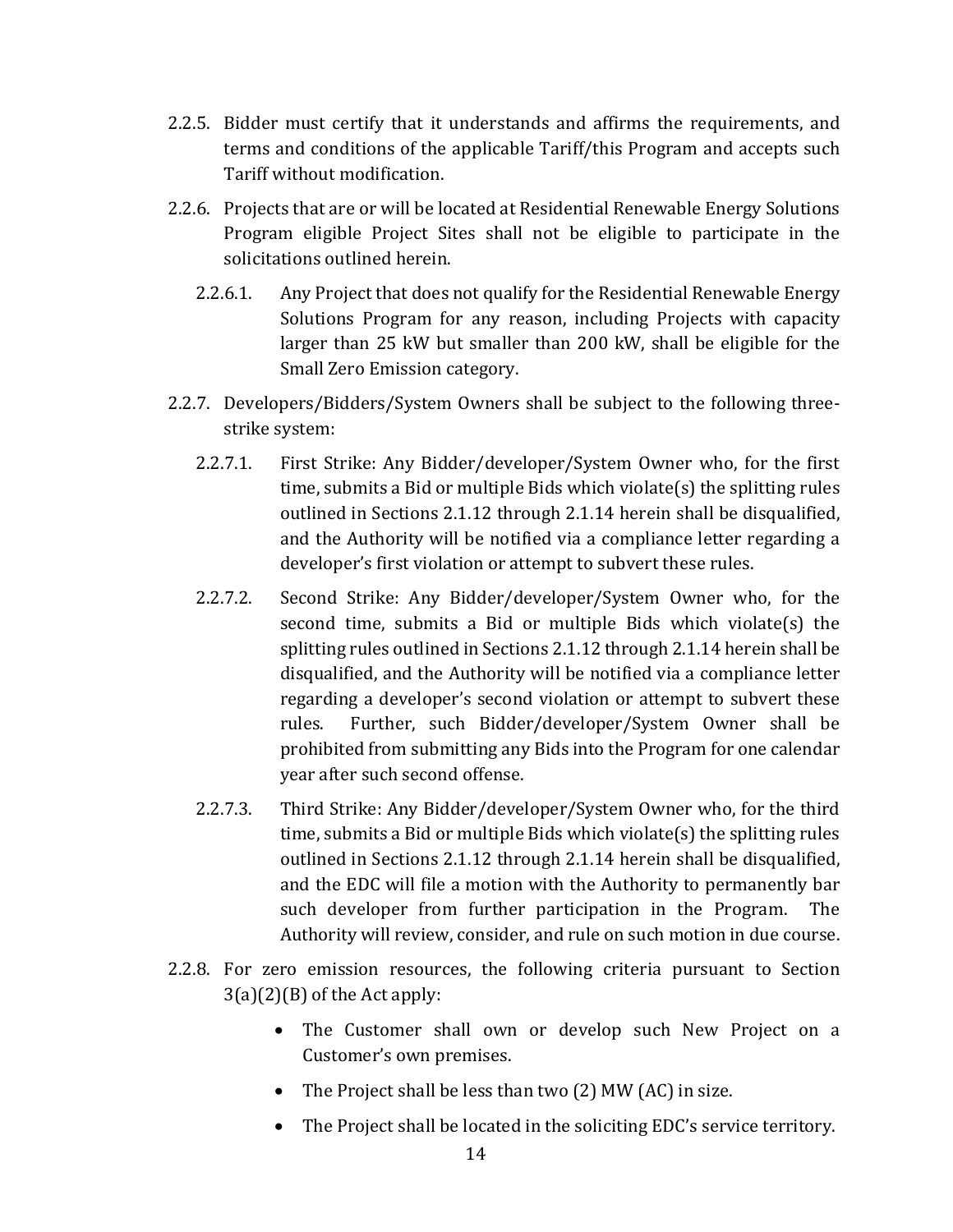- The Project shall be constructed after the solicitation in which the Customer is bidding.
- The Project must qualify as a Class I renewable energy source under Conn. Gen. Stat. Sec. 16-1(a)(20).
- The Project shall emit no pollutants.
- 2.2.9. For low emission resources, the following criteria pursuant to Section  $3(a)(2)(A)$  of the Act apply:
	- The Customer shall own or develop such New Project on a Customer's own premises
	- The Project shall be less than two (2) MW (AC) in size
	- The Project shall be located in the soliciting EDC's service territory
	- The Project shall be constructed after the solicitation in which the Customer is bidding
	- The Project must qualify as a Class I renewable energy source under Conn. Gen. Stat. Section 16-1(a)(20)
	- The Project shall use Anaerobic Digestion or have emissions of no more than 0.07 pounds/MWh of nitrogen oxides, 0.10 pounds/MWh of carbon monoxide, 0.02 pounds/MWh of volatile organic compounds and one grain per one hundred standard cubic feet.

# <span id="page-14-0"></span>**3. PROJECT SIZE REQUIREMENTS**

- 3.1. For all Projects that are not State, Municipal, or Agricultural Customers, each Project shall be sized so as not to exceed the highest load over the five years prior to the date of Bid submission plus a reasonable approximation of the annual load attributable to transportation electrification (i.e., electric vehicles) and fuel switching (i.e., air source heat pumps) where applicable in kWh based on the net load, after accounting for any existing generation, at the Customer's individual electric meter or a set of electric meters at a Project Site, when such meters are combined for billing purposes, from the EDC providing service to such Customer as determined by such EDC.
	- 3.1.1. The size of a Project may be based on an amount greater than the net load at a Project Site only if a Connecticut Licensed Professional Engineer Certification is provided showing that any existing generation will be removed or no longer operational within five (5) years of Bid submission. Under such circumstances, a Project may be sized to the anticipated future annual load in kWh and subject to the performance penalties discussed in Sections 3.4 through 3.6 below.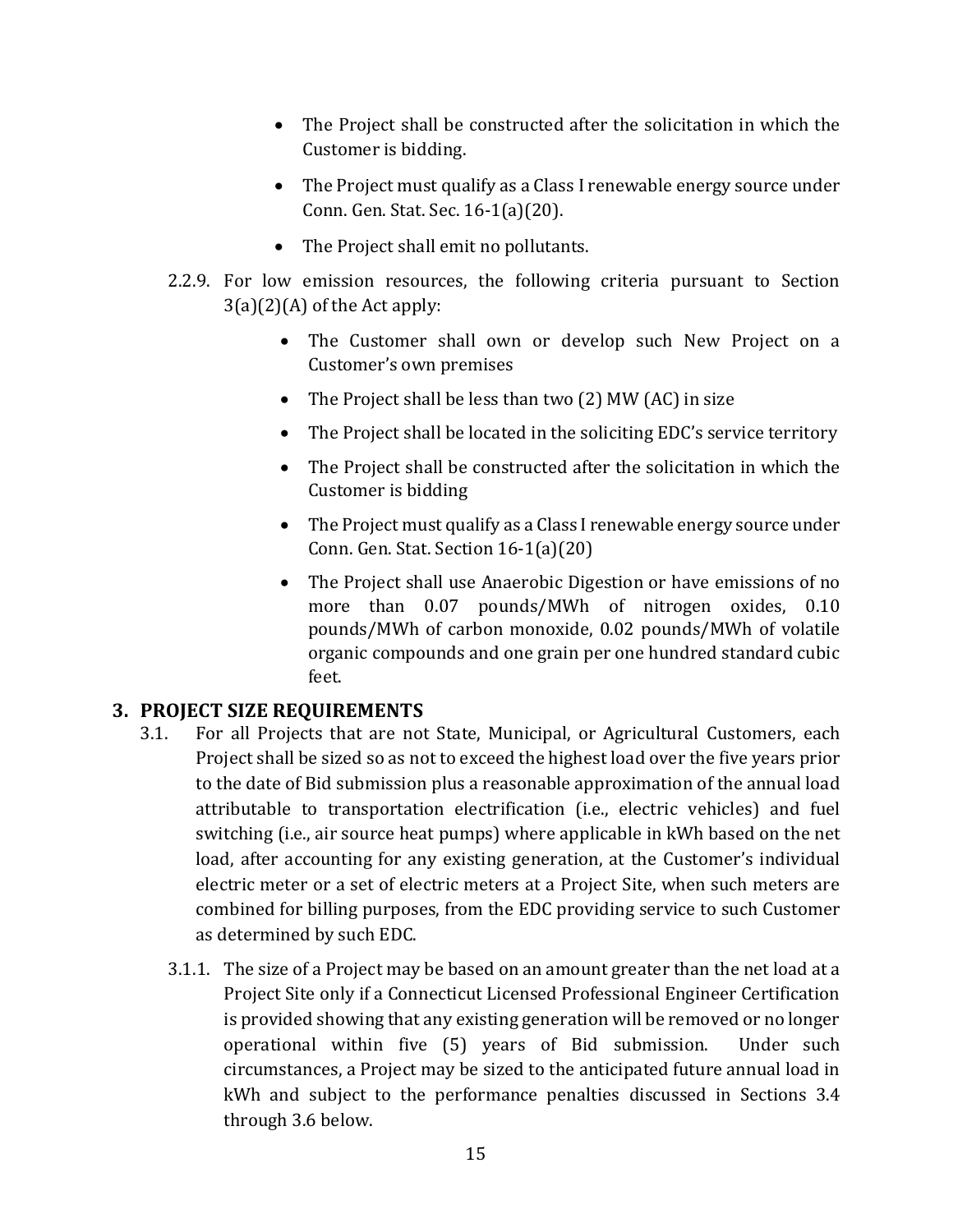- 3.1.2. For those participating in the Buy-All Tariff only, a single Bidder may combine a set of multiple existing meters located on the same Project Site to determine the total eligible site load for a potential Project. The set of meters must be on the same parcel or contiguous parcels and have the same building or landowner. Such Projects are also subject to Section 7.1.1.3.
	- 3.1.2.1. Customers that are currently sub-metered will not be eligible for this provision.
- 3.2. If the Customer is a State Customer, Agricultural Customer, or Municipal Customer, then such Project shall be sized so as not to exceed the highest load over the five years prior to the date of Bid submission plus a reasonable approximation of the annual load attributable to transportation electrification (i.e., electric vehicles) and fuel switching (i.e., air source heat pumps) where applicable in kWh based on the net load, after accounting for any existing generation, at such Customer's individual electric meter or a set of electric meters at the same Project Site, when such meters are combined for billing purposes, and the load of up to five State, Agricultural, or Municipal Beneficial Accounts, as defined in Section 16-244u of the general statutes, identified by such State, Agricultural or Municipal Customer, and such State, Agricultural, or Municipal Customer may include the load of up to five additional nonstate or Municipal Beneficial Accounts, as defined in Section 16-244u of the general statutes, when sizing such generation Project, provided such accounts are critical facilities, as defined in subdivision (2) of subsection (a) of Section 16-243y of the general statutes, and are connected to a Microgrid. State, Agricultural, or Municipal Projects are not required to be constructed on Project Sites that have existing or future electric load.<sup>7</sup>
- 3.3. For New Construction Projects, Bidders must apply for interconnection with their respective EDC and pay the interconnection application fee prior to submitting a Bid for that Project in this Program. Such interconnection application and fee(s) must be submitted no later than two weeks prior to the Bid deadline for the given solicitation. A copy of the confirmation receipt issued by the respective EDC stating that an interconnection application and payment for such interconnection application have been received by the EDC for that specific Project will be required to be submitted during the online Bid process for all Projects. For purposes of clarification, if multiple New Construction Bids are submitted at the same Project Site address, each individual Bid must include a unique confirmation receipt from the EDC.

<sup>7</sup> Refer to the Beneficial Account Credit Allocation Guideline for further guidance regarding re-designation of Beneficial Accounts.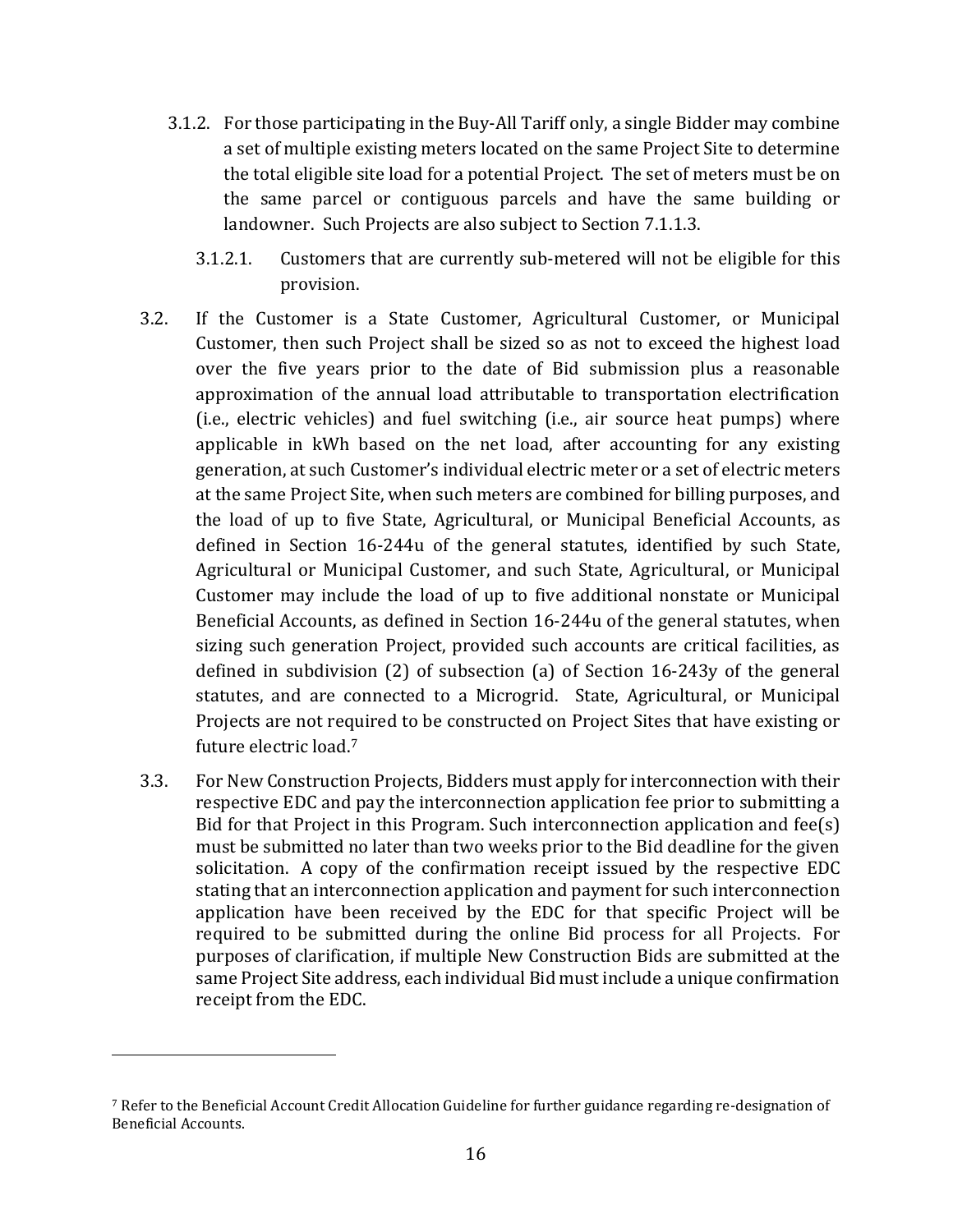- 3.4. For New Construction Projects that are not SAM Customers, Bidders will be required to submit a Connecticut Licensed Professional Engineer Certification which certifies the anticipated Customer load at the Project Site, and how such Project shall be sized so as not to exceed such anticipated Customer load at the Project Site. Such anticipated Customer load may include a reasonable approximation of the annual load attributable to transportation electrification (i.e., electric vehicles) and fuel switching (i.e., air source heat pumps).
- 3.5. If a Bidder indicates that additional load is expected to materialize over the five years following bid submission attributable to transportation electrification (i.e., electric vehicles) and fuel switching (i.e., air source heat pumps), and such load does not materialize within five years of the Project interconnecting, a Project's compensation shall be reduced proportionally to the unrealized load.<sup>8</sup> The EDCs require a Connecticut Licensed Professional Engineer Certification certifying the load expected to materialize over the five years following bid submission attributable to transportation electrification and/or fuel switching.
- 3.6. If a Bidder indicates, at the time of Bid submission, that additional load is expected to materialize over the five years following bid submission attributable to transportation electrification (i.e., electric vehicles) and fuel switching (i.e., air source heat pumps), but the Bidder informs the EDCs at any point before the In-Service Date that such additional load is no longer expected to materialize and they wish to size the system based on the highest load over the five years prior to the date of Bid submission as determined by the EDC, 1) the Project developer shall only receive compensation for energy and RECs that are generated after the In-Service Date, and 2) such Megawatts shall be treated as allocated, but unused, and will be reallocated to the next open Program solicitation.
- 3.7. The EDCs will procure zero emission technology Projects in three (3) size categories:
	- 3.7.1. Projects less than or equal to 200 kW ("Small");
	- 3.7.2. Projects over 200 kW, but less than or equal to 600 kW ("Medium"); and
	- 3.7.3. Projects over 600 kW, but less than or equal to 2 MW ("Large").
- 3.8. The EDCs will procure low emission technology Projects in one size category:
	- 3.8.1. Projects less than or equal to 2 MW ("Low").
- 3.9. The EDCs will allocate the available annual program capacity as follows:
	- 3.9.1. Table 1: Capacity Allocations

| Category | Project<br>Size<br>(AC | Total MW/<br>Procurement<br>Year | Eversource<br>MW/Year | MW/Year |
|----------|------------------------|----------------------------------|-----------------------|---------|
|----------|------------------------|----------------------------------|-----------------------|---------|

<sup>8</sup> For Buy-All Projects, this will result in a reduction in total compensation, and for Netting Projects, this will result in a reduction in the compensation for the RECs generated by the Project.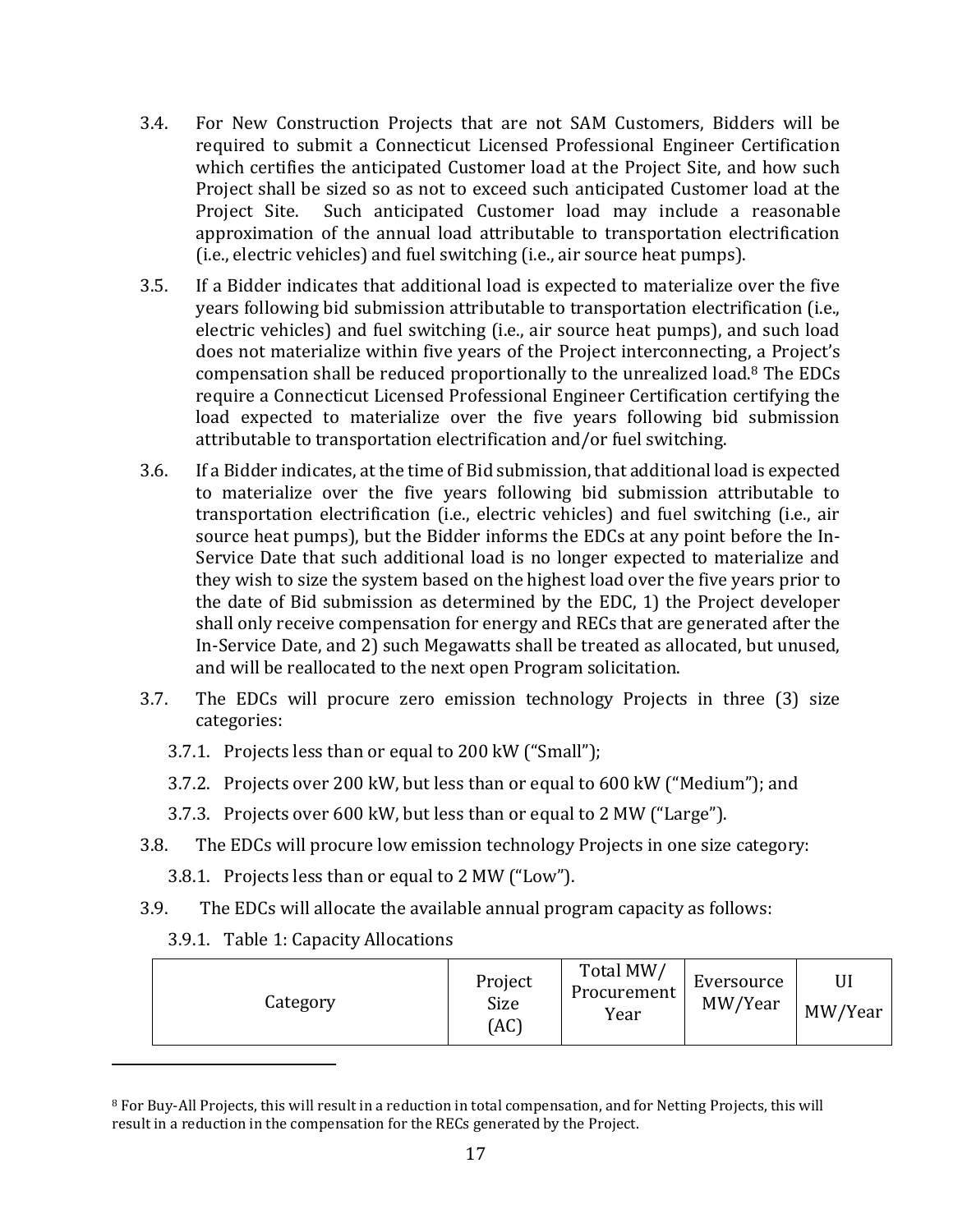| <b>Low Emission Projects</b>         | $\leq$ 2,000 kW | 10.0 | 8.0  | 2.0  |  |
|--------------------------------------|-----------------|------|------|------|--|
| <b>Small Zero Emission Projects</b>  | $\leq 200$ kW   | 12.5 | 10.0 | 2.5  |  |
| <b>Medium Zero Emission Projects</b> | $>200$ kW       | 15.0 | 12.0 | 3.0  |  |
|                                      | $\leq 600$ kW   |      |      |      |  |
| Large Zero Emission Projects         | $>600$ kW       | 22.5 | 18.0 | 4.5  |  |
|                                      | $\leq$ 2,000 kW |      |      |      |  |
| <b>Total Zero Emission Projects</b>  |                 | 50.0 | 40.0 | 10.0 |  |

- 3.10. Customer shall provide notice to the EDC or the Tariff Program Administrator, as applicable, of the In-Service Date and final Project size within ten (10) Business Days of the commencement of energy production. The final Project size shall be based on the Project's as-built configuration. If the final Project size differs from the original description as set forth in the Bid:
	- 3.10.1. Any increase that results in a Project size for a Project that exceeds statutory limits for a low emission or zero emission Project, as applicable, shall result in immediate and automatic termination of the Project's eligibility under the Tariff.
	- 3.10.2. Any increase that results in a final in-service Project Size that is greater than the approved as-Bid Project size plus five (5) percent, shall result in immediate and automatic termination of the Project's eligibility under the Tariff.
	- 3.10.3. Any increase or decrease that results in a Project size for a Project which falls outside of the size limits for the category in which the Project was Bid, or which size was modified pursuant to Section 3.6, subject to the five (5) percent variation noted in Section 3.10.2 shall result in immediate and automatic termination of the Project's eligibility under the Tariff.

#### <span id="page-17-0"></span>**4. PROJECT PURCHASE COMMITMENT**

### 4.1. **Binding Purchase Commitment**

- 4.1.1. The EDC's purchase commitment is binding on both the EDC and the Customer upon PURA approval of an annual Tariff filing.
- 4.1.2. The purchase commitment cannot be terminated by the Customer or Project owner.
- 4.1.3. The EDC may only terminate a purchase commitment if: i.) the Project ceases to qualify under the Program rules; ii.) the Customer fails to meet a material obligation (as determined by an EDC) under the Program rules (for example, a failure to provide Performance Assurance when required); iii.) if ordered to terminate the purchase commitment by PURA; or, iv.) there is a change in law or regulatory ruling that adversely impacts (as determined by an EDC) the EDC's ability to maintain the purchase commitment or ability to obtain, or continue to obtain, full cost recovery for all costs incurred or experienced by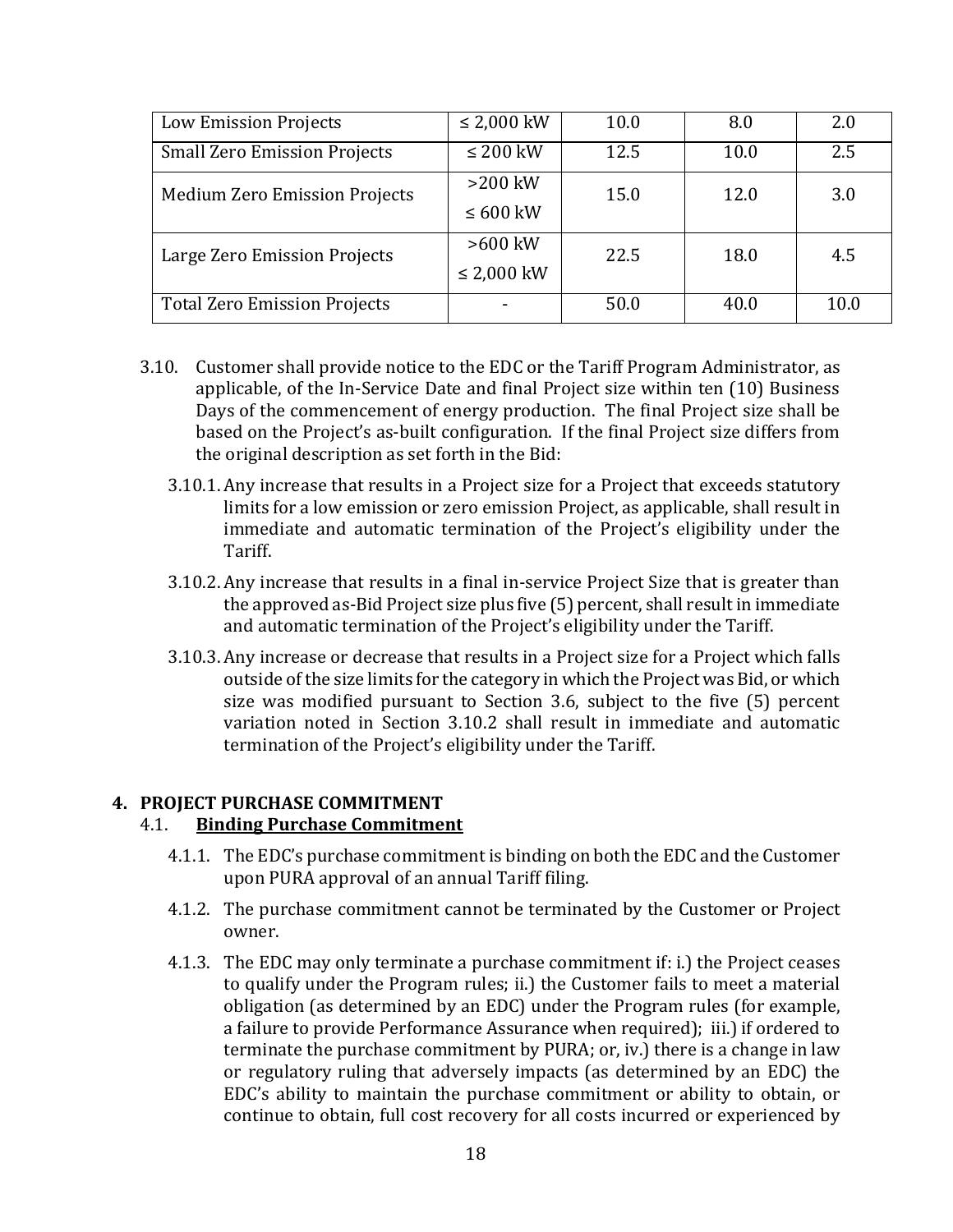the EDC resulting from the purchase commitment from all ratepayers through a non-bypassable rate component.

## 4.2. **Term of Purchase Commitment**

- 4.2.1. Projects selected by the EDCs through the competitive procurement process, and approved by PURA to receive Tariff payments, will be eligible for compensation for energy produced and delivered to the EDC at the Project's approved Tariff Rate for a twenty (20) year term commencing after the Project's In-Service Date. The purchase commitment at the Tariff Rate will commence on the In-Service Date.
- 4.2.2. Projects selected by the EDC and approved by PURA shall have three (3) calendar years from the date of PURA approval of the Tariff award to receive an In-Service Date from the EDC.
	- 4.2.2.1. If the Approval to Energize letter is not issued by such date, the EDC's twenty-year purchase commitment will immediately and automatically terminate.
	- 4.2.2.2. No extensions will be granted to the 3-year deadline for achieving the In-Service Date.
- 4.2.3. The purchase commitment has a term of 20 years at the Project-specific Tariff Rate approved by PURA.

### 4.3. **Compensation Structures**

- 4.3.1. The compensation structure will be selected at the time of Application submission and cannot be modified once selected, either before or after the system receives Approval to Energize from the utility.
- 4.3.2. **Buy-All**: Under the Buy-All compensation structure, the EDC will compensate the Customer for all metered energy produced by the Project at the Tariff Rate.
	- 4.3.2.1. Customers with grandfathered net metering rights pursuant to Conn. Gen. Stat. Section 16-243h, as amended by Section 1 of the Act, shall only qualify for the Buy-All compensation structure for any generation added at the Project Site and accepted under this Program9.
	- 4.3.2.2. The Buy-All structure will have a Tariff Rate for energy that includes compensation for RECs and Environmental Attributes. Because the EDC is providing compensation to the Customer for the total quantity of energy produced by the Project, there is no need for a separate rate for RECs and Environmental Attributes.

<sup>9</sup> A Customer with grandfathered net metering rights already has the benefit of annual netting, and the EDCs cannot implement dual netting structures behind a single Revenue Meter.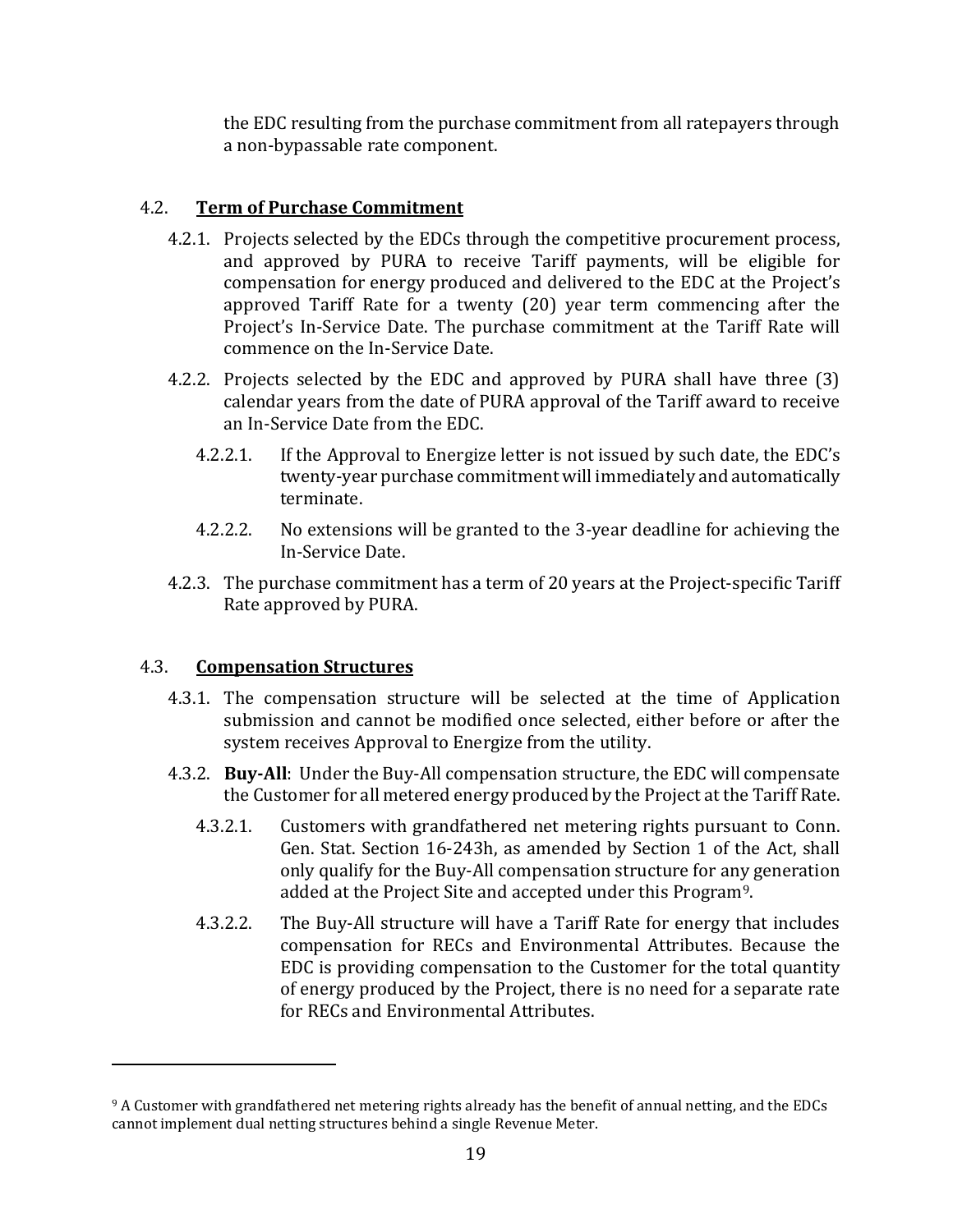- 4.3.2.3. The Buy-All Tariff Rate is a fixed per kWh volumetric rate.
- 4.3.3. **Netting Tariff:** Under the Netting Tariff structure, the EDC will compensate the Customer based on a two-part Tariff Rate. The two-part rate will consist of an Export Rate, and a REC and Environmental Attribute ("REC") rate.
	- 4.3.3.1. Netting of generation and load will be measured monthly. Measurement of imported and exported power will be performed on a monthly basis at the Revenue Meter each month and summed at the end of each billing period. On a monthly billing basis, the amount of energy on a per kWh basis sold to the Company shall be compared to the amount of energy purchased from the Company. If the amount of energy sold to the Company exceeds the amount of energy purchased from the Company, the monthly net kWh delivered to the distribution system shall be calculated as the difference between the amount of energy sold to the Company minus the amount of energy purchased from the Company. If the amount of energy purchased from the Company exceeds the amount of energy sold to the Company, the monthly net kWh consumption shall be calculated as the difference between the amount of energy purchased from the Company minus the amount of energy sold to the Company.
	- 4.3.3.2. The Customer will pay the EDC for any monthly net kWh consumption during the billing period at the applicable EDC retail rate.
	- 4.3.3.3. The Customer will be compensated for any monthly net kWh delivered to the distribution system during the billing period at the Customer's currently applicable retail rate inclusive of Standard Service energy supply rates.
	- 4.3.3.4. The Customer will be compensated for the RECs and Environmental Attributes of the total kWh of generation produced by the Project at the REC rate as measured at the Production Meter.

### 4.4. **Purchased Products**

- 4.4.1. For the Buy All Tariff structure, the EDC will compensate the Customer for all energy, RECs, and Environmental Attributes produced by the Project on a quarterly basis. To the extent the Customer elects to apply bill credits to the Customers' on-site account or, in the case of State, Agricultural, or Municipal Projects, to any Beneficial Accounts, bill credits will be applied on a monthly basis.
- 4.4.2. For the Netting Tariff structure, the EDC will purchase energy exported to the electric grid and not consumed on-site ("Net Excess Generation") calculated monthly. Monetary On-Bill Credits are calculated based on a Customer's monthly Net Excess Generation multiplied by the Customer's current Retail Rate inclusive of Standard Service supply rates. Excess Monetary On-Bill Credits appearing on a Customer's bill will carry forward from month to month and can be used to offset Customer, supply, and delivery charges.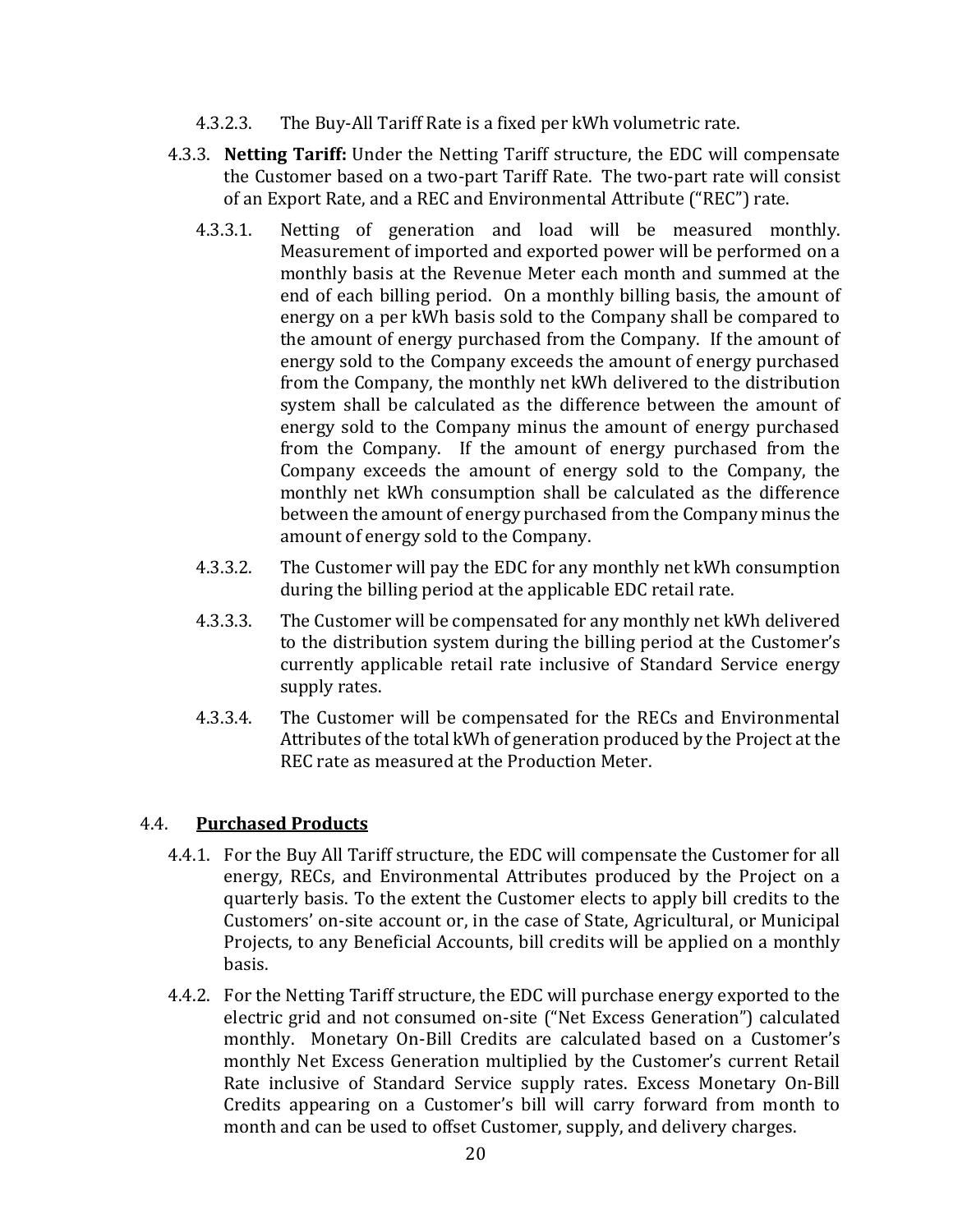- 4.4.2.1. If there are remaining monetary bill credits, such credits shall roll over until the end of the 20-year term. Customers may receive an On-Bill Credit Cash Out payment for any accrued Monetary Bill Credits at the end of the 20-year term.
- 4.4.2.2. Such credits shall also be transferable in the event that the owner of the Facility changes.
- 4.4.2.3. The EDCs will provide all Customers of Record who have received an On-Bill Credit Cash Out of \$600 or more in a calendar year with a 1099 tax form.
- 4.4.3. For the Netting Tariff structure, the EDC will compensate the Customer for the total kWh of renewable energy generation by the Project during the billing period, on a quarterly basis
- 4.4.4. Customers enrolled in the Non-Residential Solar Tariff Rider whose term has expired may be eligible to be compensated for energy exported to the distribution system through the Company's purchased power tariff, (UI Rate SG2, or Eversource Rate 980) or its successor, if available. The Company is not under any obligation to purchase RECs after the tariff term from the Projects.
- 4.4.5. By participating in the Program, the Customer (or Project owner if other than the Customer) transfers to the EDC all rights and claims to RECs and Environmental Attributes that have monetary value, including without limitation RECs and marketable emissions offsets.
	- 4.4.5.1. The EDC shall retain the sole right to register any RECs and/or Environmental Attributes and be compensated for the same.
- 4.4.6. The EDC shall take title to all energy delivered to the distribution system by the Customer, all available capacity rights and to all Environmental Attributes at the time of production.

### <span id="page-20-0"></span>**5. SOLICITATION RULES AND PROCESS**

### 5.1. **Process Overview**

- 5.1.1. For all Customer Projects, in the first year, the EDCs will issue one solicitation in February 2022 in order to meet the statutory requirement of filing selected Projects by July 1, 2022.<sup>10</sup>
- 5.1.2. In years 2-6, the EDCs will issue two solicitations, one in February and one in August of each of the five years of procurement, with the exception of the Small Zero Emission category in the years 2-6. The first solicitation will be issued in February for 60% of the available MW's for each category and will include one

<sup>10</sup> Section 3(a)(2) of the Act states: "Not later than July 1, 2022, and annually thereafter, each [EDC] shall solicit and file with the [Authority] for its approval one or more Projects selected ...."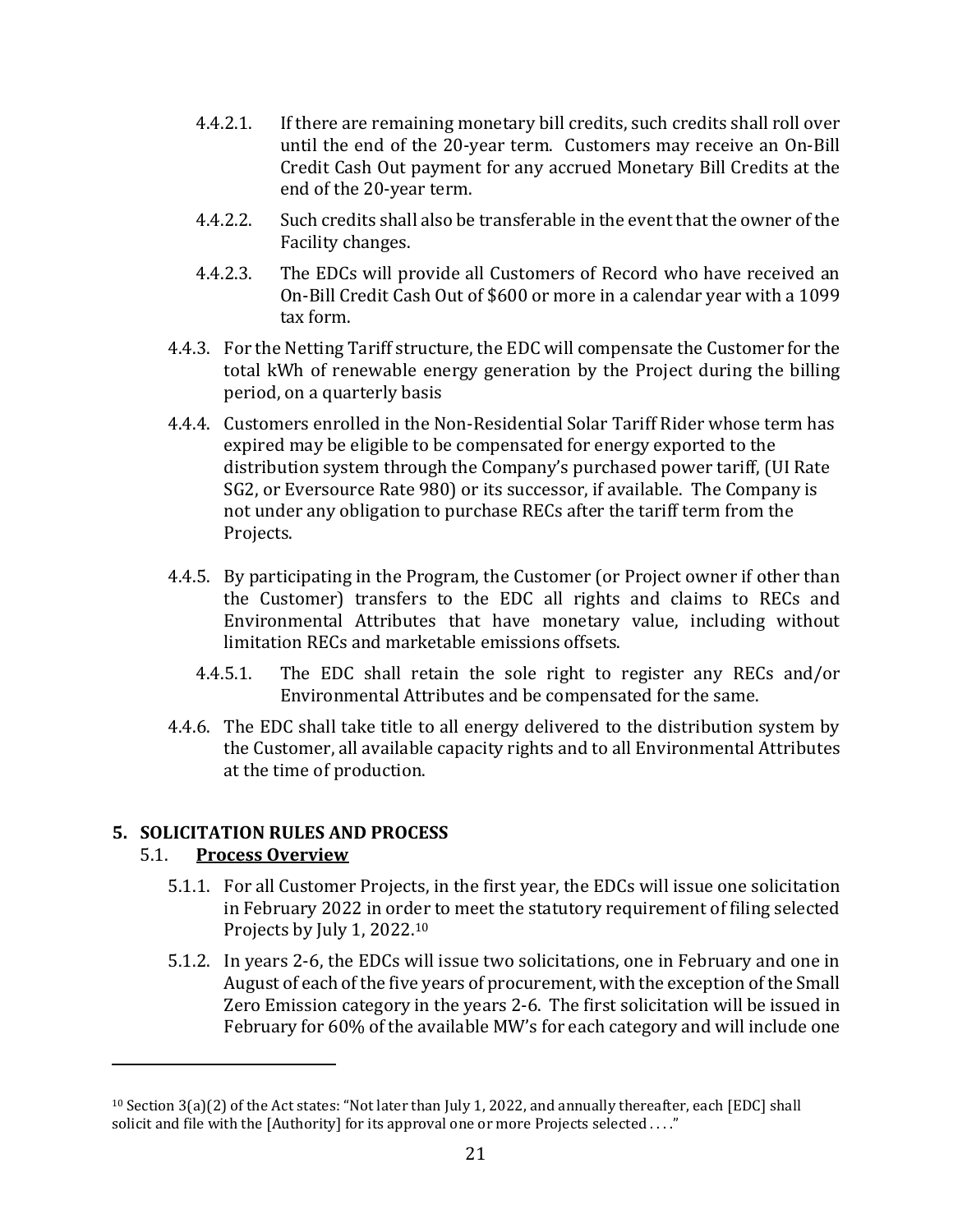round of Project selection only. The second solicitation will be issued in August for the remaining 40% of the original available MW's for each category, plus any remaining MW's in each category from the February solicitation, and will include two rounds of Project selection only.<sup>11</sup>

- 5.1.2.1. If selecting the last Project in a February solicitation in Program Years 2 through 6 would cause an EDC to exceed 60 percent of the category's annual capacity allocation, the EDC shall accept the full Project capacity, up to the category's annual capacity cap.
- 5.1.3. The joint RFP process, with separate Bid evaluations by each EDC, will ensure consistency and administrative efficiency, as well as facilitate regulatory review.
- 5.1.4. Each Bidder must submit its Bid to the appropriate EDC in whose service territory the Project is located. Projects outside of the applicable EDC's service territory are ineligible.
- 5.1.5. The EDCs may offer stakeholder tools and educational sessions as appropriate throughout the six years of solicitations.
- 5.1.6. For Projects participating in the Small Zero Emission category, the Tariff Rate shall be administratively set on an annual basis and approved by PURA as noted in the applicable RFP.
	- 5.1.6.1. The solicitation for Small Zero Emission Projects will occur through a first come, first served process, subject to the availability of capacity and the "Two-Week Window". For a two-week period, beginning with the opening of the Small Zero Emission bidding period, (the "Two-Week Window"), all bids will be treated as if they were submitted and received on the same date and time.
		- 5.1.6.1.1. At the conclusion of the Two-Week Window, the first come, first served process will apply.
		- 5.1.6.1.2. However, if during the Two-Week Window, an EDC receives bids for which the total capacity value exceeds available allocation capacity, the following process will apply:
			- 5.1.6.1.2.1. The EDC will rank all bids received during the Two-Week Window using a random selection process;
			- 5.1.6.1.2.2. Bids will be selected based on the randomly determined rank until the capacity allocation limit is exhausted;
			- 5.1.6.1.2.3. Bids not selected will be placed in a standby queue;
			- 5.1.6.1.2.4. If for any reason capacity in the Small Zero Emission category becomes available, such capacity will be allocated

<sup>11</sup> Given the Section3(a)(2), of the Act filing requirement, *see* supra note 5, for years 2-6, the EDCs plan to file selected Projects with PURA no later than December 31 of the solicitation year.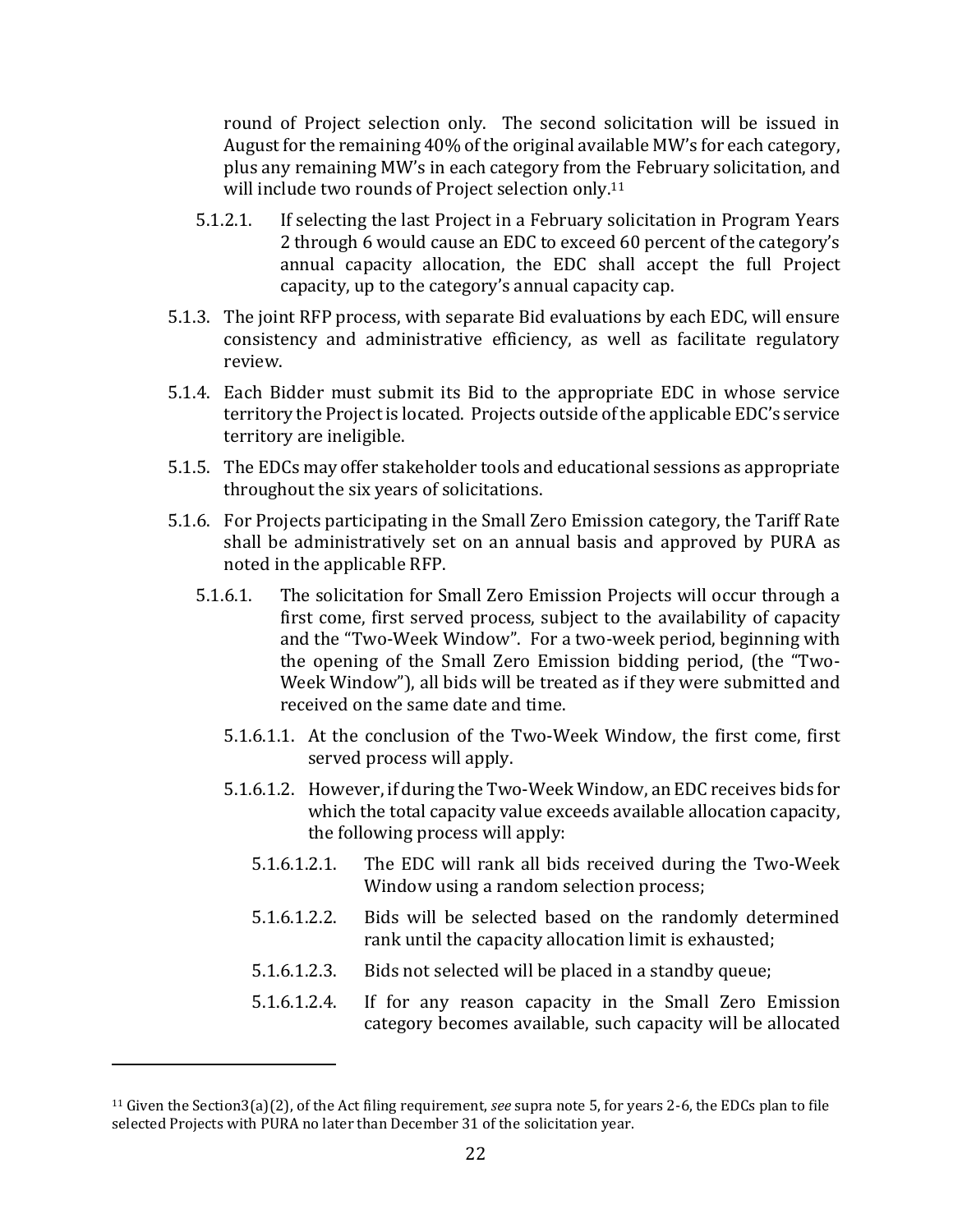for selection of the next bids(s) in the standby queue until the available capacity is exhausted.

- 5.1.6.2. All bids in each EDC's standby queue will expire on the date when the results of each EDC's annual competitive procurement for the Non-Residential Renewable Energy Solutions Program are filed with PURA for Approval and the bid process for the small zero emission category will be suspended until the new Small bid price and schedule are approved by PURA.
- 5.1.7. Bids submitted for Projects in the Medium and Large Zero Emission and Low Emission categories will be subject to the annual price cap as determined by PURA.
- 5.1.8. Each EDC will separately submit selected Projects to PURA for approval.
	- 5.1.8.1. Each EDC shall submit the results of the February solicitation upon completion, requesting the Authority to issue an interim approval of the results. Each EDC shall file the solicitation results for the entire Program Year, inclusive of both February and August solicitations, no later than December 31 of the solicitation year. Both the results of the February and August solicitations shall be filed as motions for Authority review and approval in the prior year's Annual Review proceeding.

### 5.2. **Bid Evaluation<sup>12</sup>**

- 5.2.1. The evaluation and selection of Bids will be independently and separately performed by each EDC for Projects in their respective service territories.
- 5.2.2. A Bid for any one Project may be submitted for only one of the two compensation structures as defined in Section 4.3.
	- 5.2.2.1. The Bid evaluation will include Bid of a mathematically equivalent basis for comparing Bids under the Buy-All structure to Bids under the Netting Tariff structure. The Bid comparison methodology is further described in the EDC's published "Non-Residential Renewable Tariff Bid Price Comparison Guideline" as well as in Appendix A.
- 5.2.3. Bids in each size category except for Small Zero Emission Projects will be evaluated against other bids within that size category regardless of the Compensation Structure selected.

<sup>12</sup> Refer to Appendix A - Non-Residential Renewable Energy Tariff Guideline for Bid Price Comparison for further clarification including guidance on Negative REC Bids.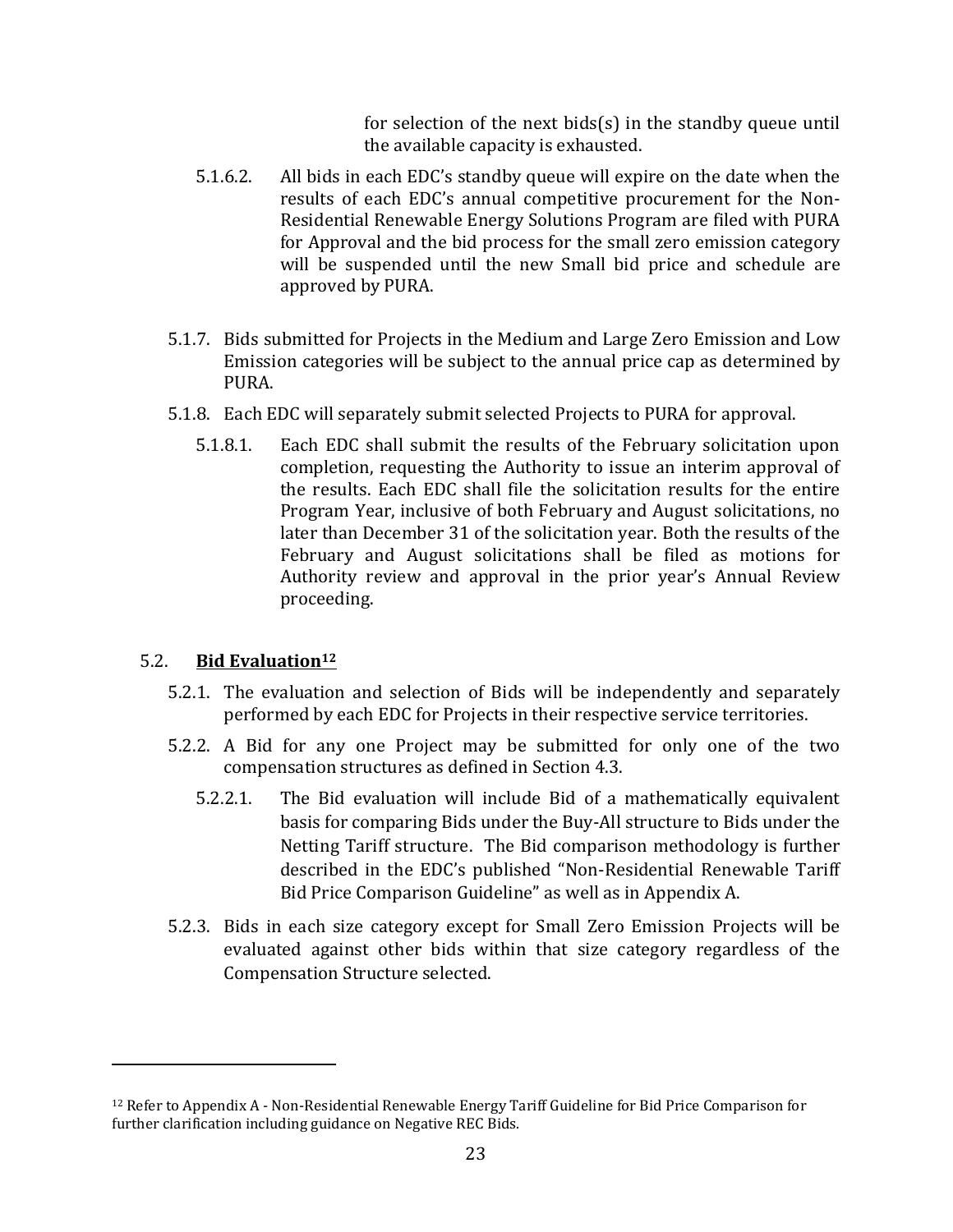- 5.2.4. For Small Zero Emission Projects, the EDCs will evaluate proposals on a first come, first served basis based on the date and time that Bids are received as described in Section 5.1.6.
- 5.2.5. For Large and Medium Zero Emission and Low Emission Projects, the EDCs will evaluate proposals based on fixed Bid prices considering any applicable Bid Preferences as determined by PURA. Valid Bid proposals will be ranked in order from lowest to highest price. EDCs will select Projects with the lowest unit price (after application of the mathematically equivalent basis as set forth in Section 5.2.2.1) proposals first and will continue until the required annual MW amount is met. Bids will have to include fixed pricing as set forth in the requirements of the applicable RFP, and all other information necessary for Bid evaluation as noted herein. The annual MW commitment will be based on the as-Bid size of the Project.
- 5.2.6. To the extent that Bidder's Project qualifies for any or all of the Bid Preferences noted below and Bidder elects to claim such Bid Preference(s), Bidder is required to include an affidavit with supporting description for each such Bid Preference at the time of Bid submission to the respective EDC. Small Zero Emission Projects shall not receive any Bid Preferences.
	- 5.2.6.1. For Year 1 of the Program, Projects built and wholly located on Landfills and/or Brownfields, as determined by the EDC, will result in the bid for that Project being discounted by twenty percent (20%) for each qualifying Bid Preference. For example, a \$100 Bid for a Project that is determined to be wholly located on a Landfill will be evaluated using a bid price of \$80; Bidder would still receive \$100 under the Agreement if selected as a winning Bidder.
		- 5.2.6.1.1. For Projects built on either Landfills or Brownfields to qualify for the Bid Preference, the Project must be wholly located on either a Landfill or Brownfield. However, if the size of the Landfill or Brownfield cannot accommodate the entire Project footprint, then the Project can still be eligible to receive the qualitative preference, provided at least 75% of the total Project footprint is within the Landfill or Brownfield, and the entire Landfill or Brownfield land that is legally and technically available for development is utilized.
	- 5.2.6.2. For Year 1 of the Program, Projects located in a Distressed Municipality, as determined by the EDC, will result in the bid for that Project being discounted by 20 percent.
- 5.2.7. No one bid shall be eligible for multiple bid preferences (e.g., projects located on a landfill in a distressed community will receive a twenty percent bid preference).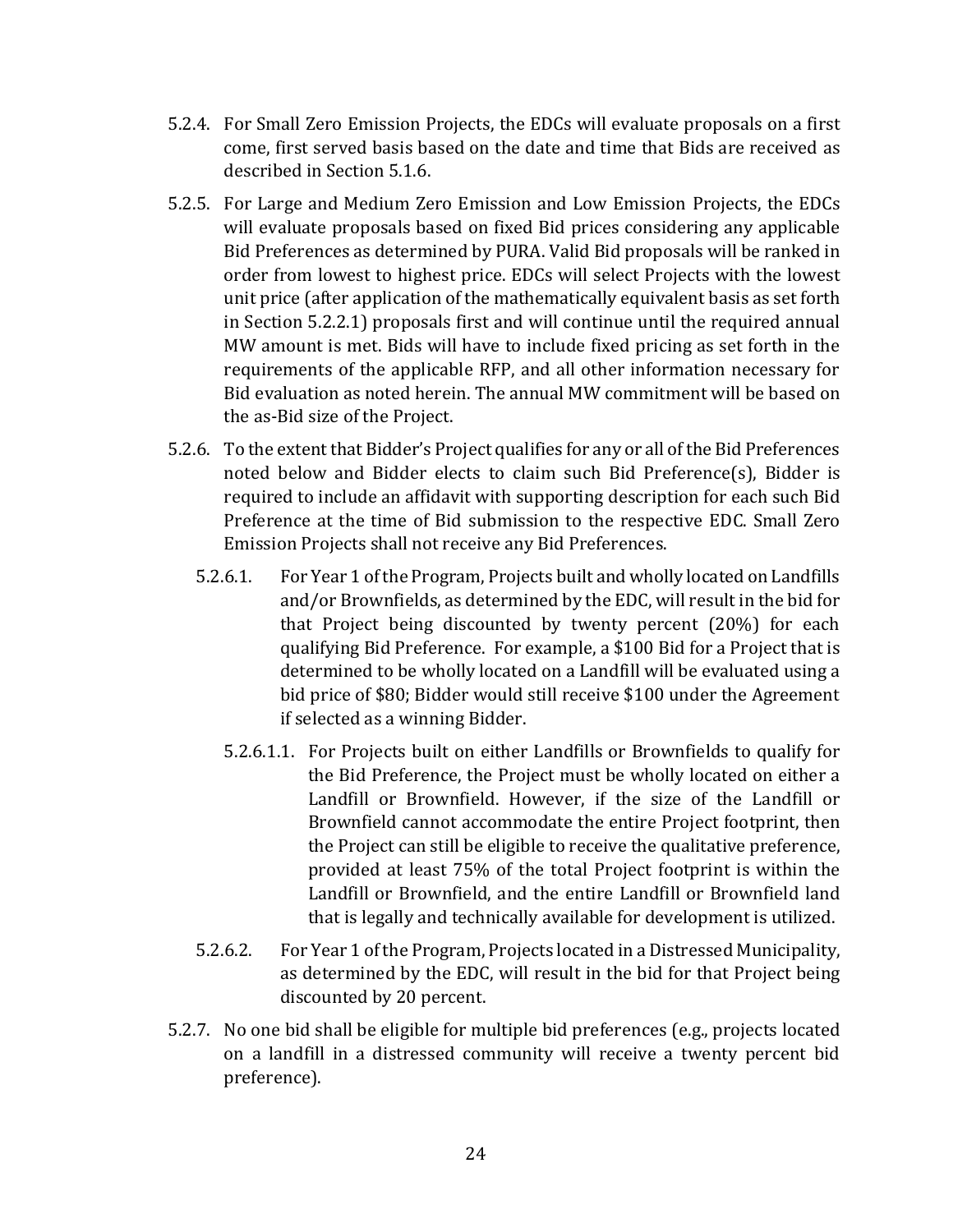5.2.8. The EDCs will use the fixed price evaluation<sup>13</sup> methodology to differentiate between Bids that meet threshold Project and Bid eligibility criteria as provided herein including in Section 2 of this Plan. Specifically, Bids will be assessed against the threshold criteria. Bids that meet all of the threshold criteria will be evaluated in a fixed price analysis of the price offered.

### 5.3. **Zero Emission Project Bid Selection**

- 5.3.1. When the initial selection of a zero emission Project(s) is made, the EDC will notify each Bidder, as to whether its Bid was selected, or whether its Bid has been placed on standby in the event that additional MWs of capacity become available. Bidders may elect not to remain on standby, and instead have their Bids terminated.
- 5.3.2. If either EDC has uncommitted MWs remaining in any of the categories after the solicitation is completed, the EDCs will attempt to aggregate some or all of their respective MWs in an attempt to accommodate the next lowest priced Project in their respective Bid stack for the Medium and Large Zero Emission categories. If the aggregated MWs can accommodate one or more lowest priced Project(s), the Bid(s) will be accepted. If it cannot, the remaining MWs will not be allocated. The EDCs will only utilize their respective MWs, and will not "borrow" from each other, i.e., only Eversource MWs may be aggregated and utilized by Eversource, and UI MWs may be aggregated and utilized by UI.
- 5.3.3. If multiple Projects within a category have submitted identical Bid prices and the selection of all the identically priced Bids would exceed the targeted MWs, then the "stacking" of these Projects (for either Project selection or standby ranking purposes) will be performed using a random selection process.
- 5.3.4. Once an EDC selects one or more zero emission Project(s), each selected Bidder will be contacted by the EDC and will be eligible to receive compensation under a Tariff if PURA subsequently approves such Bidder's Project(s).
- 5.3.5. If a Bidder with a selected Project does not provide Performance Assurance in the timeframe required in the applicable RFP, then the Bid will be rejected and the MWs committed to the Project will be allocated to the next lowest priced Bid on standby when applicable.

### 5.4. **Low Emission Project Bid Selection**

<sup>&</sup>lt;sup>13</sup> The fixed price evaluation will include the Bid Preferences as determined by PURA and an adjustment for either Buy-All or Netting Tariff bids to provide the mathematically equivalent evaluation methodology as set forth in Section 5.2.2.1.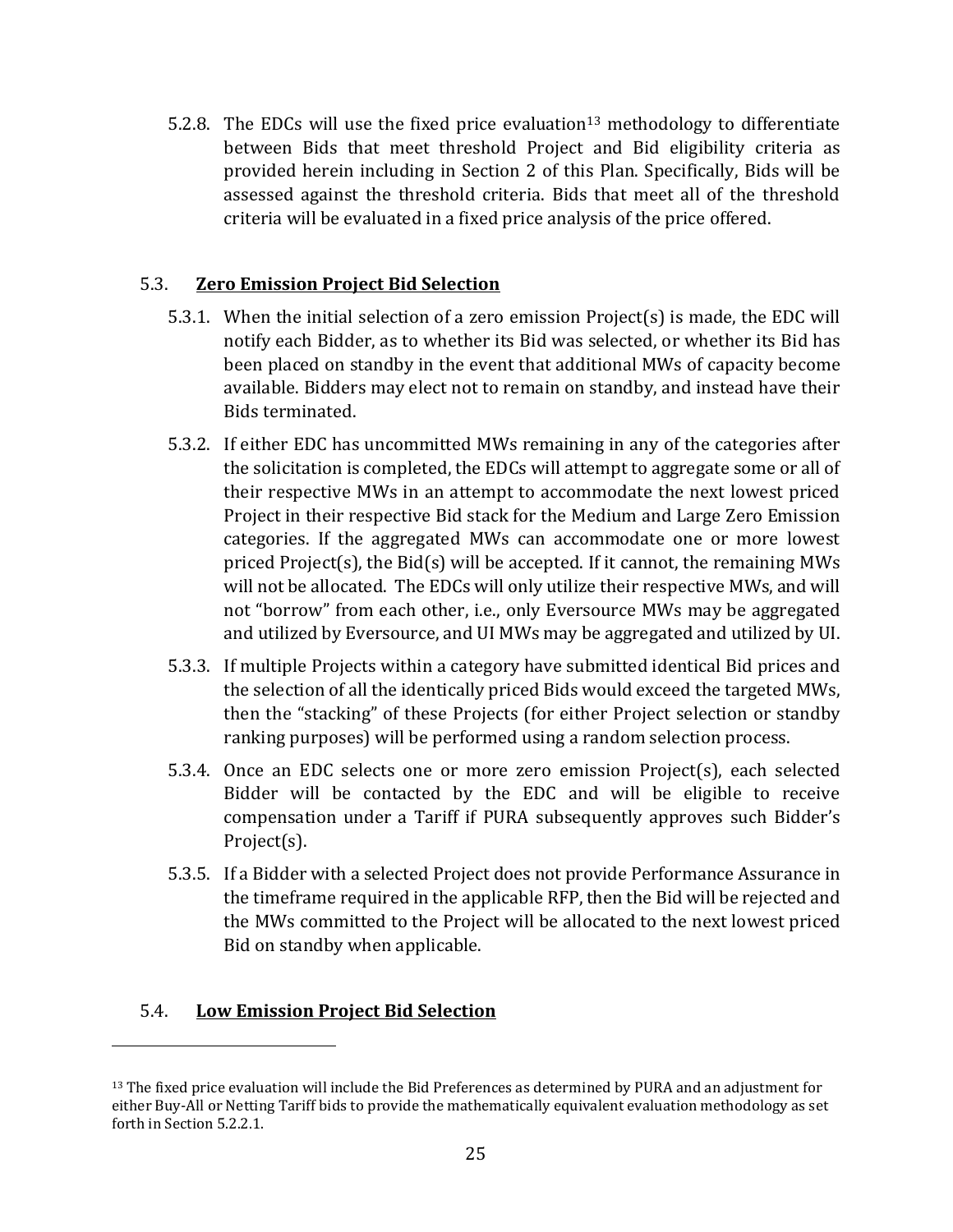- 5.4.1. When the initial selection of a low emission Project is made, the EDC will notify each Bidder, as to whether its Bid was selected, or whether its Bid has been placed on standby in the event additional MWs of capacity become available. Bidders may elect not to remain on standby, and instead have their Bids terminated.
- 5.4.2. If multiple Low Emission Projects have submitted identical Bid prices and the selection of all the identically priced Bids would exceed the targeted MWs, then the "stacking" of these Projects (for either Project selection or standby ranking purposes) will be performed using a random selection process.
- 5.4.3. Once an EDC selects one or more Low Emission Project(s), each selected Bidder will be contacted by the EDC and will be eligible to receive compensation under a Tariff if PURA subsequently approves such Bidder's Project(s).
- 5.4.4. If a Bidder with a selected Project does not provide Performance Assurance in the timeframe required in the applicable RFP, then the Bid will be rejected and the MWs committed to the Project will be allocated to the next lowest priced Bid on standby when applicable.

### 5.5. **Bid Submission**

- 5.5.1. **Bid Forms**: Each EDC will develop and maintain its own form to be used for Bid submission ("Bid Form"). Each EDC will provide a website link containing such EDC's Bid Form and EDC-specific instructions for Bid submission, as well as any additional forms that Bidders may be required to complete. Bids are discussed further herein including in Sections 5.5.2 and 5.5.3. below.
- 5.5.2. **Submission of Bids**: Bids must be submitted in accordance with the EDCspecific instructions. Bidders must comply with the instructions to ensure that their Bids are complete. In addition to completion of the Bid Form, Bidders must provide a Bid Certification Form, and may be required to provide a Connecticut Licensed Professional Engineer Certification Form, or interconnection application confirmation receipt, or other forms as necessary based on the specifics of the Bid. Bidders who claim the designation of any of the Bid Preferences as designated by PURA may also be required to submit additional documentation proving such qualification. Specific instructions for how to provide these additional documents may vary by EDC, and are set forth in the EDC-specific instructions.
- 5.5.3. **Bid Details**: Bidders must submit their Bids by using the Bid Form, which contains the majority of the information necessary for the Companies to evaluate Bids. At a minimum, the information listed below may be required for Bid submission. However, additional/supplemental information is or may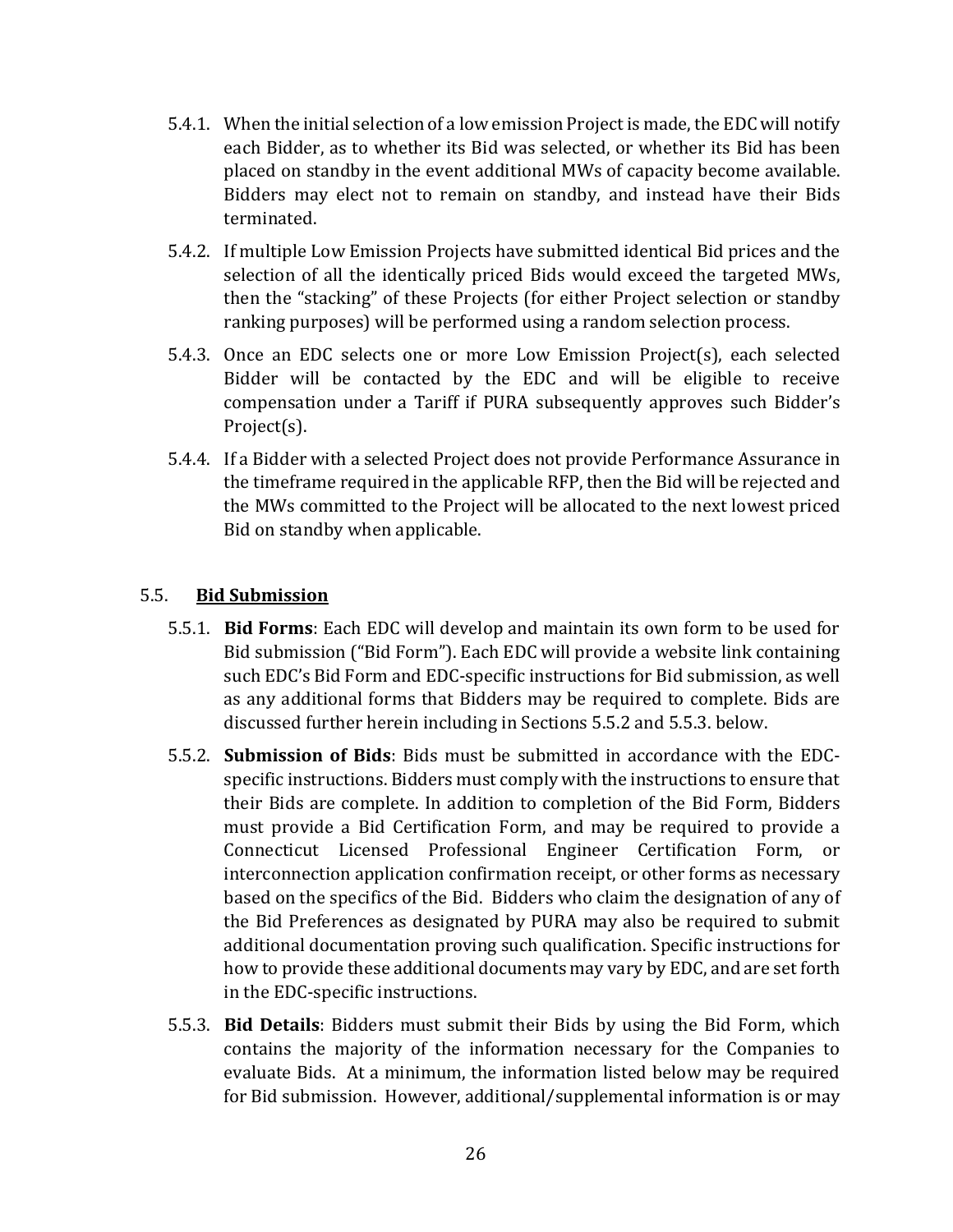be required as set forth in the applicable RFP ("Minimum Required Bid Information"):

- Bid Certification Form
	- o Bidder name
	- o Customer name
	- o Owner of the Project Site
	- o Customer billing account number
	- o Project Site Address
	- o Certification that the Project has not received grants and/or rebates from the CT Green Bank
	- o Certification that the Project is not a Shared Clean Energy Facility
	- o Certification of site control
	- o Certification that the Project has not received an agreement under the LREC/ZREC Program
	- o An affidavit attesting that Project splitting is for the purposes of the Non-Residential Renewable Energy Solutions program only and does not affect how the Projects will be reviewed under other regulatory processes not within PURA's jurisdiction, such as DEEP permitting processes or Connecticut Siting Council review
	- o Tariff Payment Beneficiary Name (if applicable)
	- o Indicated percentage of payments to be allocated to Tariff Payment Beneficiary and Customer of Record (if applicable)
- System size in kW (AC)
	- o Program participants can size projects up to the highest load over the prior five years. Applicants must provide five years of historical load data during the Bid submission process. When five years of data is unavailable, the Bidders shall provide as much historical load data as possible. For SAM customers, load data for up to five Beneficial Accounts must be provided to support the Bid.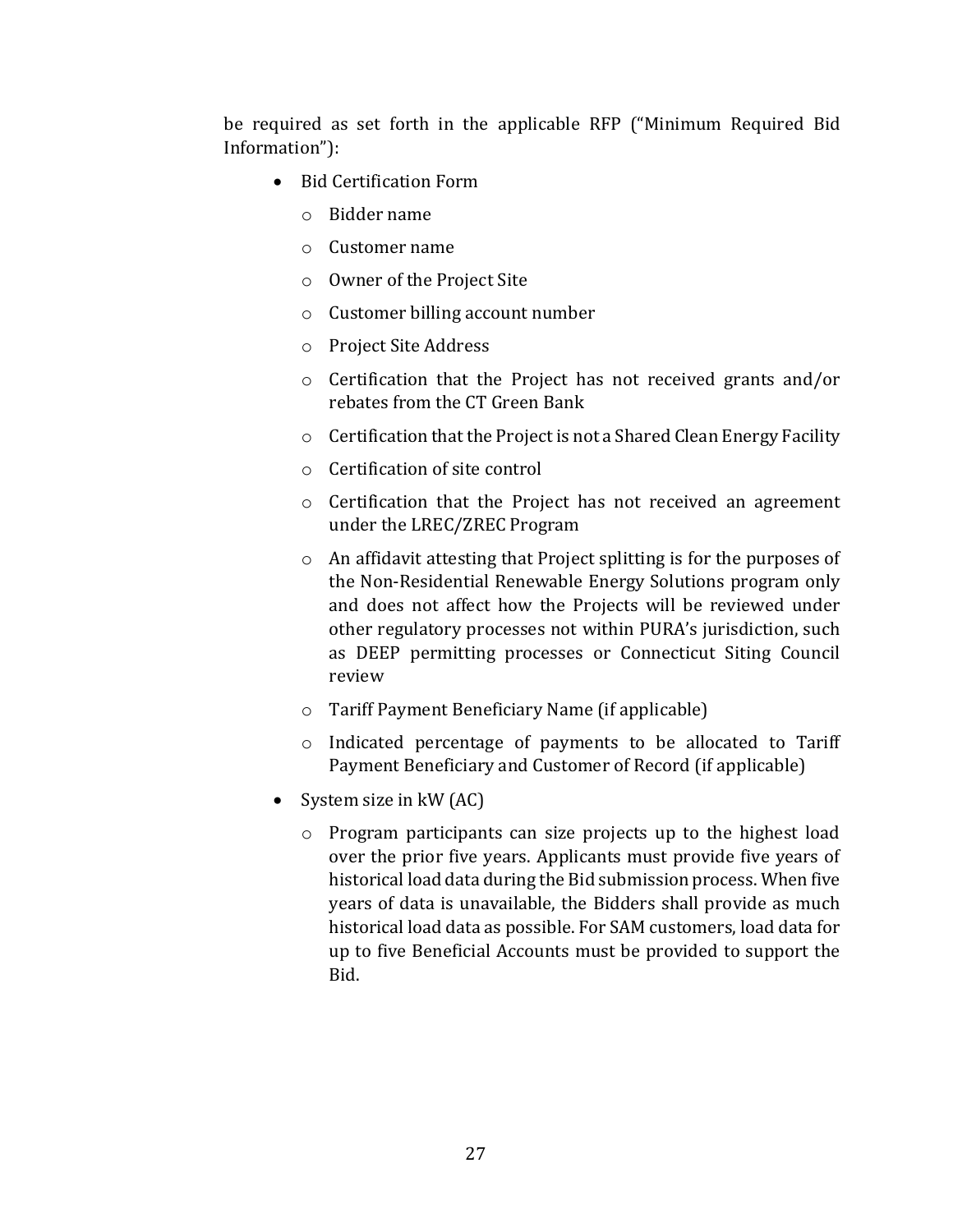- Documentation proving site control such as deeds,<sup>14</sup> written leases, options to lease, memorandums of lease, memorandums of option to lease, and contracts to purchase
	- o For Projects where a State, Agricultural, or Municipal (SAM) account is acting as a Customer Host, the SAM Customer Host account must demonstrate ownership of the Project site through deeds15, written leases, options to lease, memorandums of lease, memorandums of option to lease, and contracts to purchase. These ownership requirements do not apply to beneficial SAM Accounts.
- Copy of the most recent Customer bill
- For New Construction Projects, a copy of the interconnection application confirmation receipt will be required. Such interconnection application and fee(s) must be submitted no later than two weeks prior to the Bid deadline for the given solicitation.
- For New Construction Projects, a copy of documentation certified by a Connecticut Licensed Professional Engineer certifying the Customer load estimate will be required
- For informational purposes only, all bids received from Class I renewable energy sources that emit carbon to certify that the Project is technologically capable of becoming carbon neutral by 2040 and will take all measures to become carbon neutral by 2040 should a statewide 100 percent zero carbon electricity goal be established<sup>16</sup>
- For Projects indicating at the time of Bid submission that their load is expected to increase in accordance with transportation electrification (i.e., electric vehicles) and fuel switching (i.e., air source heat pumps), a Connecticut Licensed Professional Engineer certification certifying the load expected to materialize over the five years following Bid submission attributable to these items will be required

<sup>&</sup>lt;sup>14</sup> Including, but not limited to, Warranty Deed, Quit Claim Deed, Executor's Deed, Trustee's Deed, or any other valid proof of ownership.

<sup>15</sup> Including, but not limited to, Warranty Deed, Quit Claim Deed, Executor's Deed, Trustee's Deed, or any other valid proof of ownership.

<sup>&</sup>lt;sup>16</sup> See, Executive Order No. 3 dated November 3, 2019 signed by Governor Ned Lamont. See also, S.B. 10, Session Year 2020. The intention in requiring the certification of carbon neutrality by 2040 is to ensure that PURA and the EDCs have the requisite information regarding the technical capabilities of those resources under contract in 2040 to implement a 100 percent zero carbon goal, should such a goal become law. Such information may prove unnecessary depending on the statutory language and implementation of any 100 percent zero carbon goal.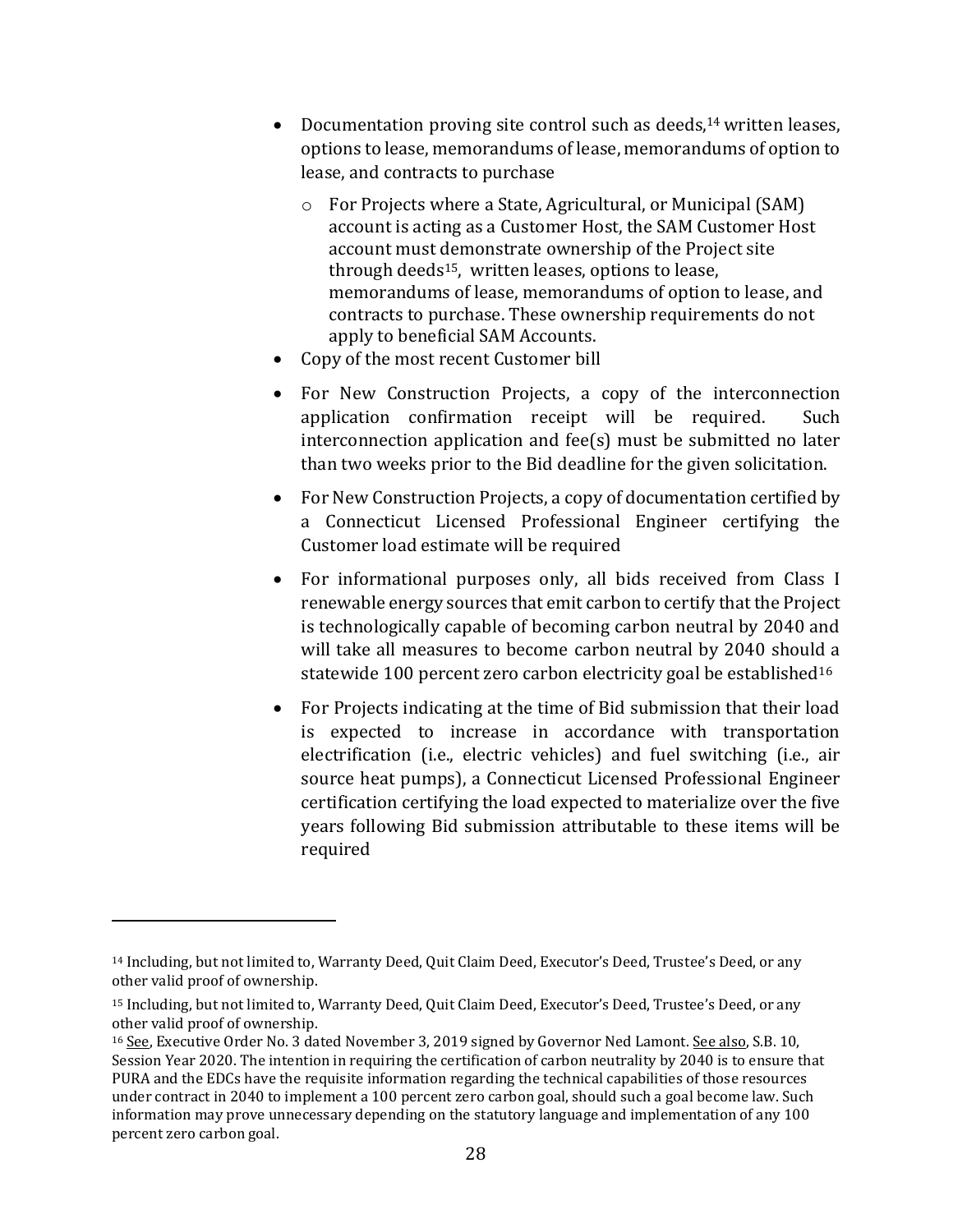- For Projects indicating at the time of Bid submission that they meet any of the Bid Preference criteria, an affidavit which explains how such Bid meets the Bid Preference criteria may be required
- Other Bid requirements as determined by the EDCs

#### 5.6. **Non-Refundable Bid Fee**

5.6.1. Bidders will be required to pay a non-refundable Bid fee of \$300 at the time of Bid submission. The Bid fees will be used to offset the costs to administer the Program.

#### 5.7. **Performance Assurance**

- 5.7.1. Performance Assurance is required for all awarded zero emission and low emission Projects.
	- 5.7.1.1. Performance Assurance shall not accrue interest.
- 5.7.2. The amount of Performance Assurance required is as follows:
	- 5.7.2.1. Large Zero Emission Projects: \$25/kW AC
	- 5.7.2.2. Medium Zero Emission Projects: \$17/kW AC
	- 5.7.2.3. Small Zero Emission Projects: \$17/kW AC
	- 5.7.2.4. Low Emission Projects: \$100/kW AC
	- 5.7.2.5. Zero emission Projects<sup>17</sup> submitting Bids in the Low Emission category: \$25/kW AC
- 5.7.3. Performance Assurance must be provided in the amount set forth in the applicable Tariff Agreement at the time of Tariff Agreement execution.
- 5.7.4. Failure by a Bidder to provide Performance Assurance in a form acceptable to the EDC as required shall result in immediate and automatic termination of the Project's eligibility under the Tariff, and trigger reallocation of MWs when appropriate.
- 5.7.5. Performance Assurance is returned if one of the following conditions is met: i) the Project timely receives Approval to Energize and begins producing energy that qualifies as zero emission or low emission (as applicable); ii) termination of the Project's eligibility under the Tariff for failure to receive regulatory

<sup>17</sup> For purposes of clarification, any Zero Emission Project participating in the Low Emission category, regardless of system size, shall be required to pay Performance Assurance in the amount of \$25/kW AC.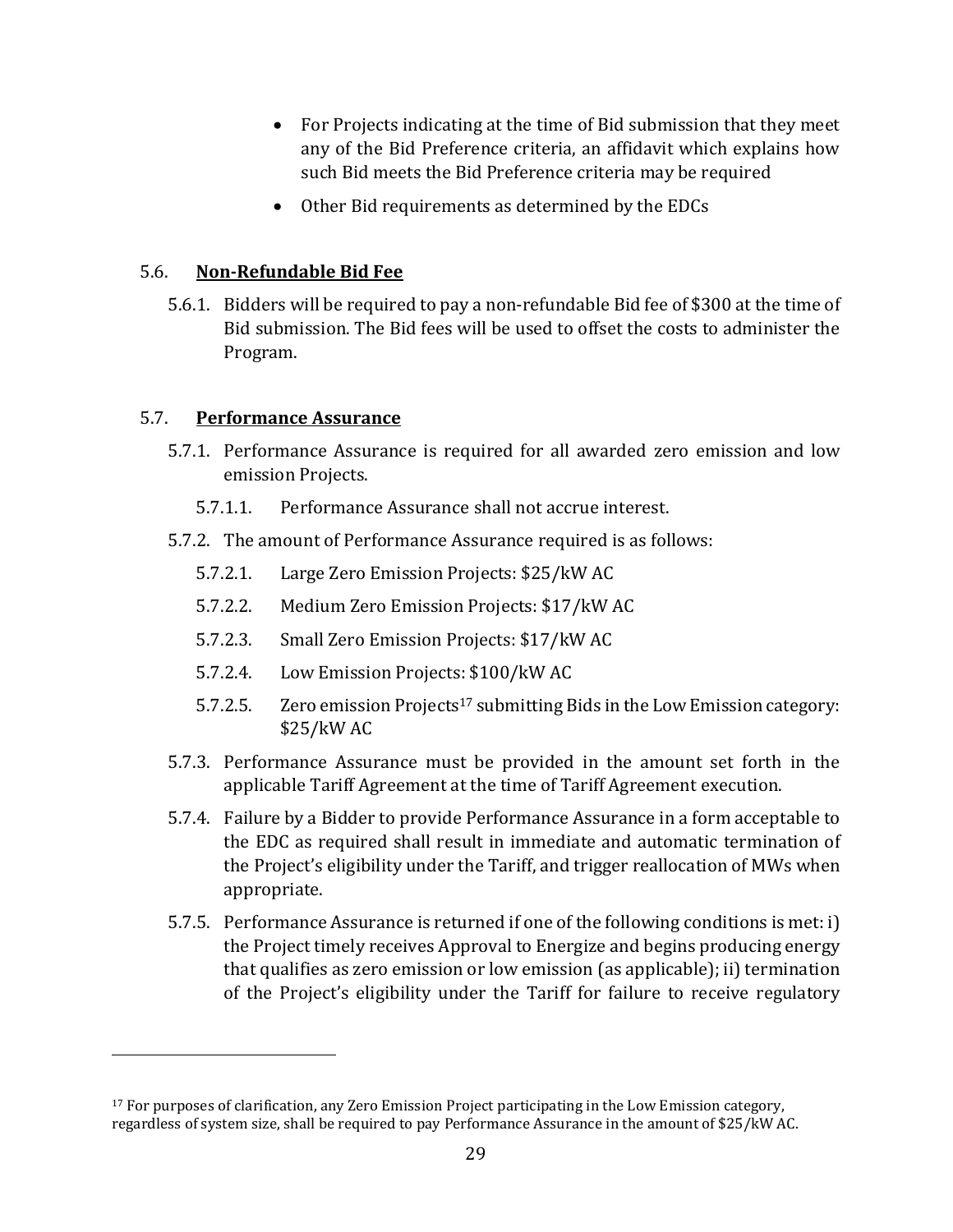approval satisfactory in substance to the EDC; or iii) the Project's eligibility under the Tariff is terminated due to a force majeure event.

5.7.6. Performance Assurance is forfeited if the Project's eligibility under the Tariff is terminated by the EDC for an event of default, including but not limited to, the Project failing to receive Approval to Energize within three calendar years of PURA approval of an annual Tariff filing.

## <span id="page-29-0"></span>**6. TARIFF STRUCTURE AND FILINGS**

## 6.1. **Tariff Rates (Pricing)**

- 6.1.1. **Pricing for Large and Medium Zero Emission and Low Emission Projects**: Tariff pricing for Large and Medium Zero Emission and Low Emission Projects will be based on competitive bidding within the Project size tiers set forth in Section 3. Each Project will have its own Tariff Rate based on its accepted Bid, as approved by PURA. Tariff Rates will be applied in accordance with Section 3 of the Act and will be based on a cents per kWh calculation of the Tariff Rate multiplied by the applicable metered kWh.
- 6.1.2. **Pricing for Small Zero Emission Projects**: Tariff pricing for Small Zero Emission Projects will be administratively set on an annual basis and approved by PURA as noted in the applicable RFP. Tariff Rates will be applied in accordance with Section 3 of the Act and will be based on a cents per kWh calculation of the Tariff Rate multiplied by the applicable metered kWh.
- 6.1.3. **Price Cap**: For each Procurement Year, PURA will establish a price cap for competitive bidding. The price cap may be different for each competitive bidding class/size tier, and for each EDC service territory.
	- 6.1.3.1. For Year 1 of the Program, the Price Cap will be \$200.97/MWh for Buy-All Bids and \$95.075/MWh for Netting Bids. For Years 2 – 6, the price cap shall be adjusted based on the prior year's solicitation results, adjusting for known market changes, as approved by PURA.

### 6.2. **Tariff Structure**

- 6.2.1. The provisions for service, rates and other terms and conditions applicable to Customer's zero-emission Projects and low-emission Projects will be established in the form of a Rider and a Tariff Agreement developed by the EDCs and submitted for review and approval by PURA. Service to Customers under this Rider structure shall be provided under their applicable general service rate schedule.
- 6.2.2. The Rider will include provisions for the following:
	- 6.2.2.1. The EDC Purchase Commitments and procurement rules contained in these Program Rules, as approved and amended by PURA.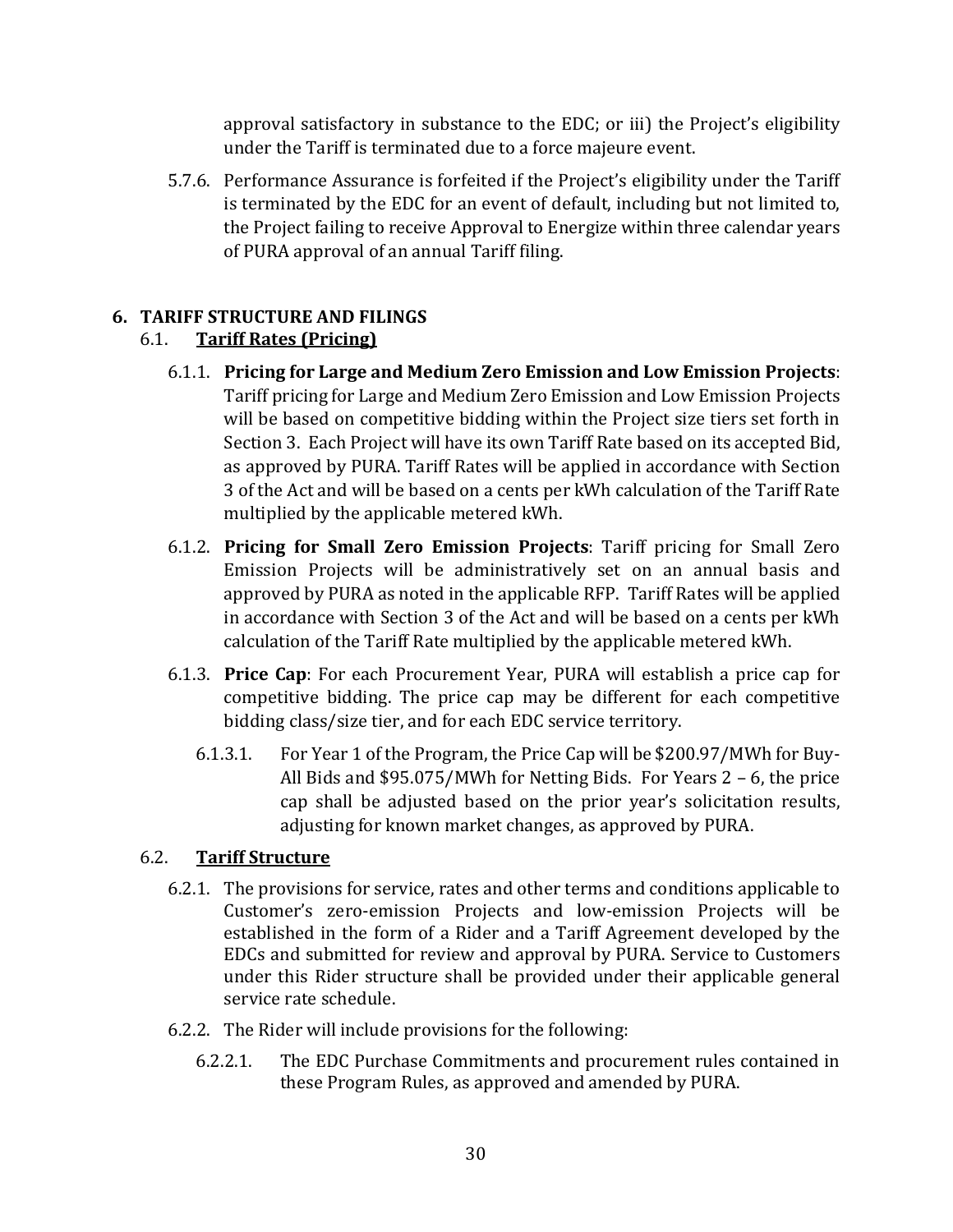- 6.2.2.2. Common terms and conditions of service for Projects selected by the EDCs and approved by PURA that provide a detailed description of Customer and EDC obligations for selected Projects.
- 6.2.2.3. Service Qualifications, which includes documenting demonstrated fulfillment of Customer and EDC obligations.
- 6.2.3. The Tariff Agreement will provide the Project the selected details including the PURA approved purchase price, Project location, and other related and required information.

### 6.3. **Annual Project Selection Filings**

6.3.1. Pursuant to Section 3(a)(2) of the Act, the EDCs are required to make annual filings to seek PURA approval of Projects. The annual filings made by each EDC for each Tranche Year shall be made in accordance with the Orders in PURA's June 30, 2021 Decision in Docket No. 20-07-01.

## <span id="page-30-0"></span>**7. PAYMENTS<sup>18</sup>**

## 7.1. **Bill Credits and Payments to Tariff Payment Beneficiaries**

- 7.1.1. **Buy-All Tariff:** Payments for all Purchased Products shall occur on a quarterly basis. To the extent the Customer elects to apply bill credits to the Customers' on-site account or, in the case of State, Agricultural, or Municipal Projects, to any Beneficial Accounts, bill credits will be applied on a monthly basis.
	- 7.1.1.1. A set percentage of the total compensation rate may be assigned to a Tariff Payment Beneficiary. Payments to such Tariff Payment Beneficiaries shall occur on a quarterly basis. Any remaining compensation shall be applied to the Customer of Record's bill in the form of monetary (i.e., dollars, not kWh) credits applied to the Customer on the Customer's bill.
	- 7.1.1.2. If the Customer of Record chooses to modify the percentage of the total compensation rate assigned to a Tariff Payment Beneficiary at any time after the Project has received an Approval to Energize letter, a fee of \$22 may be charged each time such request is made.
	- 7.1.1.3. If a Bidder elects to provide direct payments to a Tariff Payment Beneficiary in the instance contemplated in Section 3.1.2 herein, the Bidder must clearly identify the following: 1) the percentage of total compensation to be paid to a Tariff Payment Beneficiary, and 2) the percentage of total compensation to be paid to each of the Customers of Record associated with each existing Revenue Meter. One hundred (100) percent of the compensation can be allocated to a Tariff Payment Beneficiary.

<sup>18</sup> Refer to Appendix A - Non-Residential Renewable Energy Tariff Guideline for Bid Price Comparison for further clarification including guidance on Negative REC Bids.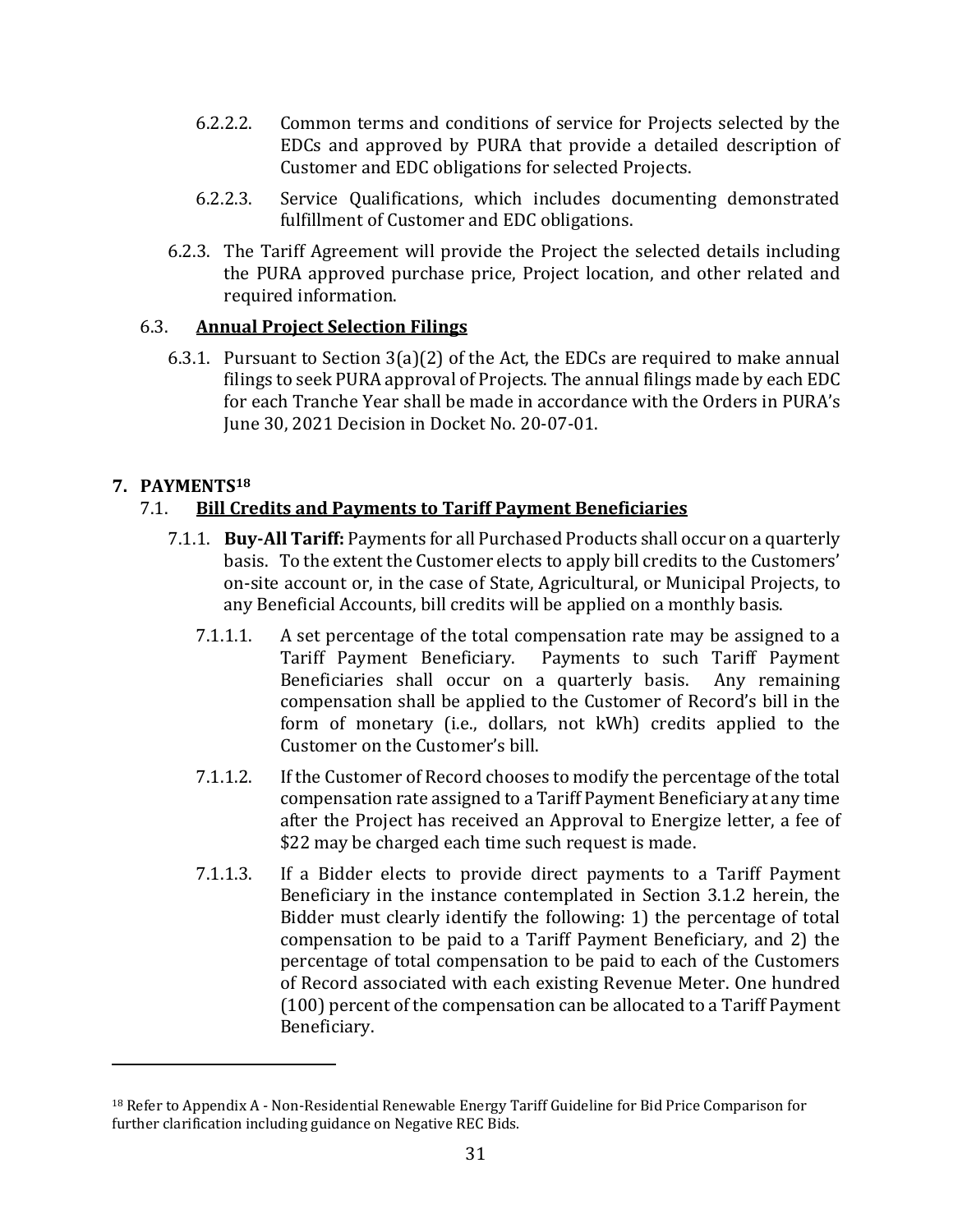- 7.1.2. **Netting Tariff:** The Total Incentive Payment will be divided between two compensation options i) a monetary on-bill credit that will be applied to the Customer of Record's EDC billing account for the Project Site to offset any bill charges on a monthly basis and ii) a quarterly cash payment provided to a Tariff Payment Beneficiary ("REC Payments").
	- 7.1.2.1. REC Payments shall be made on a quarterly basis to either the Customer of Record or to a Tariff Payment Beneficiary. One hundred (100) percent of the REC payments can be allocated to a Tariff Payment Beneficiary.
- 7.1.3. **Payments to Tariff Payment Beneficiary:** The Customer of Record must certify and approve any payments to be made to a Tariff Payment Beneficiary. If the Customer of Record chooses to redesignate the Tariff Payment Beneficiary at any time after the Project has received an Approval to Energize letter, a fee of \$22 may be charged each time such request is made.
- 7.1.4. If a Tariff payment results in a net bill credit to the Customer, the credit balance will be carried forward indefinitely until the end of the 20-year term as provided for in the EDC's terms and conditions.
	- 7.1.4.1. Customers may receive an On-Bill Credit Cash Out payment for any accrued Monetary Bill Credits at the end of the 20-year term.
	- 7.1.4.2. Such credits shall also be transferable in the event that the owner of the Facility changes.
	- 7.1.4.3. The EDCs will provide all Customers of Record who have received an On-Bill Credit Cash Out of \$600 or more in a calendar year with a 1099 tax form.
- 7.1.5. As discussed in more detail in Section 2.1., eligibility for bill credits remains with the Project in the event that the Customer of Record at the Project Site changes. The new Customer of Record will become the Customer for purposes of the Program and will receive bill credits for the Project.

#### 7.2. **Beneficial Account Credits**

7.2.1. Pursuant to Section 3(a)(4) of the Act, Projects for Agricultural Customers, Municipal Customers and State Customers may be sized so as to not exceed the load of a Customer Host Account and up to 5 Beneficial Accounts, plus up to 5 additional non-state or non-municipal Beneficial Accounts if such Beneficial Accounts are critical facilities as defined in subdivision (2) of subsection (a) of section 16-243y of the general statutes, and are connected to a Microgrid. The EDCs will provide for monetary crediting in the form of bill credits ("Beneficial Account Credits") to Beneficial Accounts. The EDCs will allow the Customer Host to determine the allocation percentages for each of the Beneficial Accounts subject to the requirements outlined in Section 3.2 herein by providing the required information to the respective EDC via a spreadsheet. To be eligible as Beneficial Accounts, accounts must meet all requirements set forth in the Act. For non-state or non-municipal critical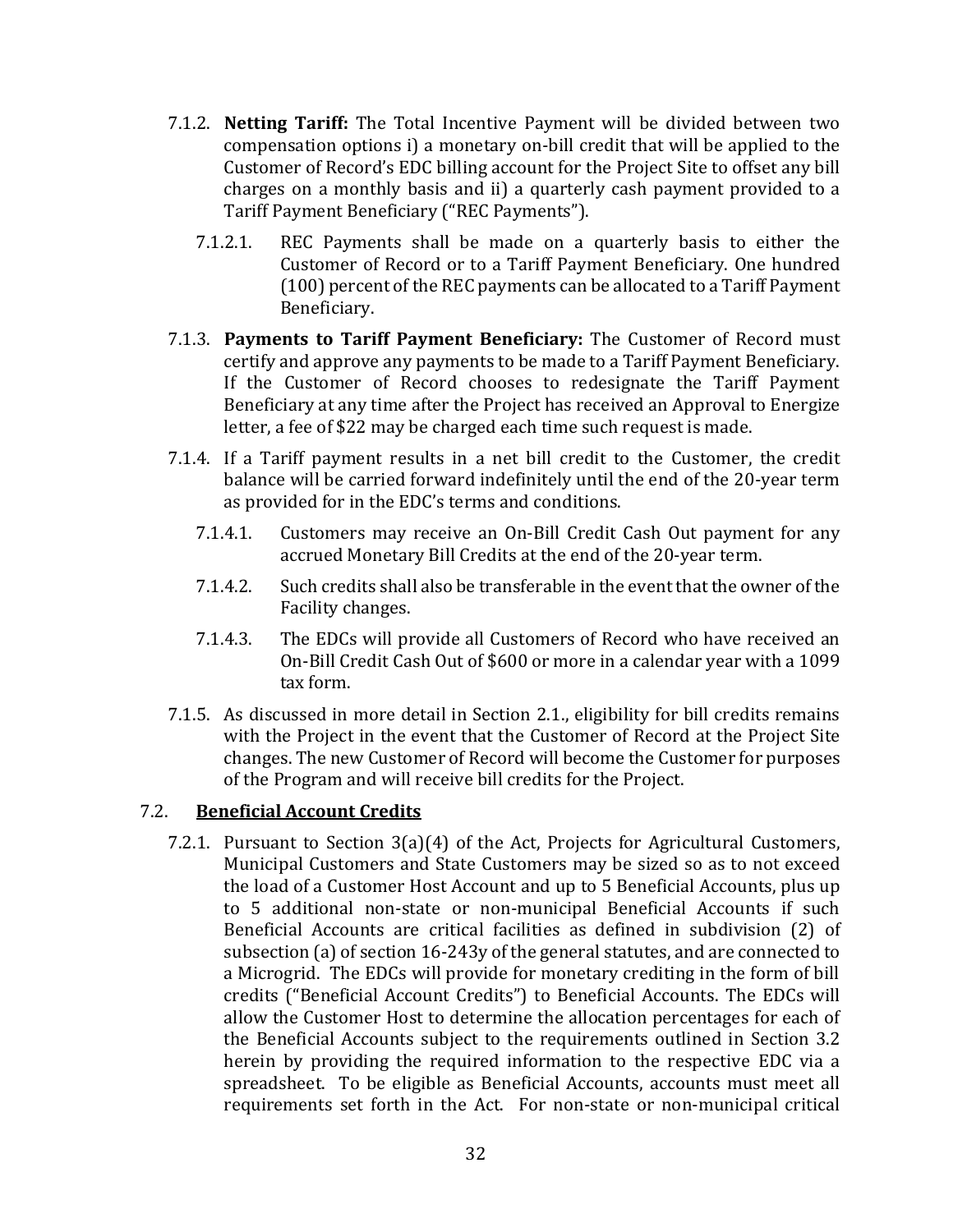facilities to be designated as Beneficial Accounts, they must be physically connected to the same Microgrid as the Customer Host.<sup>19</sup>

7.2.2. Each Customer Host shall set credit allocation percentages for Beneficial Accounts, and each Beneficial Account shall set credit allocation percentages for each eligible individually numbered account, which may be reapportioned on an annual basis subject to a fee of \$250. The EDC's published Beneficial Account Allocation Guideline provides more details on the Beneficial Account allocation process.

### <span id="page-32-0"></span>**8. AGGREGATION AND RESALE OF PRODUCTS**

### 8.1. **Aggregation of RECs**

- 8.1.1. As discussed in Section 4.4., the EDCs will take title to all RECs at the time of production. For simplicity and ease in Program administration that minimizes overall costs and maximizes benefits to ratepayers, the EDCs will aggregate the RECs into "batches" (or "tranches") in a manner similar to how the Green Bank currently aggregates RECs produced from Solar Home Renewable Energy Credit Facilities (SHREC Facilities).<sup>20</sup>
- 8.1.2. Each REC batch will be created based on in-service vintage year (and/or quarter) and class of technology. To illustrate, for Projects that are successfully in-service in 2022, the EDC may have aggregation batches for "2022 Zero Emission" (or "Q4 2022 Zero Emission") and "2022 Low Emission."
- 8.1.3. The EDC will seek approval from the Authority to have a single NEPOOL GIS NONID (for example, "NON102218") assigned to each of the full batches. Also, the EDC will submit one Connecticut Class I Renewable Energy Source Bid per batch to the Authority.
- 8.1.4. The EDC will be responsible for the submission of aggregate Production Meter reads for each batch to NEPOOL GIS and the appropriate RECs will be created and deposited into the EDC NEPOOL GIS account on the date of creation (the "creation date") in accordance with the NEPOOL GIS Operating Rules.
	- 8.1.4.1. For low emission technologies, the Project owner is responsible for providing the EDC with all emission data as required by PURA to verify eligibility as a Class I renewable energy source on a schedule to be determined by the EDC, to ensure that the unit meets the emission upload schedule. If the Project does not provide emission data, or the emission data shows that the unit does not qualify as Class I renewable energy source, and therefore RECs were not created, then the Project

<sup>&</sup>lt;sup>19</sup> Refer to the Beneficial Account Credit Allocation Guideline for further guidance regarding re-designation of Beneficial Accounts.

<sup>20</sup> See, *e.g*., *Bid of the Connecticut Green Bank for Qualification of Solar Home Renewable Energy Credit (SHREC) Facilities as Class I Renewable Energy Sources - Q3 2016 - 6.1 MW*, PURA Docket No. 17-03-40 (filed Mar. 17, 2017).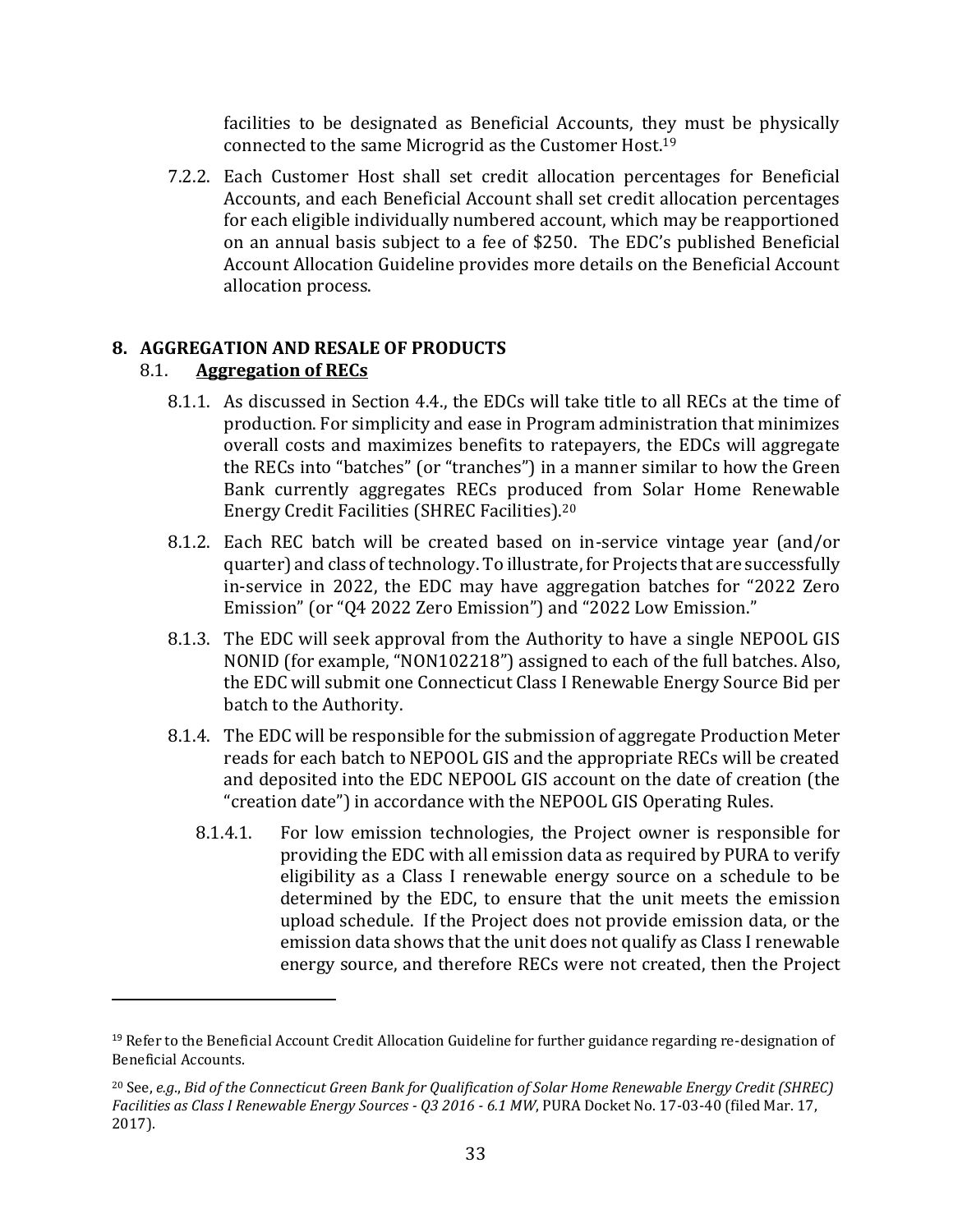may incur a fee of \$40/MWh, or otherwise the RPS alternative compliance payment amount as required by Connecticut statute, regulation, and/or regulatory authority. 21

- 8.1.5. Finally, pursuant to Section 3(d) of the Act and in accordance with Conn. Gen. Stat. Section 16-245a(h) as amended by the Act, the EDCs will manage RECs as directed by the Authority. The Authority shall determine, based on what is in the best interest of ratepayers, whether to direct the EDCs to dispose of RECs through retirement and related prospective reduction of supplier/EDC RPS requirements as determined by the Authority at least one year prior to the effective date of such annual RPS, or through resale into the regional market.
- 8.1.6. Any net revenues from the resale of RECs created from Customer facilities under Section 3 of the Act shall be credited to Customers through a nonbypassable fully reconciling component of electric rates for all Customers of the EDC, consistent with the Act.

### 8.2. **Energy will be used to provide overall system benefits and will receive compensation at the Tariff rate**

- 8.2.1. With regard to generated energy exported under the Buy-All option, or energy produced by a Project and not consumed under the Netting option, the Customer will be compensated at the applicable Tariff rate.
- 8.2.2. Under both options, the energy produced from Projects selected under this Program should reduce the need to draw power supply from other resources, which results in overall system benefits.

### <span id="page-33-0"></span>**9. METERING**

### 9.1. **EDC's Ownership of Meters**

- 9.1.1. Generally, there must be a Production Meter to measure the amount of energy produced from Customer Projects, which will all be located at or behind the EDC's Delivery Point. In addition, there is also a Revenue Meter that measures energy exports and imports, to and from the distribution system. For Buy-All Projects, the Production Meter and Revenue Meter may be the same meter.
- 9.1.2. The Production Meter may be used to measure the amount of energy generated from the Customer Project for purposes of REC creation, Buy-All calculations, and other compensation calculations.
- 9.1.3. It is necessary for EDCs to own both the Revenue and Production Meters. Participants shall be responsible for all incremental cost related to the

 $21$  Currently, the alternative compliance payment is 4.0 cents per kWh.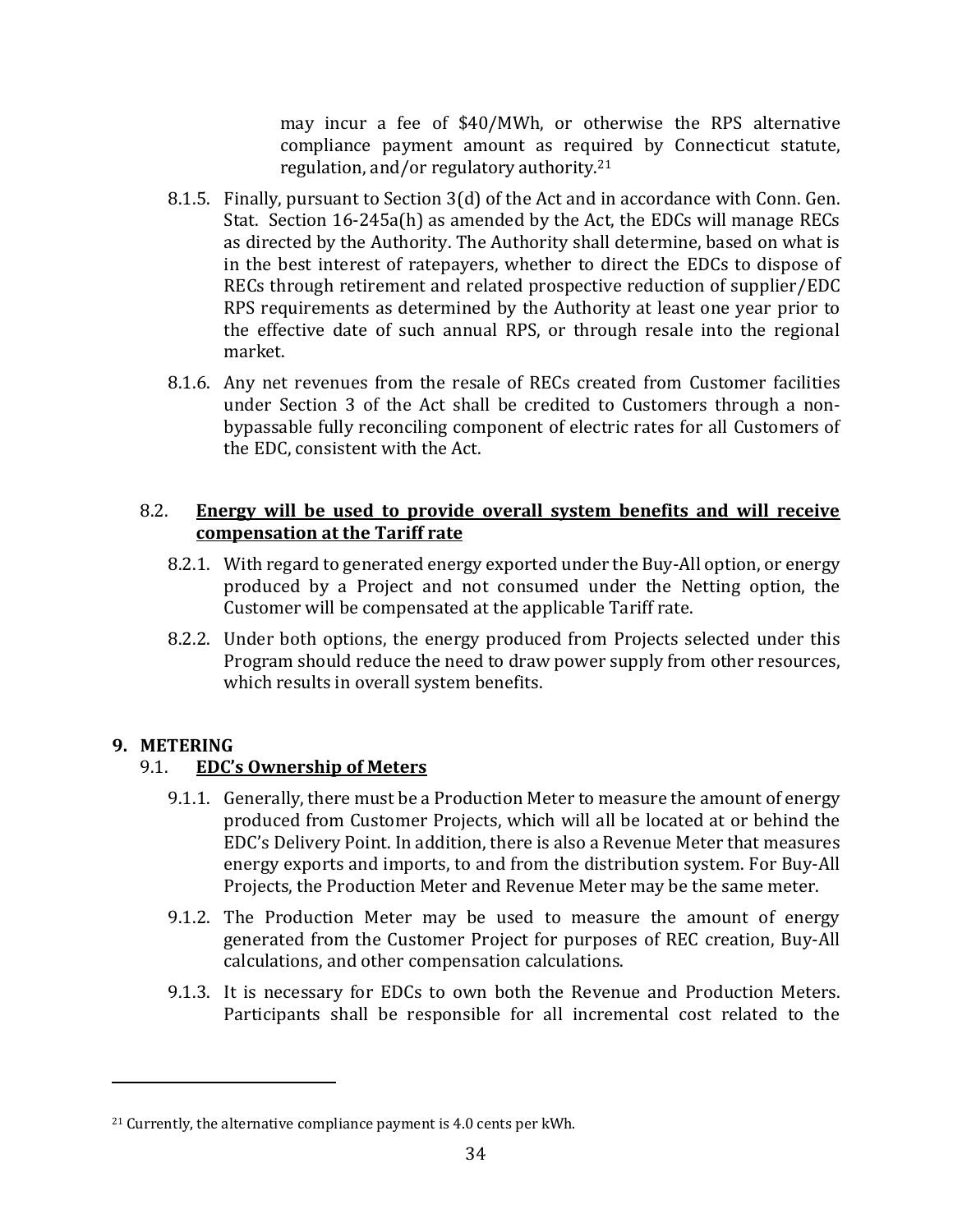procurement and installation of meters. Such costs will be recovered through a meter fee.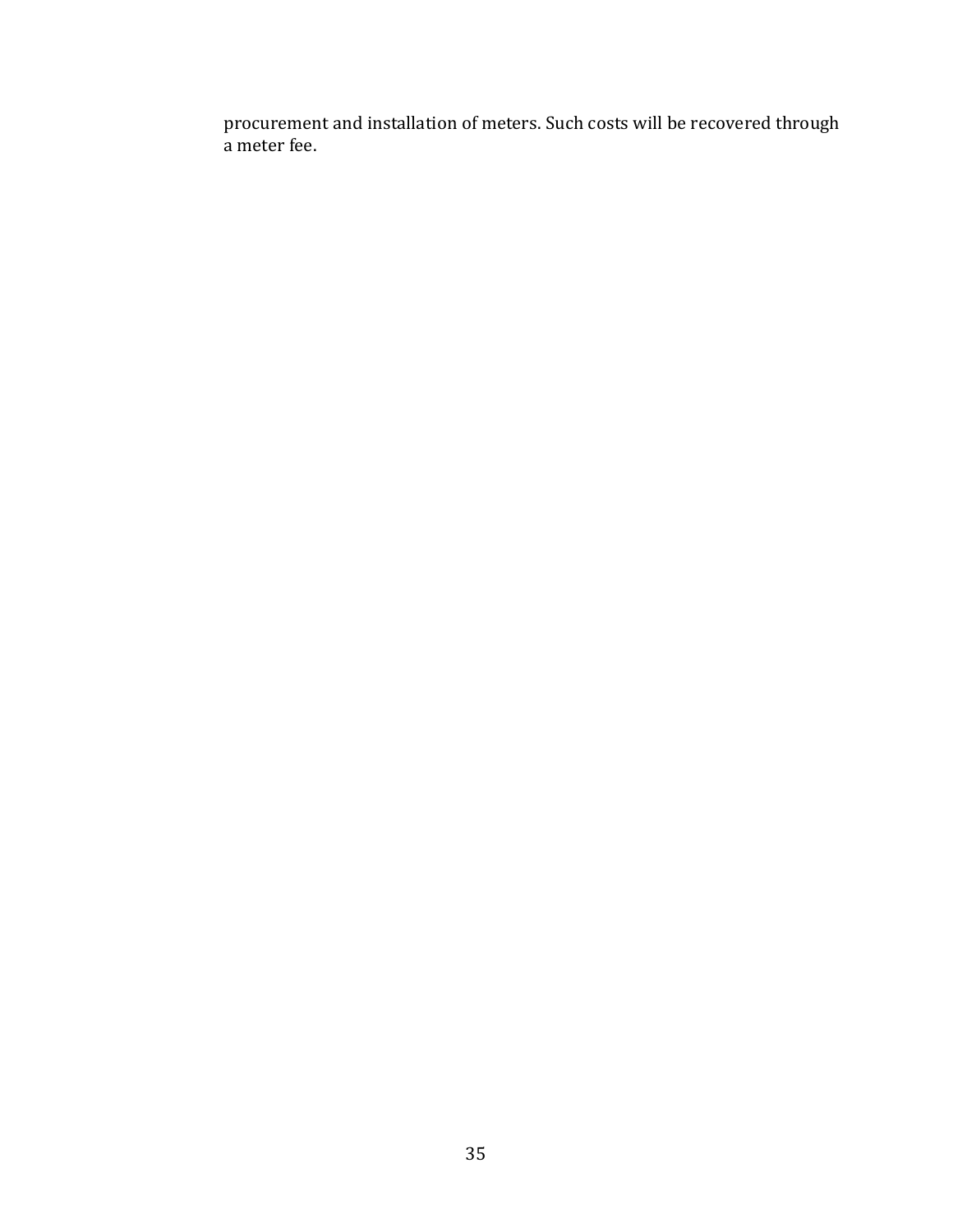## <span id="page-35-0"></span>**Appendix A – Non-Residential Renewable Energy Solutions Program Bid Comparison Guidelines**

Under the Non-Residential Renewable Energy Tariff Program Buy-All and Netting Tariff bids compete in the same competitive solicitation. The following guidelines provide an overview of the EDC's approach to comparing bid for these tariff pricing structures within the same solicitation.

## **Bid Price Submissions**

Buy-All projects will submit a single, fixed-price bid that will be inclusive of all energy and RECs generated by the project. Netting Tariff projects will provide a bid solely for the rate of compensation for RECs generated by their projects. Netting Tariff projects will not provide a bid for energy generated by the system but will benefit from reductions in on-site load due to system generation was well as net metering credits for energy exported to the grid. The value of reduced on-site load and net metering credit is referred to as the Energy Compensation.

## **Evaluated Bid Prices**

The evaluated bid price for each Buy-All bid will be the price bid adjusted for any applicable bid preferences.

The evaluated bid price for each Netting Tariff project will be the sum of the REC bid price plus the average expected Energy Compensation over the 20-year tariff term reduced for any bid preferences. The Energy Compensation will be calculated in the following manner:

- The published kWh rate for the 12 months prior to the rate effective date (January  $1<sup>st</sup>$ ) for the project site's billing account will be selected based on the current service tariff at that Netting Tariff project site. The rate will include all kWh charges inclusive of the average of the Standard Offer Service rates over the prior 12 months. For the purposes of the evaluation, this rate will be considered the Year 1 Energy Compensation.
	- o For rates with differentiated on-peak and off-peak values, a weighted average will be calculated based on a reasonable approximation of the generation profile for solar and non-solar bids. For Eversource, solar projects 34% of production is assumed to be on-peak with the remaining off peak. For UI solar projects 53% of production is assumed to be on-peak. These differences are due to differences in rate peak pricing windows between the Companies.
	- o Peak periods are weekdays twelve pm to eight pm for Eversource, and are weekdays ten am to six pm for UI. A PV Watts hourly simulation was run for a south facing project in central Connecticut to determine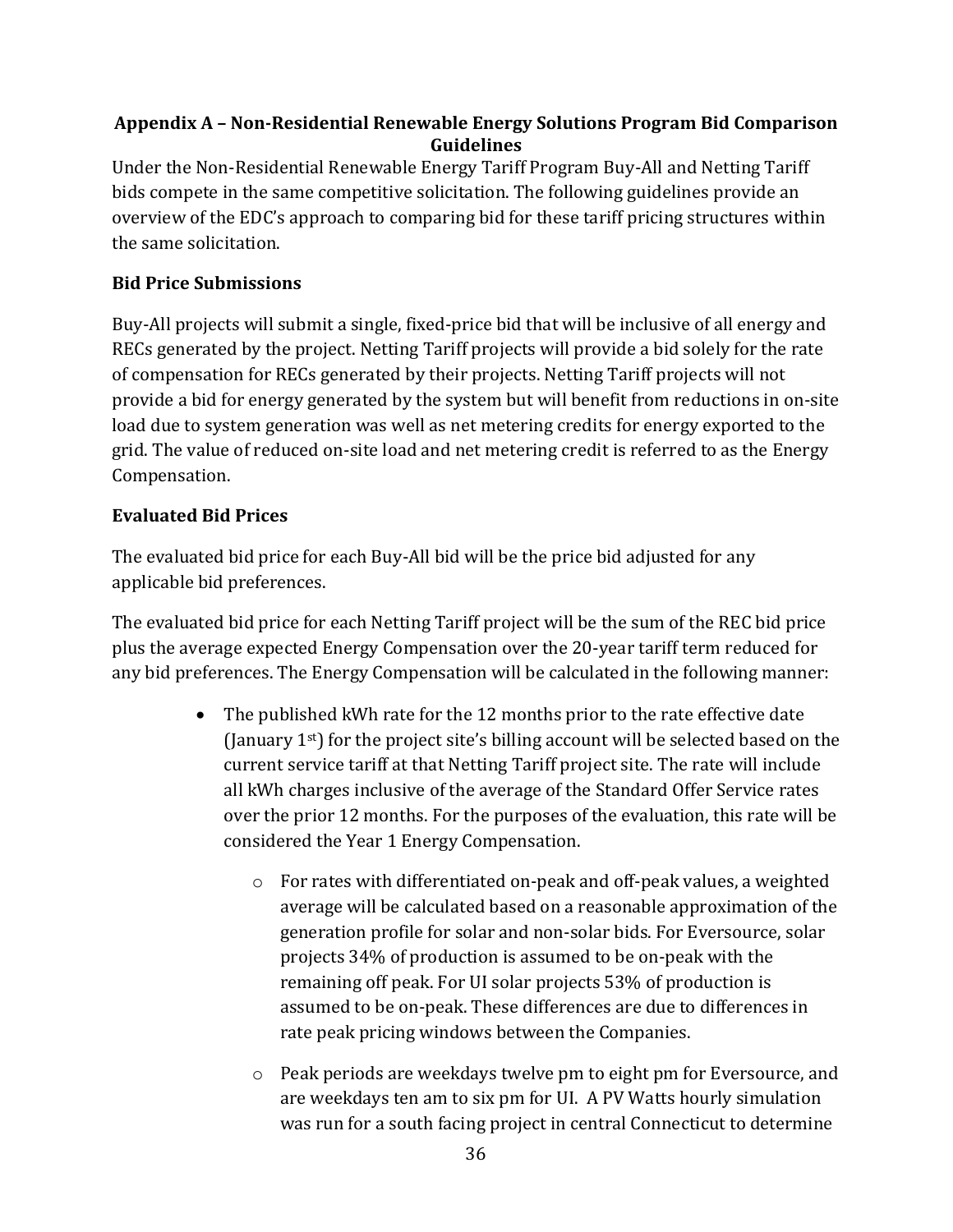the proportion of production during the on-peak window for each EDC. The hourly on-peak and off-peak production was then used to create a capacity weighted average price based on on-peak and offpeak rates for each company.

- o For both companies 24% of non-solar production is assumed to be onpeak as these projects are assumed to operate with high capacity factors during both peak and off-peak periods. A similar methodology was used to calculate the blended on-peak and off-peak rates for nonsolar projects.
- The Year 1 Energy Compensation will be escalated by 2.5% per year to determine a schedule of estimated Energy Compensation for the tariff life of the project.
- The 20-year average Energy Compensation will be calculated.

For Netting Tariff projects, the 20-year net present Energy Compensation will be added to the bid REC price in order to determine the total project bid price. This total project bid price will be reduced by any applicable bid preferences in order to determine the final bid price for solicitation evaluation purposes.

The calculated Energy Compensation for Netting Tariff bids are intended for bid evaluation purposes only. Netting Tariff projects will receive net metering credits and avoided energy costs based on the actual retail rates applicable to the project site host. Actual rates may be higher or lower than calculated Energy Compensation.

The EDCs shall post a spreadsheet tool that allows bidders to calculate final evaluated bid prices based on their submitted bid prices. The calculator will include the updated Energy Compensation that will be used by the EDC in the evaluation process.

# **Negative REC Bids**

In order to allow bidders to submit Netting Tariff bids that are lower than the calculated Energy Compensation, bidders may submit negative price REC bids. In the event a project submitting a negative REC bid is awarded a contract, the EDCs will invoice the system owner, the customer of record or another designated entity an annual negative REC charge based on the total production of the system as measured by the EDC-owned REC meter. Negative REC invoices will be sent annually in March.

The EDCs are instituting a three-strike system for customers that fail to make timely negative REC payments. If the customer misses their negative REC payment due date by more than six (6) months for three (3) consecutive years, the EDCs shall terminate the project's eligibility. Further, the EDCs will charge a late payment penalty of up to 50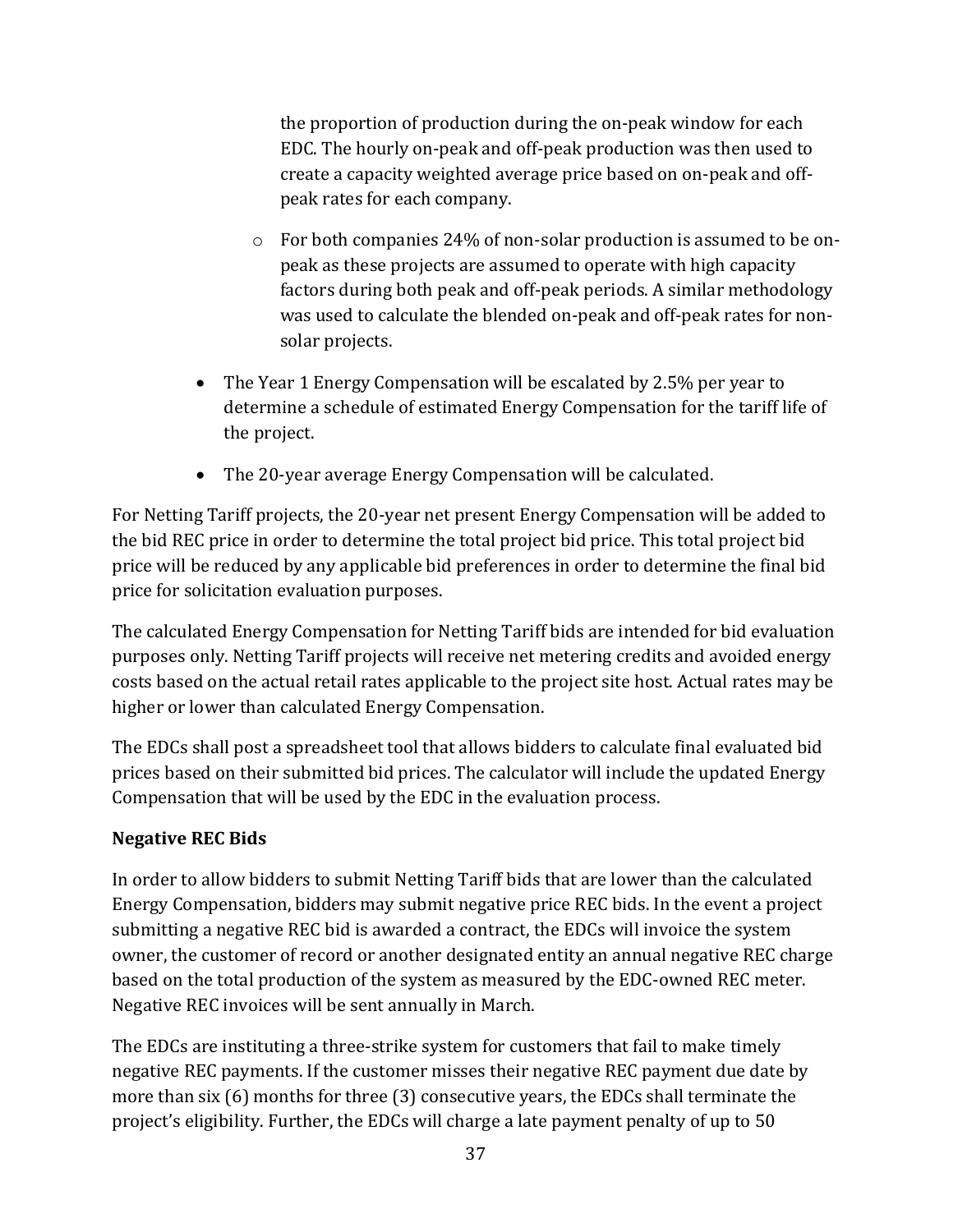percent of the missed negative REC payments for payments made more than six (6) months late.

## **Example Rate Calculations**

The following shows example rate comparisons for a solar project under three Eversource rates<sup>22</sup>. The highlighted cells are bid prices provided by bidders while all other cells are calculated based on the processes discussed in this guideline.

| Eversource<br>Rate 30 | <b>Bid</b><br><b>Price</b><br>$(\frac{$}{REC})$ | <b>NPV</b><br><b>Retail</b><br>Rate<br>\$MWh] |     | <b>Bid Price</b><br>$(SMWh+S/REC)$ | <b>Bid</b><br><b>Preference</b> | <b>Evaluated Bid</b><br>Price<br>$(S/MWh+S/Rec)$ |
|-----------------------|-------------------------------------------------|-----------------------------------------------|-----|------------------------------------|---------------------------------|--------------------------------------------------|
| N/A<br><b>Buy All</b> |                                                 |                                               |     | 145.00                             | 20%                             | \$<br>116.00                                     |
| <b>Netting</b>        | <b>19.00</b>                                    | \$111.67                                      | \$. | 130.67                             | 20%                             | \$<br>104.54                                     |

| <b>Eversource</b><br>Rate 37 | <b>Bid</b><br><b>Price</b><br>(S/REC) | <b>NPV</b><br>Retail<br>Rate<br>$(SMWh)^{22}$ | <b>Bid Price</b><br>$(SMWh+S/REC)$ |        | <b>Bid</b><br><b>Preference</b> | <b>Evaluated Bid</b><br><b>Price</b><br>$(S/MWh+S/Rec)$ |        |
|------------------------------|---------------------------------------|-----------------------------------------------|------------------------------------|--------|---------------------------------|---------------------------------------------------------|--------|
| <b>Buy All</b>               | N/A                                   |                                               |                                    | 145.00 | 20%                             | \$                                                      | 116.00 |
| <b>Netting</b>               | <b>19.00</b>                          | \$127.61                                      | \$                                 | 146.61 | 20%                             | \$                                                      | 117.28 |

| Eversource<br>Rate 56 | <b>Bid</b><br><b>Price</b><br>(S/REC) | <b>NPV</b><br><b>Retail</b><br>Rate<br>$$MWh)^{22}$ | <b>Bid Price</b><br>$(SMWh+S/REC)$ | <b>Bid</b><br><b>Preference</b> | <b>Evaluated Bid</b><br><b>Price</b><br>$(S/MWh+S/Rec)$ |
|-----------------------|---------------------------------------|-----------------------------------------------------|------------------------------------|---------------------------------|---------------------------------------------------------|
| <b>Buy All</b>        |                                       | N/A                                                 | \$<br><b>145.00</b>                | 20%                             | \$<br>116.00                                            |
| <b>Netting</b>        | <b>19.00</b><br>S.                    | \$112.94                                            | \$<br>131.94                       | 20%                             | \$<br>105.55                                            |

<sup>&</sup>lt;sup>22</sup> Although some Bidders may obtain generation service through a retail supplier, the EDCs will not factor those rates into the bid evaluation at this time. The EDCs will, however, allow Bidders to provide their actual generation rate in the bid portal in accordance with the instructions in Section III.B.2. of PURA's November 3, 2021 Decision in Docket No. 21-08-03 to "…add a data field for customers to provide their actual generation service rate" in the bid portal.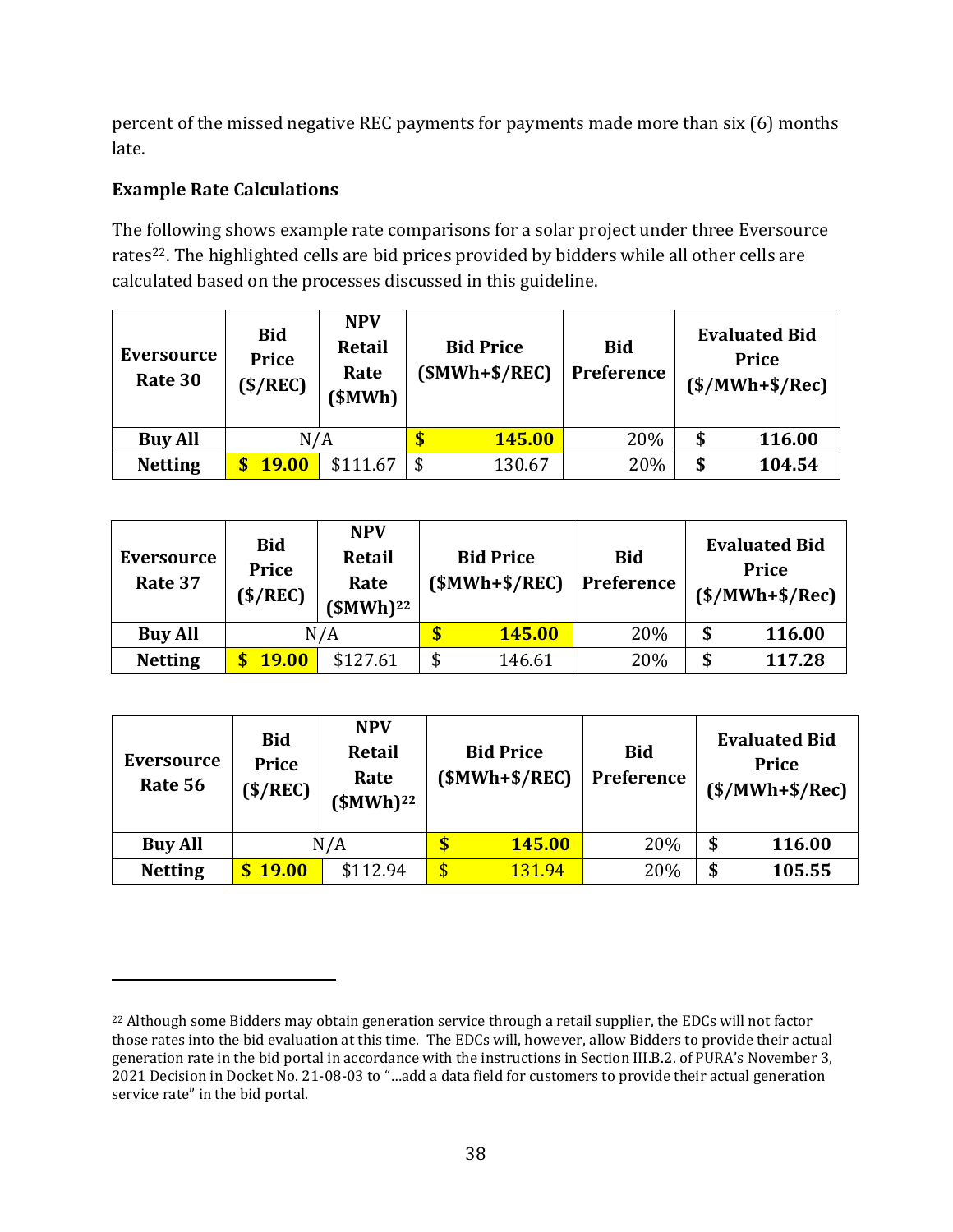#### <span id="page-38-0"></span>**Appendix B – Non-Residential Renewable Energy Solutions Beneficial Electrification Guidelines**

### **I. Certification of Future Beneficial Electrification**

Due to the variable nature of potential Projects in the Non-Residential sector there is no set of standard technologies or models that can be used to certify the oversizing of systems for future Beneficial Electrification. The EDCs require a Connecticut Licensed Professional Engineer Certification certifying the load expected to materialize over the five years following bid submission attributable to transportation electrification and/or fuel switching.

For every Project sized based on future beneficial electrification, the EDCs shall inquire at the time of the in-service notification if such beneficial electrification is still planned. Further, the EDCs shall request that a Project representative for *each* applicable Project send formal notice via email when the associated beneficial electrification load materializes, but no later than five years from the In-Service Date, and contact the applicable party approximately four years and six months following the In-Service Date if such notification is not received to request proof of installation.

#### **II. Compensation Adjustment**

In situations where the expected beneficial electrification does not materialize, the EDCs reduce the compensation level of the RECs produced from the Project equal to the percent of the future beneficial electrification load which never materialized when compared to overall Project capacity. For the Netting Tariff, this will result in a reduction in the quarterly cash payment (the "REC payment"), which could possibly result in negative REC pricing. For the Buy-All tariff, this will result in a reduction in the overall price, as there is no separate REC price. For example, if a Project constructed to a Nameplate Capacity of 1000 kW with 100 kW of that being anticipated to offset future beneficial electrification that was never installed, the resulting reduction in compensation would be ten percent.

> Calculation 100kW/1000kW = .1 .1 X 100 = **10%**

#### **III. Notification of Beneficial Electrification Not Materializing**

At any point before commercial operation a Project may inform the EDCs that the beneficial load will no longer materialize and size the system based on the historical load instead. In such circumstances, (1) the Project developer shall not be penalized, but shall only receive compensation for the energy and RECs that are generated once commercial operation begins

For every Project sized based on future beneficial electrification, the EDCs shall inquire at the time of the in-service notification if such beneficial electrification is still planned. If a counterparty or authorized representative thereof notifies the EDC's prior to the In-Service Date, the EDC will modify the Agreement with that counterparty to reflect a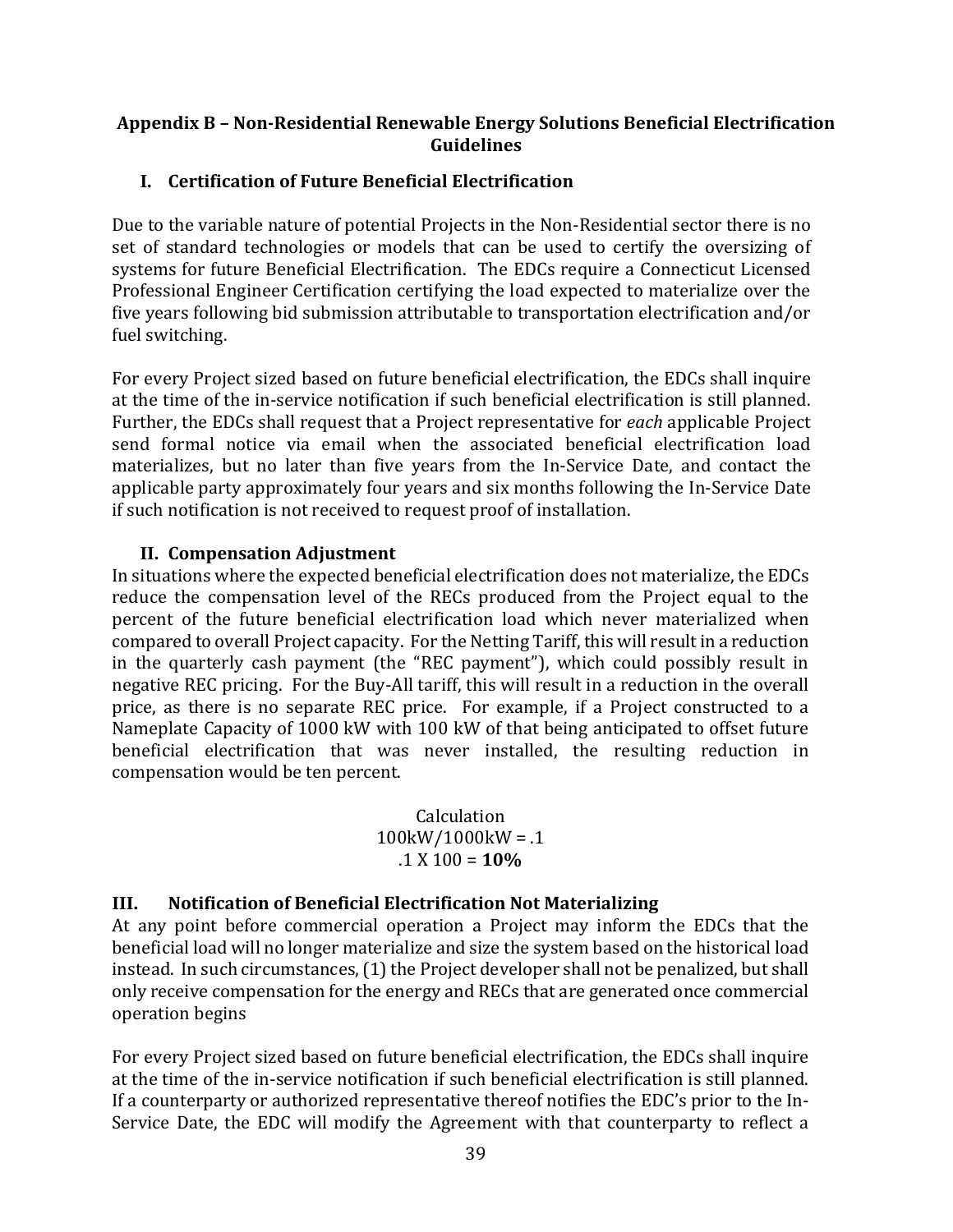reduction in the system size based on the historical load provisions outlined in the Program Rules for that Project. Such notification shall be made via email to the email address for this Program to be established by the respective EDCs.

- 1. After the In-Service Date for the Project has occurred, the counterparty or an authorized representative thereof will be required to notify the respective EDC that their Project is In-Service and is in compliance with the established Program Rules. An integral part of that notification will be a formal notice of the final installed capacity of the Project.
- 2. If such final installed capacity is less than the installed capacity listed on the original Agreement, the EDC's will ask at that time if the future beneficial electrification is still planned to be installed. If so, the EDC's will request that the counterparty send formal notice via email to the email address for this Program to be established by the respective EDCs when such load materializes, but no later than five years from the In-Service Date. If such notification is not received from the counterparty proactively, the EDCs will contact the counterparty on a date that is roughly equivalent to four years plus six months from the In-Service Date to follow up regarding the status of such future beneficial electrification and will require proof of installation including but not limited to equipment receipts, site plans or permits from the local municipality, an affidavit from the Seller that such beneficial electrification measures have occurred, and any other evidence deemed necessary by the EDC at that time. If such load does not materialize within five years from the In-Service Date, the EDC's will act according to the aforementioned Compensation Adjustment plan.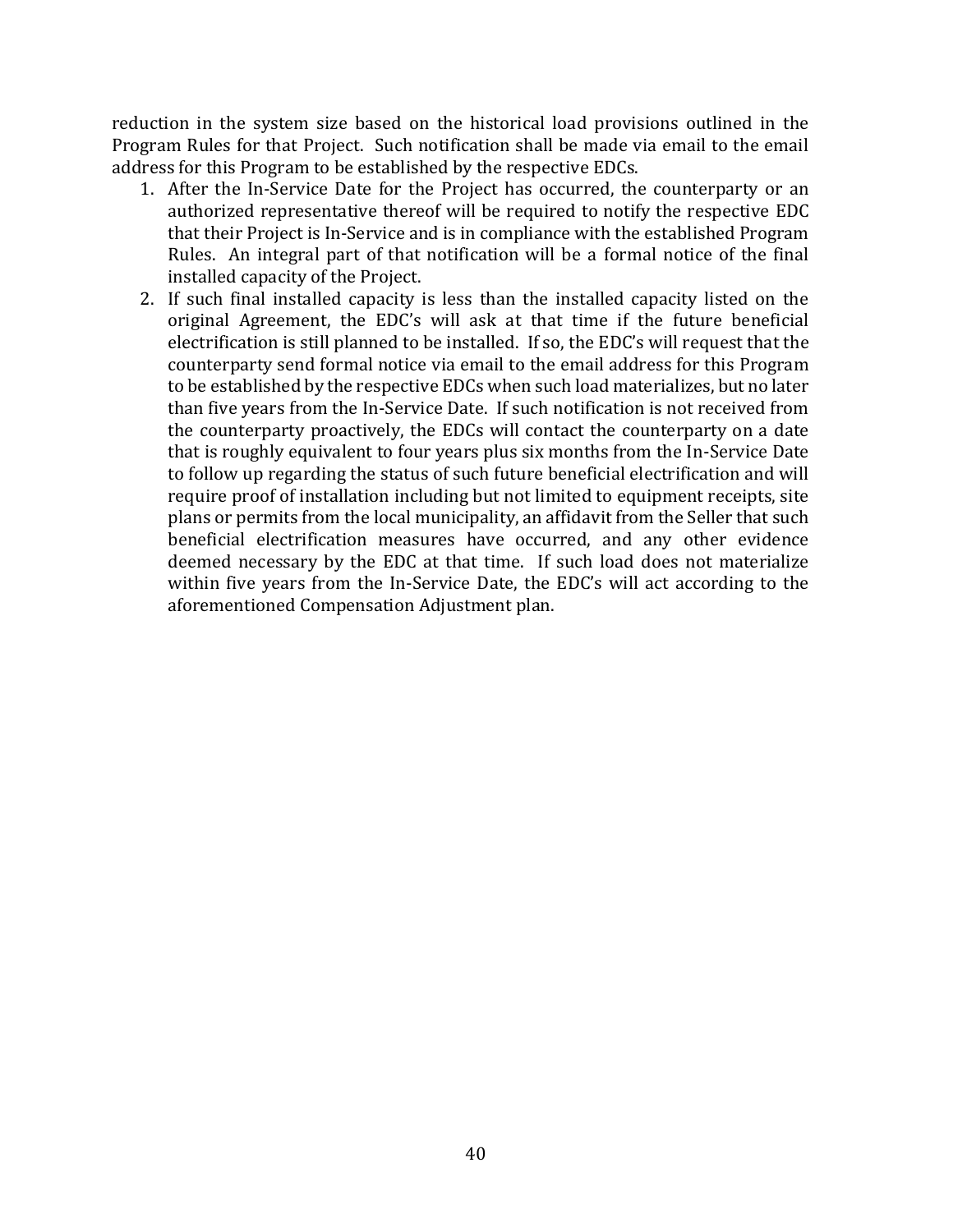#### <span id="page-40-0"></span>**Appendix C - Non-Residential Renewable Energy Solutions Program Year 1 Small Zero Emission Guidelines**

2022 Small Zero Emission Tariff Rates

Buy-All Rate (\$/MWh): 200.97 Netting REC Value (\$/MWh): 95.075

The Authority will review and adjust the Small Zero Emission Tariff Rate annually and develop a methodology to peg such rate to the competitively selected Medium Zero Emission Project bids.

Small Zero Emission Application Process

- For Projects participating in the Small Zero Emission category, the Tariff Rate shall be administratively set on an annual basis and approved by PURA.
	- The solicitation for Small Zero Emission Projects will occur through a first come, first served process, subject to the availability of capacity and the "Two-Week Window". For a twoweek period, beginning with the opening of the Small Zero Emission bidding period, (the "Two-Week Window"), all bids will be treated as if they were submitted and received on the same date and time.
	- At the conclusion of the Two-Week Window, the first come, first served process will apply.
	- However, if during the Two-Week Window, an EDC receives bids for which the total capacity value exceeds available allocation capacity, the following process will apply:
		- o The EDC will rank all bids received during the Two-Week Window using a random selection process;
		- o Bids will be selected based on the randomly determined rank until the capacity allocation limit is exhausted;
		- o Bids not selected will be placed in a standby queue;
		- o If for any reason capacity in the Small Zero Emission category becomes available, such capacity will be allocated for selection of the next bids(s) in the standby queue until the available capacity is exhausted.
- All bids in each EDC's standby queue will expire on the date when the results of each EDC's annual competitive procurement for the Non-Residential Renewable Energy Solutions Program are filed with PURA for Approval and the bid process for the small zero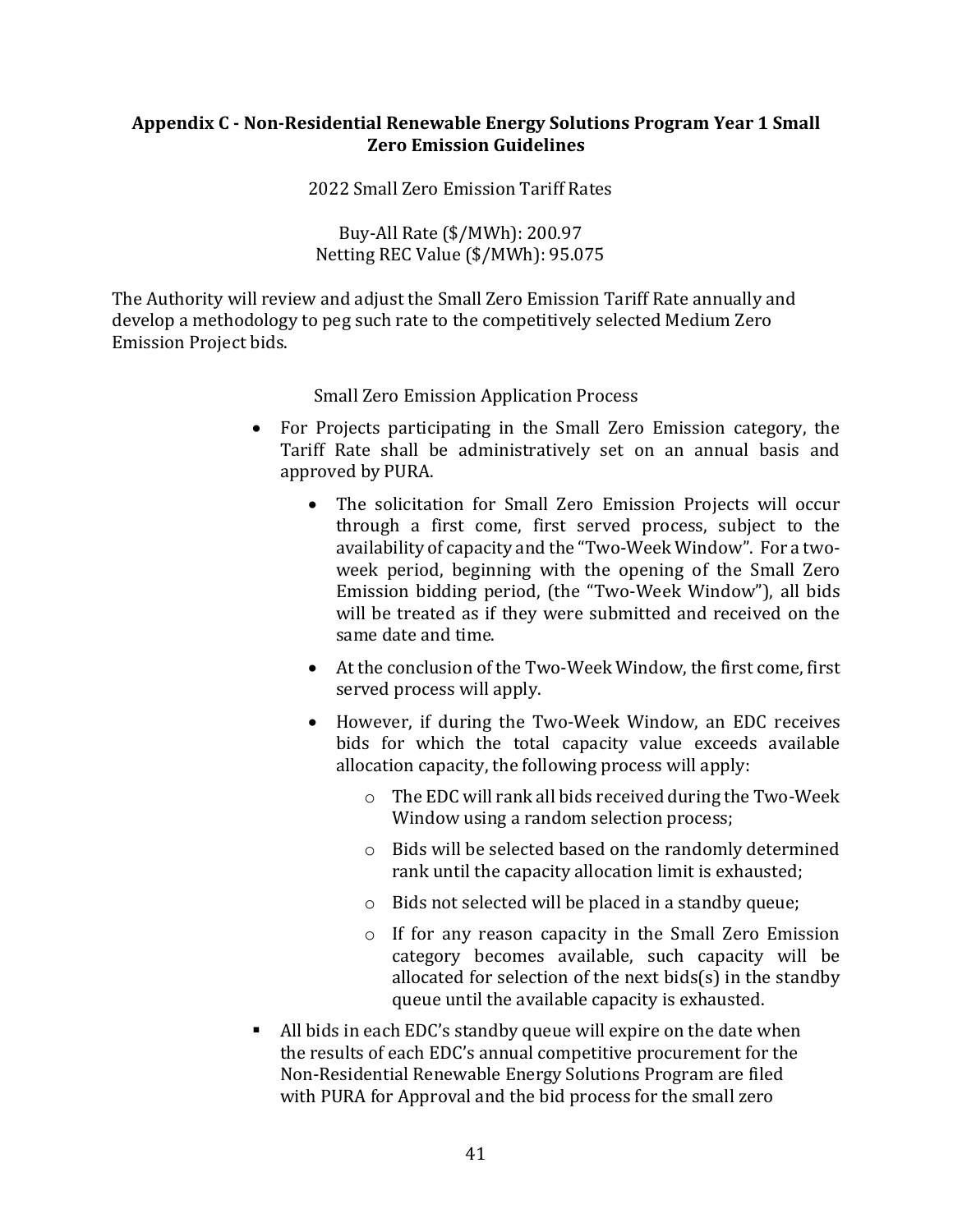emission category will be suspended until the new Small bid price and schedule are approved by PURA

■ Any Project that does not qualify for the Residential Renewable Energy Solutions Program for any reason, including Projects with capacity larger than 25 kW but smaller than 200 kW, shall be eligible for the Small Zero Emission category.

Small Zero Emission Compensation Guidelines for Netting Tariff Payments for Small Zero Emission Projects shall be made in the same manner as all other size categories as discussed in Section 7 of the Program Rules which is also included below for reference.

### **Bill Credits and Payments to Tariff Payment Beneficiaries**

- Buy-All Tariff: Payments for all Purchased Products shall occur on a quarterly basis. To the extent the Customer elects to apply bill credits to the Customers' on-site account or, in the case of State, Agricultural, or Municipal Projects, to any Beneficial Accounts, bill credits will be applied on a monthly basis.
	- o A set percentage of the total compensation rate may be assigned to a Tariff Payment Beneficiary. Payments to such Tariff Payment Beneficiaries shall occur on a quarterly basis. Any remaining compensation shall be applied to the Customer of Record's bill in the form of monetary (i.e., dollars, not kWh) credits applied to the Customer on the Customer's bill.
	- o If the Customer of Record chooses to modify the percentage of the total compensation rate assigned to a Tariff Payment Beneficiary at any time after the Project has received an Approval to Energize letter, a fee of \$22 may be charged each time such request is made.
	- o If a Bidder elects to provide direct payments to a Tariff Payment Beneficiary in the instance contemplated in Section 3.1.2 herein, the Bidder must clearly identify the following: 1) the percentage of total compensation to be paid to a Tariff Payment Beneficiary, and 2) the percentage of total compensation to be paid to each of the Customers of Record associated with each existing Revenue Meter. One hundred (100) percent of the compensation can be allocated to a Tariff Payment Beneficiary.
- Netting Tariff: The Total Incentive Payment will be divided between two compensation options i) a monetary on-bill credit that will be applied to the Customer of Record's EDC billing account for the Project Site to offset any bill charges on a monthly basis and ii) a quarterly cash payment provided to a Tariff Payment Beneficiary ("REC Payments").
	- o REC Payments shall be made on a quarterly basis to either the Customer of Record or to a Tariff Payment Beneficiary. One hundred (100) percent of the REC payments can be allocated to a Tariff Payment Beneficiary.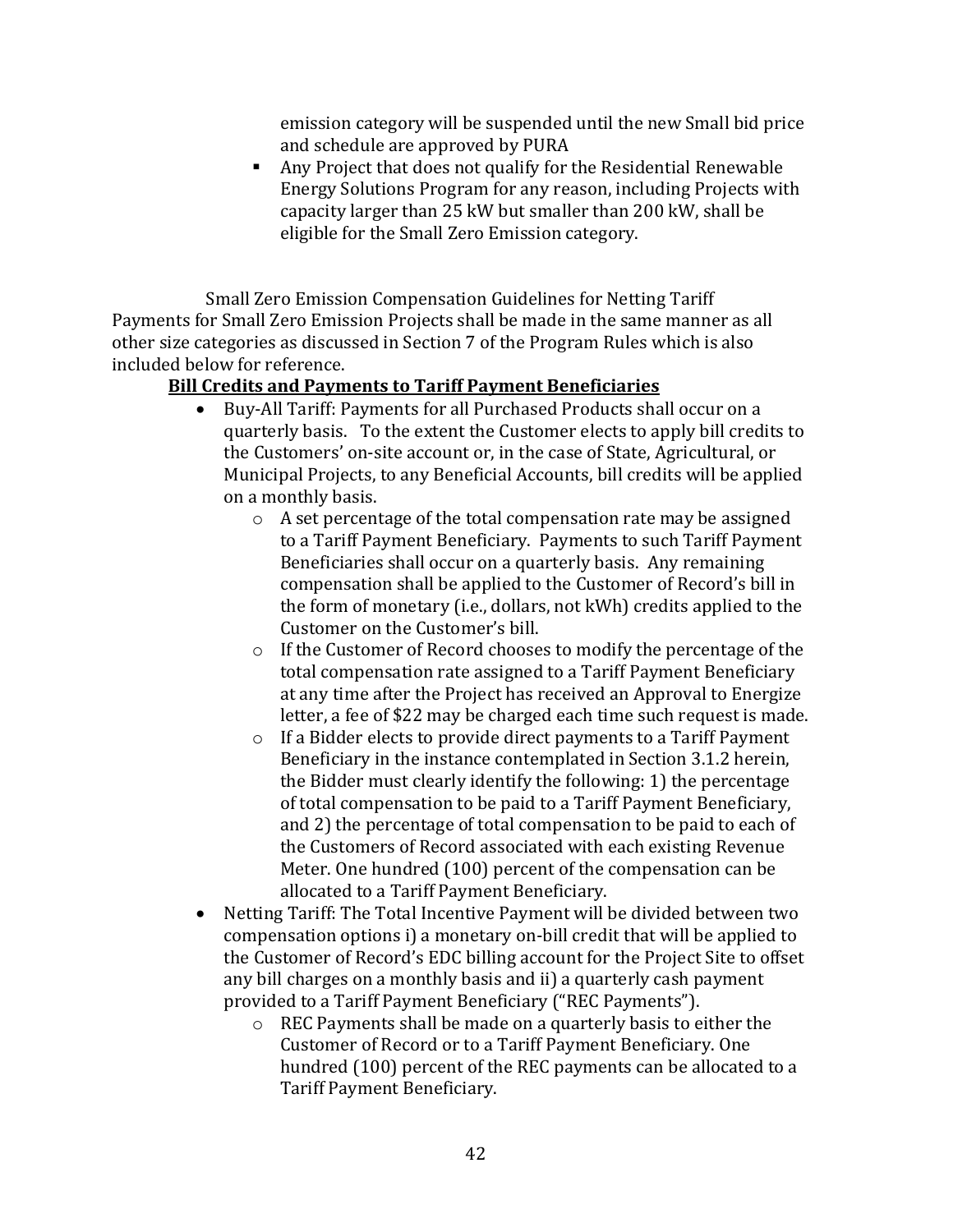- Payments to Tariff Payment Beneficiary: The Customer of Record must certify and approve any payments to be made to a Tariff Payment Beneficiary. If the Customer of Record chooses to redesignate the Tariff Payment Beneficiary at any time after the Project has received an Approval to Energize letter, a fee of \$250 may be charged each time such request is made.
- If a Tariff payment results in a net bill credit to the Customer, the credit balance will be carried forward indefinitely until the end of the 20-year term as provided for in the EDC's terms and conditions.
	- o Customers may receive an On-Bill Credit Cash Out payment for any accrued Monetary Bill Credits at the end of the 20-year term.
	- o Such credits shall also be transferable in the event that the owner of the Facility changes.
	- o The EDCs will provide all Customers of Record who have received an On-Bill Credit Cash Out of \$600 or more in a calendar year with a 1099 tax form.
- As discussed in more detail in Section 2.1., eligibility for bill credits remains with the Project in the event that the Customer of Record at the Project Site changes. The new Customer of Record will become the Customer for purposes of the Program and will receive bill credits for the Project.

### **Beneficial Account Credits**

- Pursuant to Section 3(a)(4) of the Act, Projects for Agricultural Customers, Municipal Customers and State Customers may be sized so as to not exceed the load of a Customer Host Account and up to 5 Beneficial Accounts, plus up to 5 additional non-state or non-municipal Beneficial Accounts if such Beneficial Accounts are critical facilities as defined in subdivision (2) of subsection (a) of section 16-243y of the general statutes, and are connected to a Microgrid. The EDCs will provide for monetary crediting in the form of bill credits ("Beneficial Account Credits") to Beneficial Accounts. The EDCs will allow the Customer Host to determine the allocation percentages for each of the Beneficial Accounts subject to the requirements outlined in Section 3.2 herein by providing the required information to the respective EDC via a spreadsheet. To be eligible as Beneficial Accounts, accounts must meet all requirements set forth in the Act. For non-state or non-municipal critical facilities to be designated as Beneficial Accounts, they must be physically connected to the same Microgrid as the Customer Host.
- Each Customer Host shall set credit allocation percentages for Beneficial Accounts, and each Beneficial Account shall set credit allocation percentages for each eligible individually numbered account, which may be reapportioned on an annual basis. The EDC's published Beneficial Account Allocation Guideline provides more details on the Beneficial Account allocation process.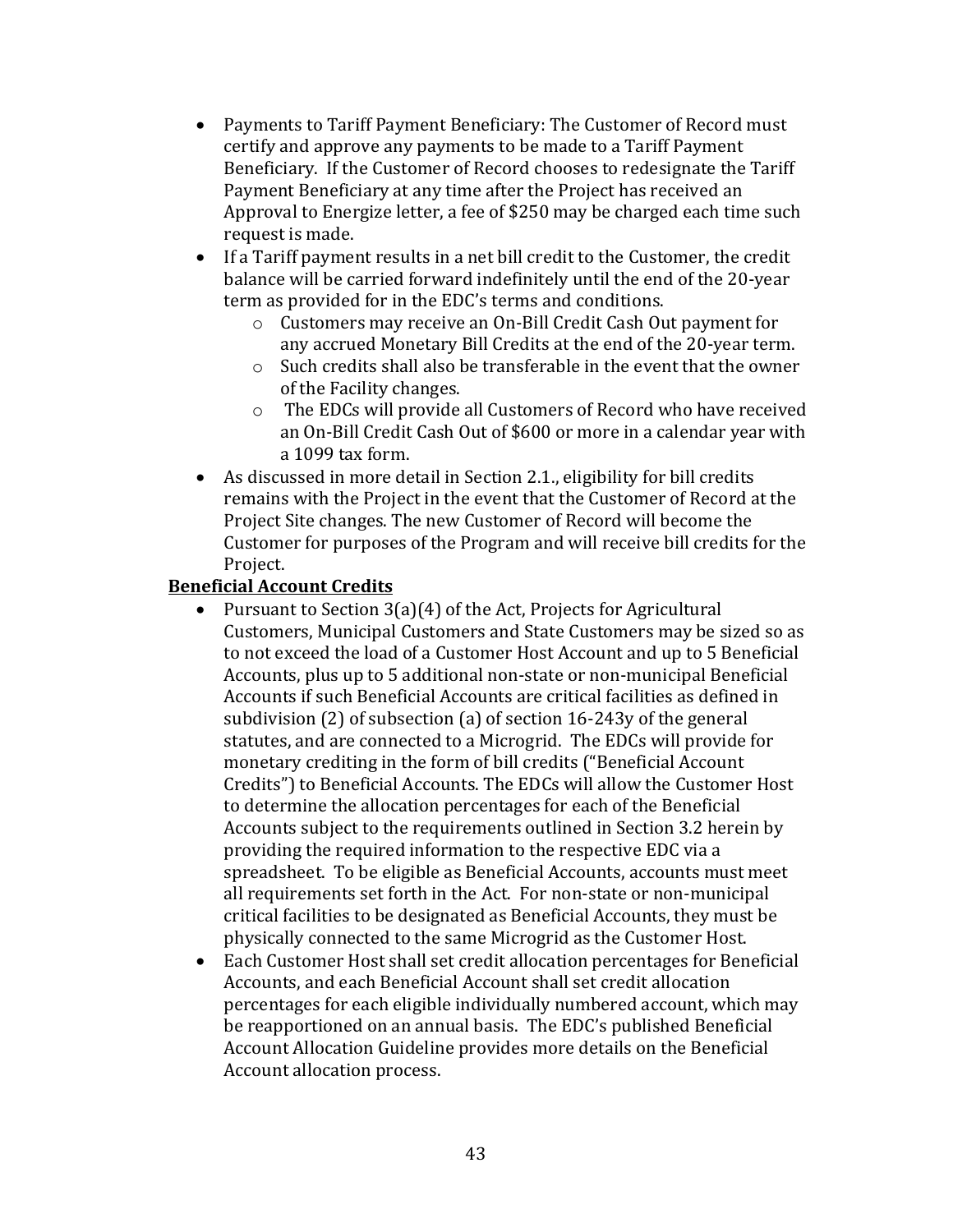## **Appendix D – Beneficial Account Credit Allocation Guidelines**

<span id="page-43-0"></span>State, Municipal, and Agricultural Customers ("SAM Customers") participating in the Non-Residential Renewable Energy Tariff Program may allocate monthly excess bill credits from their qualified Project to other accounts of the Customer Host or to the accounts of other SAM Customers and certain critical facilities. These allocated monetary bill credits are used to offset the total costs charged to the Beneficial Accounts.

### **Credit Allocation Process**

Customer Hosts must designate Beneficial Accounts and associated billing accounts to which the EDCs will allocate any net excess bill credits generated by their qualified Project. Prior to receiving Approval to Energize from the EDC, the Customer Host must submit a Beneficial Account Credit Allocation Form ("BACAF") to the relevant EDC. Forms can be emailed to:

- Eversource: CTCOMMRenewables@eversource.com
- United Illuminating: NRES@uinet.com

Any Beneficial Account may have multiple billing accounts associated with it.

For Netting Tariff Projects, any monthly Net Excess Generation at the Customer Host's retail meter will be converted to monetary bill credits that will be allocated to the billing account(s) of the Beneficial Account as designated on the BACAF. Bill credits can be used to reduce the total bill on the associated billing account.

For Buy-All Projects, the bill credits resulting from monthly Net Excess Generation, as measured at the Production Meter, will be multiplied by the percentage of the Buy-All compensation that has been designated by the Customer Host for on-bill crediting. These bill credits will be allocated to each billing account listed on the Beneficial Account Credit Allocation Form.

#### **Credit Allocation Restrictions**

The following restrictions apply to the allocation of bill credits to Beneficial Accounts under the Program.

- Each Customer Host account may be eligible to allocate a portion of the qualifying Non-Residential Renewable Energy Solutions Project's excess generation to the following Beneficial Accounts:
	- o The Customer Host account
	- o 5 additional State, Municipal, or Agricultural Beneficial Accounts
	- o 5 additional nonstate or municipal critical facility billing accounts physically connected to the same Microgrid as the Customer Host account
- Due to billing system constraints, no more than 1,000 billing accounts may receive credit allocations from any one Customer Host.
- Customer Hosts may only allocate bill credits to other accounts within the same Electric Distribution Company ("EDC").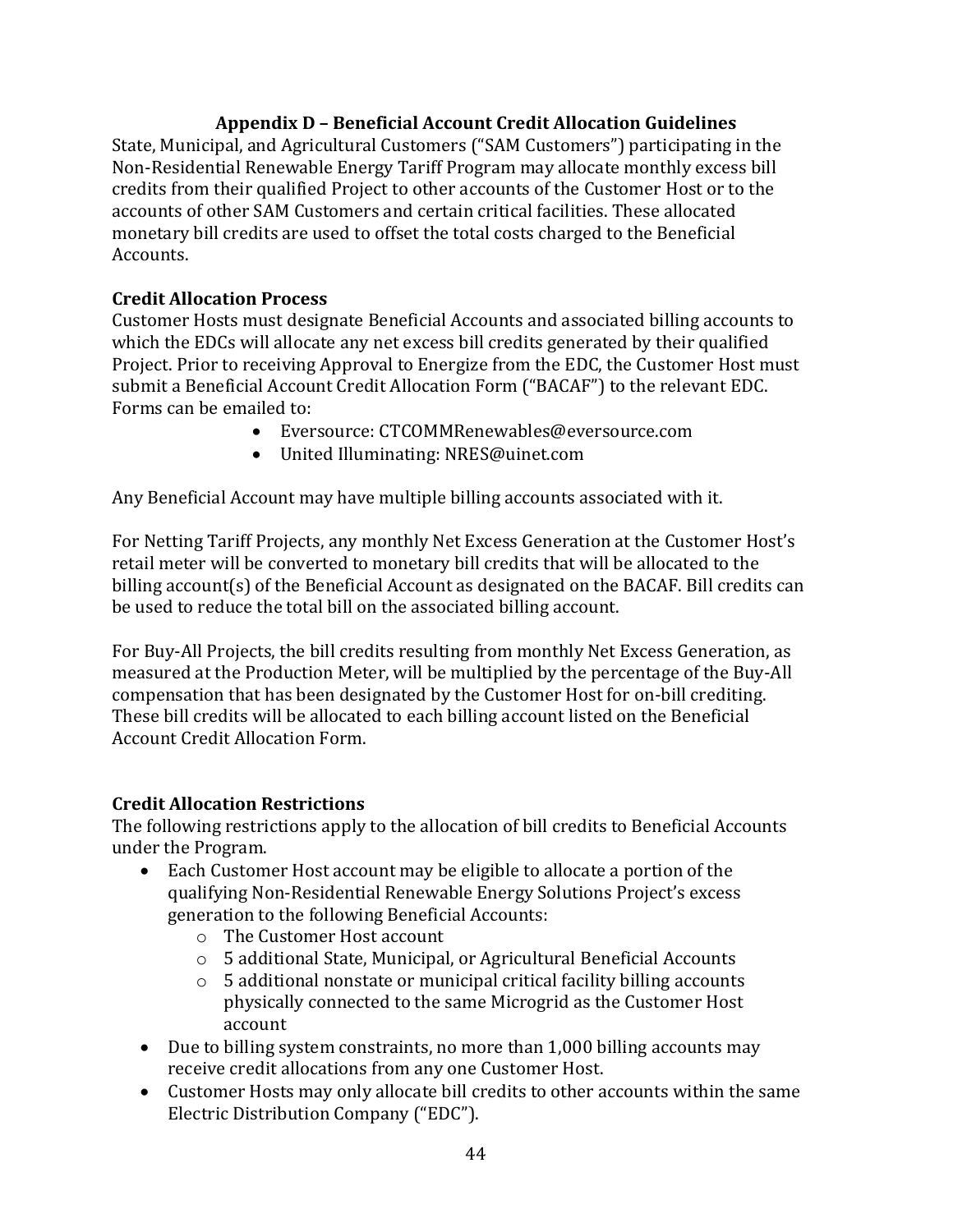### **REC or Direct Payments for Buy All or Netting Tariff**

REC or direct payments can be assigned to one Tariff Payment Beneficiary. See sections 7.1.1 and 7.1.2 of the Program Rules for further guidance.

#### **Treatment of Closed Allocatee Accounts**

In the event that a billing account listed on a Beneficial Account Credit Allocation Form has been closed, the EDCs will permit Customer hosts to reallocate credits accrued from cancelled billing accounts for a fee of \$250. The Host Account may use the unallocated bill credits to offset any charges on the host account in future billing periods or may cash out the accumulated bill credits consistent with the credit cash out rules associated with the Qualified Project's tariff structure. 23

#### **Allocation Form Instructions**

Each Customer Host that seeks to allocate excess bill credits to Beneficial Accounts must submit a BACAF to the EDC in order to direct the allocation of bill credits. The following provides instructions for completing the BACAF. Customer Hosts must submit a complete BACAF prior to commercial operations and may submit revised BACAF forms once per 12-month period. Each time a request is made to modify these allocations, the EDC may charge a \$250 fee associated with such requested modifications. Such fee shall be due at the time the request is made.

- 1. Enter the necessary information in Row 4 of the excel spreadsheet as it pertains to the Host Account.
- 2. Each Customer Host account may be eligible to allocate a portion of the qualifying Non-Residential Renewable Energy Solutions Project's excess generation to the following Beneficial Accounts:
	- i. The Customer Host account
	- ii. 5 additional State, Municipal, or Agricultural Beneficial Accounts
	- iii. 5 additional nonstate or municipal beneficial critical facility accounts physically connected to the same Microgrid as the Customer Host account
- 3. For example, if the Beneficial Account is "Any Town", and "Any Town" includes accounts for the Any Town Hall, Any Town High School, Any Town Middle School, and Any Town Elementary School, Any Town would be the "Beneficial Account Name" and the billing account numbers associated with Any Town Hall, Any Town High School, Any Town Middle School, and Any Town Elementary School would all be entered under the billing account #('s) column as follows:

<sup>&</sup>lt;sup>23</sup> Excess accumulated credits on a Customer Host's account will be rolled over until the end of the 20-year term. At the end of the 20-year term, such credits may be cashed out.